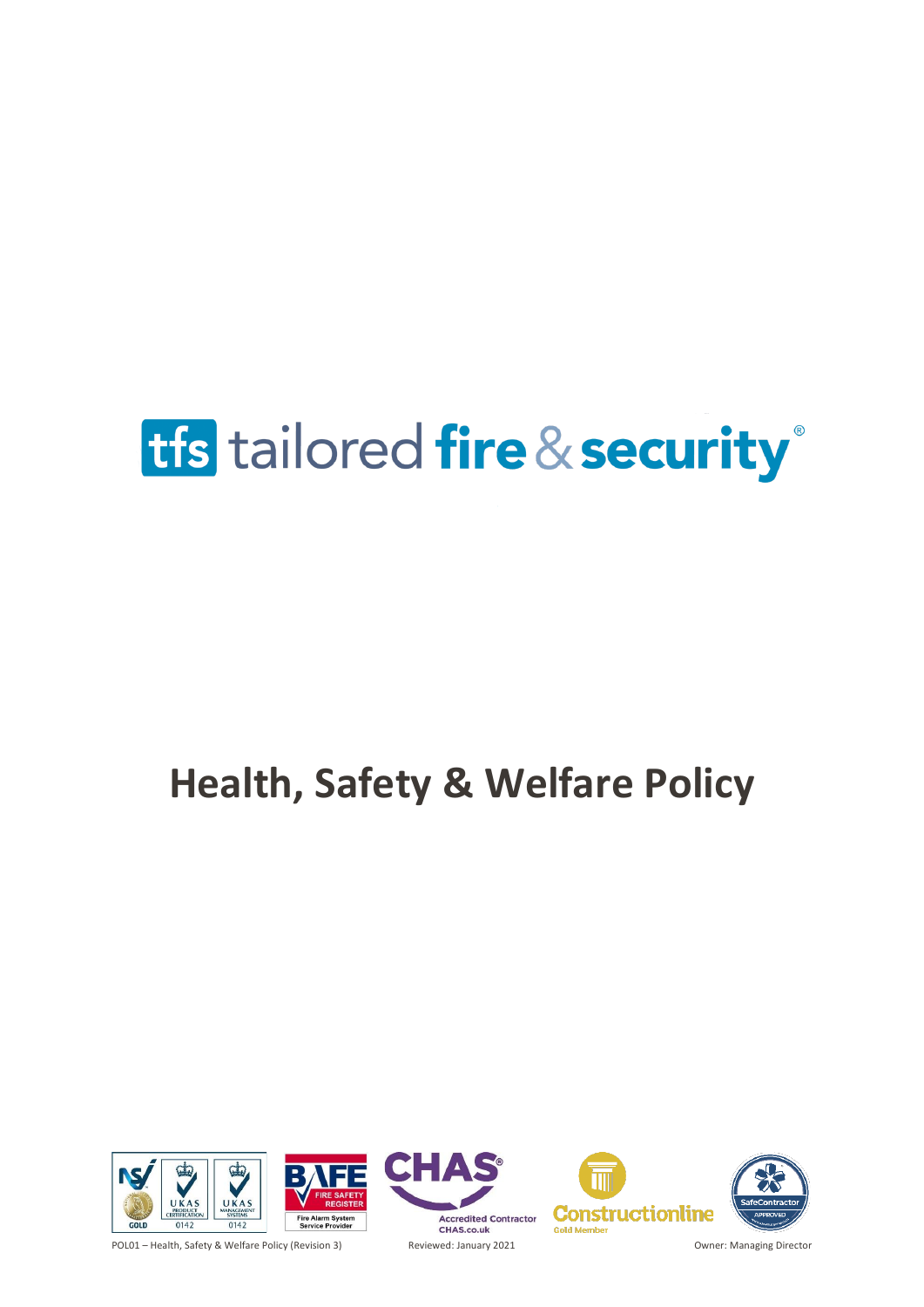### tfs tailored fire & security<sup>®</sup>

| <b>Contents</b> |  |  |  |  |  |  |  |
|-----------------|--|--|--|--|--|--|--|
| 1.0             |  |  |  |  |  |  |  |
| 2.0             |  |  |  |  |  |  |  |
| 2.1             |  |  |  |  |  |  |  |
| 2.2             |  |  |  |  |  |  |  |
| 2.3             |  |  |  |  |  |  |  |
| 3.0             |  |  |  |  |  |  |  |
| 3.1             |  |  |  |  |  |  |  |
| 3.2             |  |  |  |  |  |  |  |
| 3.3             |  |  |  |  |  |  |  |
| 3.4             |  |  |  |  |  |  |  |
| 3.5             |  |  |  |  |  |  |  |
| 3.6             |  |  |  |  |  |  |  |
| 3.7             |  |  |  |  |  |  |  |
| 3.8             |  |  |  |  |  |  |  |
| 3.9             |  |  |  |  |  |  |  |
| 3.10            |  |  |  |  |  |  |  |
| 3.11            |  |  |  |  |  |  |  |
| 3.12            |  |  |  |  |  |  |  |
| 3.13            |  |  |  |  |  |  |  |
| 3.14            |  |  |  |  |  |  |  |
| 3.15            |  |  |  |  |  |  |  |
| 3.16            |  |  |  |  |  |  |  |
| 3.17            |  |  |  |  |  |  |  |
| 3.18            |  |  |  |  |  |  |  |
| 3.19            |  |  |  |  |  |  |  |
| 3.20            |  |  |  |  |  |  |  |
| 3.21            |  |  |  |  |  |  |  |
| 3.22            |  |  |  |  |  |  |  |
| 3.23            |  |  |  |  |  |  |  |
| 3.24            |  |  |  |  |  |  |  |
| 3.25            |  |  |  |  |  |  |  |
| 3.26            |  |  |  |  |  |  |  |
| 3.27            |  |  |  |  |  |  |  |
| 3.28            |  |  |  |  |  |  |  |
| 3.29            |  |  |  |  |  |  |  |
| 3.30            |  |  |  |  |  |  |  |
| 3.31            |  |  |  |  |  |  |  |
| 4.0             |  |  |  |  |  |  |  |





Accredited Contractor<br>CHAS.co.uk Reviewed: January 2021





POL01 - Health, Safety & Welfare Policy (Revision 3)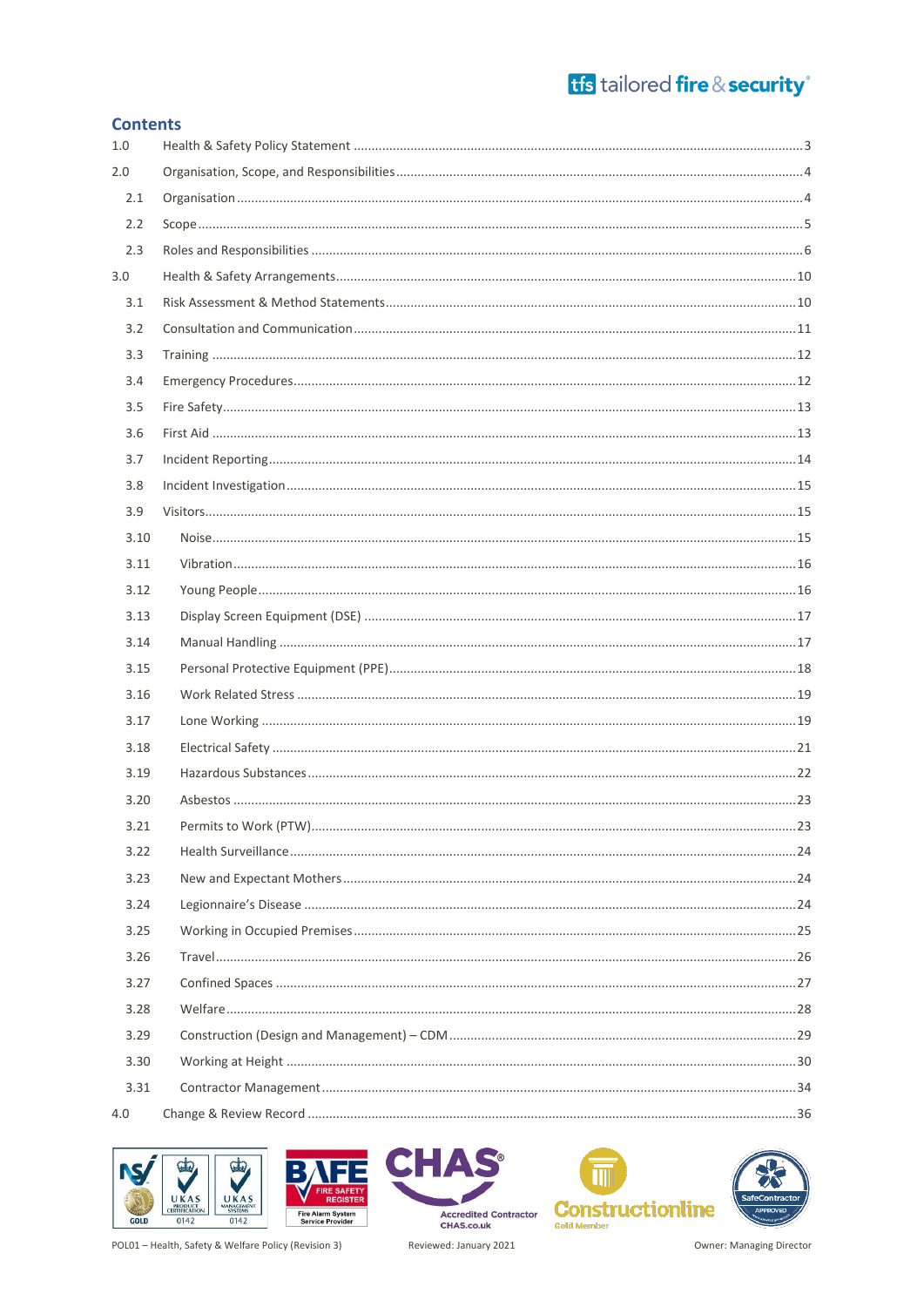### <span id="page-2-0"></span>**1.0 Health & Safety Policy Statement**

Tailored Fire & Security Group Limited's (05238812) health and safety policy is always the priority consideration in the conduct of our operations, and we remain fully committed to the achievement of our vision of a safe, healthy, and enjoyable work environment that causes no harm to our Employees, Contractors, Visitors, or members of the public.

Our policy applies to all our operations and Employees and reflects our commitment to excellence in health and safety, with objectives to:

- Provide arrangements to identify, evaluate and control health and safety risk in accordance with legal requirements, for all activities undertaken by the Company.
- Provide safe and healthy working conditions for the prevention of work-related injuries and ill health to all **Employees**
- Provide a structure that will ensure the effective management of health and safety throughout the Company, including the delegation of responsibility and accountability throughout appropriate levels of staff and the appointment of health and safety professionals.
- Provide a framework for setting of health and safety objectives.
- Consult with all Employees regarding their health, safety, and welfare and to actively encourage participation from all Employees.
- Ensure that all Employees are suitably trained to carry out their job role in a competent and professional manner.
- Promote the development of a positive health and safety culture based on fairness, trust, and co-operation, where all Employees are encouraged to report all health and safety deficiencies and/or breaches in compliance, in a prompt and confidential manner.
- Promote the health and wellness of our Employees by identifying and controlling workplace related health risks and encouraging Employees to be proactive about their health through supportive activities and communication.
- Ensure that health and safety information, including safety plans and performance against targets, is provided to all Employees.
- Ensure that competent contractors are selected with high expectations established for their work in compliance with the Company's health and safety standards.
- Interact and communicate openly with all our stakeholders to maintain their confidence in our commitment to health and safety.
- Dutifully search for and strive to exchange and implement knowledge and health and safety best practice across our business and Employees.
- Allow the Company to eliminate hazards and reduce health and safety risks to all affected by our activities.
- Continually improve upon the Company's Health and Safety Management System.

The Management Team is responsible for fostering and supporting a culture that promotes the health, safety, and well-being of all employees. Managers and Supervisors are responsible for implementing the principles and practices embedded in this policy.

All employees are responsible for the health and safety within their work activities and are encouraged to take responsibility for their overall health and well-being.

Name: Anthony Whittle Signed:

Date: 31/01/2021

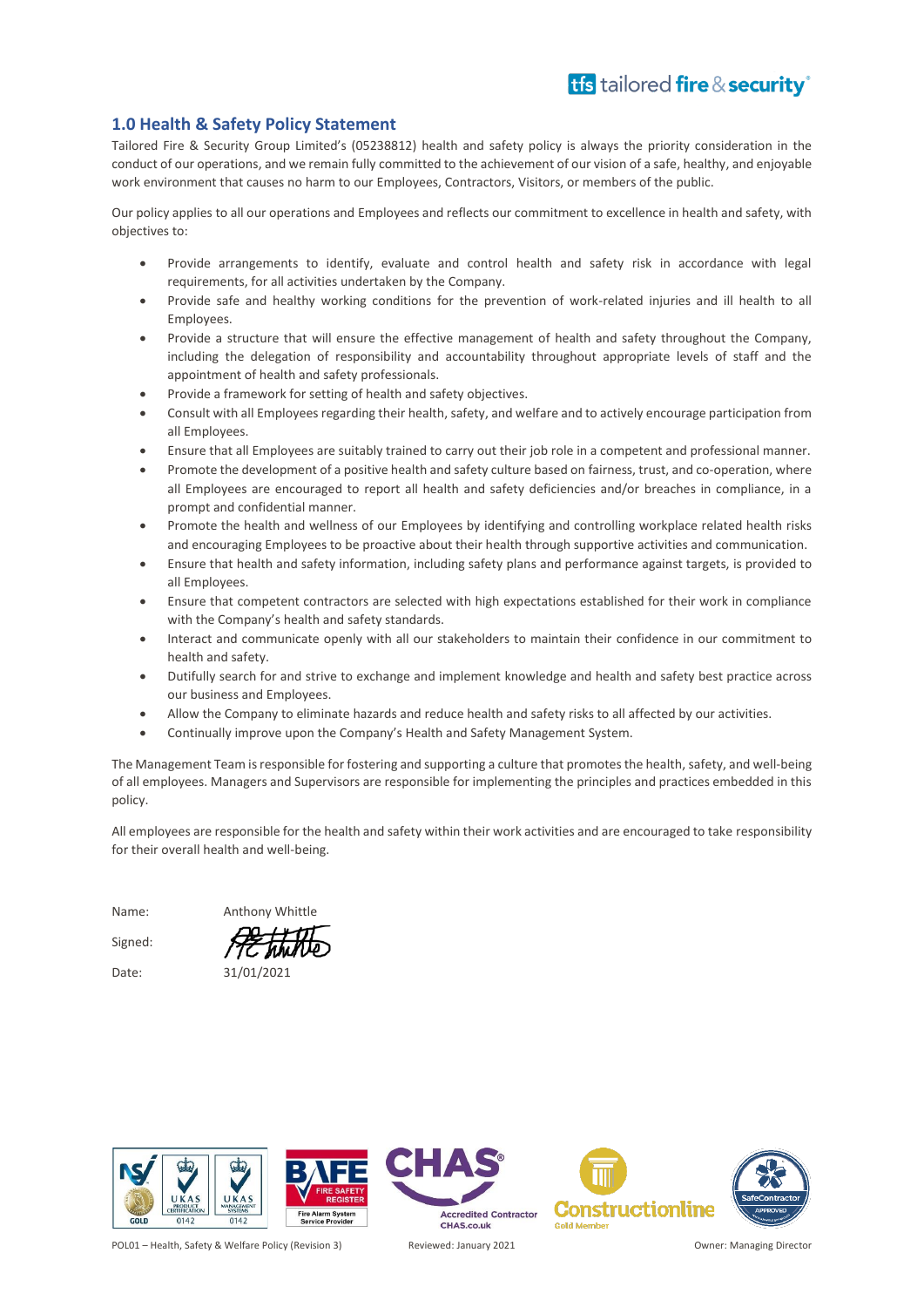### <span id="page-3-0"></span>**2.0 Organisation, Scope, and Responsibilities**

### <span id="page-3-1"></span>2.1 Organisation

This policy is for Tailored Fire & Security Group Ltd (05238812) and applies to all companies in the group including Tailored Fire & Security (Manchester) Ltd (05238431), Tailored Fire & Security (Leeds) Ltd (05381048) and Tailored Fire & Security (London) Ltd (09569147). The group of Companies is referred to as Tailored Fire & Security throughout this policy.

This policy describes the Occupational Health and Safety (OH&S) policy directives to fulfil requirements of ISO 45001 and continually improve the Company's OH&S performance. The policy also describes the objectives, and responsibilities applicable to Tailored Fire & Security (The Company) operations associated with the installation and maintenance of fire and security systems.

The nature of Tailored Fire & Security's business involves working on client's sites. Site work is undertaken by Employees and each Employee has a responsibility for his own safety and the safety of anyone else with who their work brings them into contact with.

Tailored Fire & Security have a responsibility to provide Employees with information, instruction and training necessary to enable them to work safely. The Company have established a health and safety organisational structure which is designed to address the particular requirements of the business.



Ultimate responsibility for the health and safety of the Company lies with the Managing Director.

An internal Compliance Manager has been appointed to provide support and advice on all matters of health and safety. Senior Management meet regularly to ensure that the Company fulfils its responsibilities set out in the Company's health and safety policy.

For each of its contracts, a Manager will be appointed as Project Manager. In such a role, the Project Manager will assume the responsibilities of Site Safety Officer for that site. On all sites, the Company will work in accordance with both the Company's safety requirements and the main contractor's safety requirements of those of the Client.

Tailored Fire & Security will appoint and arrange training of first aiders for the Company's sites in accordance with statutory requirements.

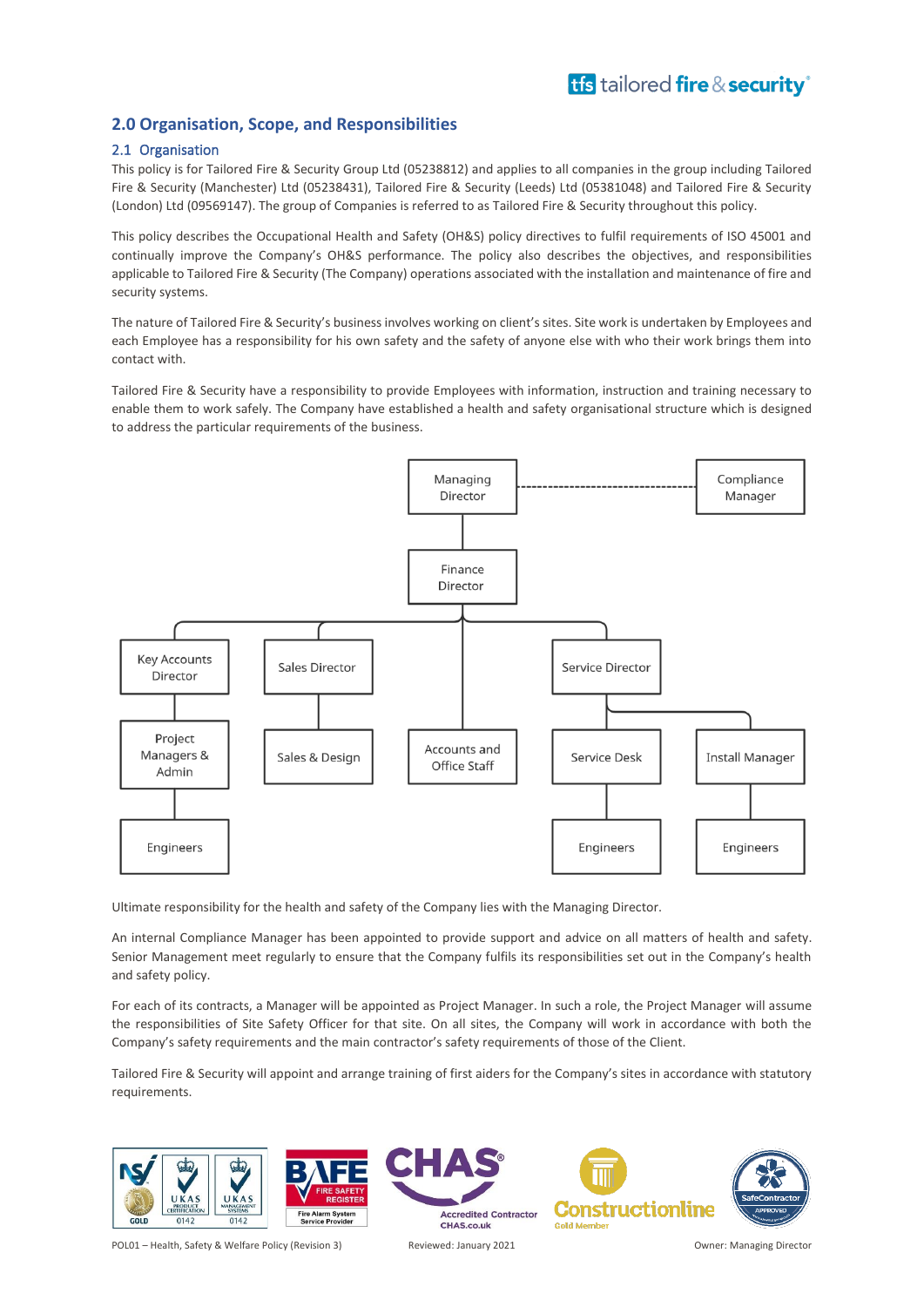Tailored Fire & Security maintains an accident matrix and other registers and documents required by legislation.

Tailored Fire & Security will undertake a comprehensive assessment of risks associated with all of its activities. Risk assessments will be used by the Company to identify best practices necessary to minimise risks. Tailored Fire & Security will establish such practices in the form of health and safety procedures. Special procedures (incorporating regular testing and/or practice drills) will be implemented to deal with fire and any other risks of serious danger.

As part of the assessment procedures, Tailored Fire & Security will also determine what level of information and training should be provided to Employees and Sub-contractors.

Information will primarily be provided by means of this health and safety policy which will be made available to all Employees. The policy will include the details of the management structure and of individual responsibilities and duties and, in addition, will incorporate the Company's principal health and safety arrangements and procedures. The Compliance Manager is responsible for updating the policy as necessary.

Tailored Fire & Security have an obligation to issue relevant parties with copies of risk assessments. General risk assessments will be linked to activities which will explain relevant risks and detail the appropriate control measures. Summaries of the training sessions will be issued to staff completing the courses. Copies of the general risk assessment will be issued to staff but are available from Tailored Fire & Security when requested.

In addition to the policy, the Company may from time-to-time issue other health and safety information, such as,

- New procedures or variations to existing policy or procedures.
- Policy or procedures connected with temporary activities.
- General guidance about health and safety legislation, obligations, and risks.
- Other information which clarifies the Company's approach to health and safety.

New Employees will receive induction training which will include health and safety elements devises by the Company. Existing Employees will receive health and safety training whenever the Company's procedures are varied or when the Employee is asked to assume new duties.

Tailored Fire & Security seeks to ensure that vulnerable groups of Employees are not exposed to unacceptable risks and, as such, required Employees are to declare any health problems or other factors which may affect their vulnerability to particular risks. The Company's work does not expose Employees to other parties to risks which makes a general program of health surveillance necessary.

### <span id="page-4-0"></span>2.2 Scope

The organisation's scope of certification covers the design, installation, commissioning, maintenance and monitoring of both security systems and fire alarm systems.

All the above activities are carried out in accordance with the following scheme and standards:

| <b>BS EN ISO 9001:</b>  | <b>Quality Management System</b>                                                                                                                    |
|-------------------------|-----------------------------------------------------------------------------------------------------------------------------------------------------|
| NS EN 50131-1 & PD6662: | Design, specification, installation, testing and maintenance of Intruder Alarm Systems including<br>conformance to DD263.                           |
| BS 8243:                | Installation and Configuration of Intruder Alarm Systems designed to generate confirmed alarm<br>conditions.                                        |
| BS 5839:                | Design, specification, installation, testing and maintenance of Fire Alarms as described in the<br>four designated modules under BAFE SP203 scheme. |
| <b>NCP109:</b>          | NSI Code of Practice for the design, installation and maintenance of access control systems                                                         |
| <b>NCP104:</b>          | NSI Code of Practice for the design, installation and maintenance of CCTV systems                                                                   |
| EN 50133:               | Alarm systems: access control systems for use in security                                                                                           |





**Constructionline Gold Memb** 

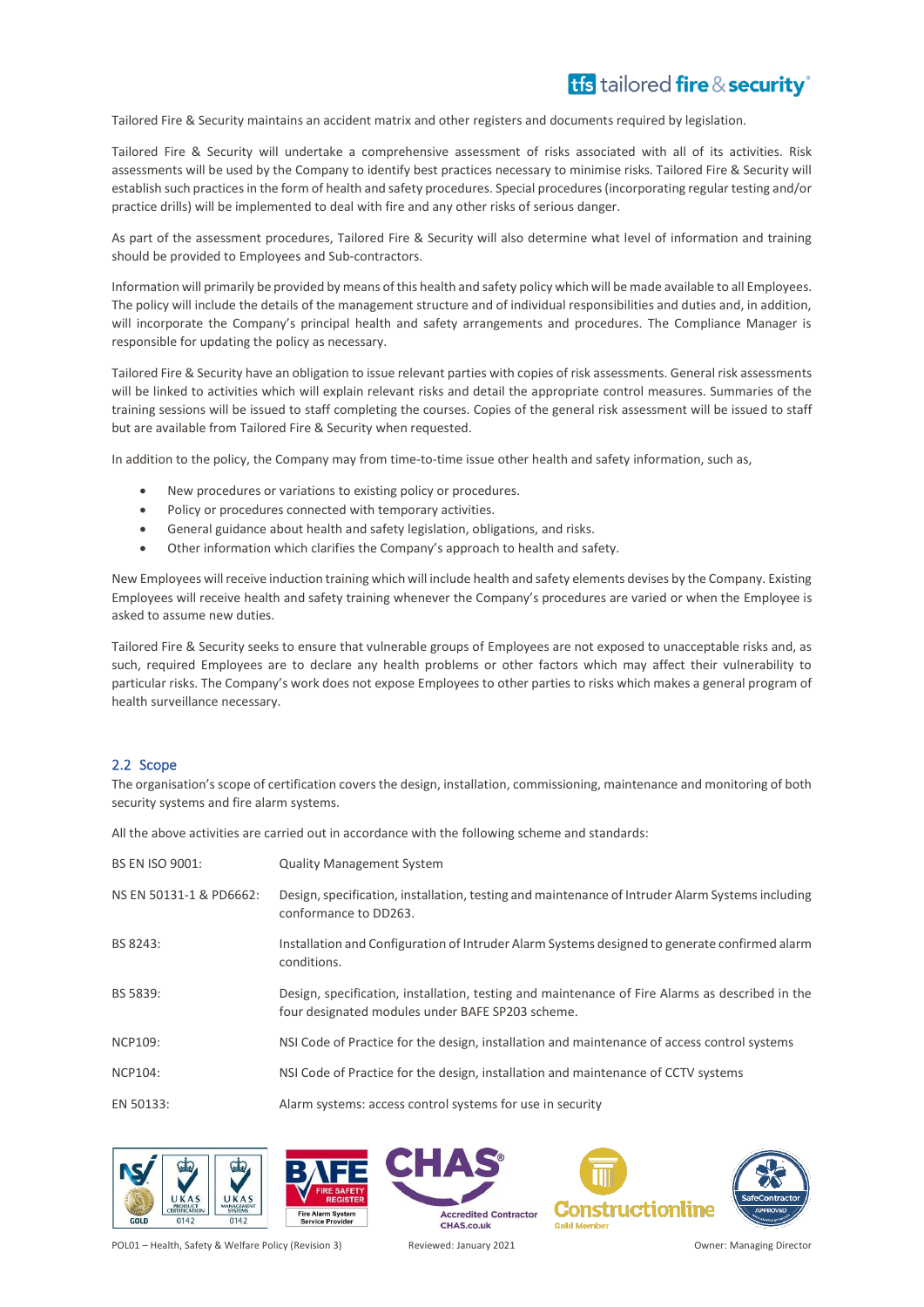| BS 8418:                                                   | Design, specification, installation, testing and maintenance of Detector Activated CCTV systems |  |  |  |
|------------------------------------------------------------|-------------------------------------------------------------------------------------------------|--|--|--|
| SP 203-1:                                                  | Design, installation, commissioning and maintenance of Fire Detection and Fire Alarm systems    |  |  |  |
| BS 7858:                                                   | Security Screening - Code of Practice                                                           |  |  |  |
| The activities are carried out in the following locations: |                                                                                                 |  |  |  |
| Head Office                                                | Unit 4 Howarth Court, Gateway Crescent, Broadway Business Park, Oldham, OL9 9XB                 |  |  |  |
| Regional Office                                            | Unit K, Altbarn Industrial Estate, Lordswood Industrial Estate, Chatham, ME5 8UD                |  |  |  |

### <span id="page-5-0"></span>2.3 Roles and Responsibilities

### **Managing Director**

The Managing Director is ultimately responsible for the health and safety of all Employees, Visitors and Contractors on Tailored Fire & Security property and employees working on client's sites; he will in particular:

- Ensure there is an effective company policy for health and safety and that all Employees, Contractors and temporary workers are made aware of their individual responsibility.
- Understand and ensure, through the appointment of a competent person, that the company's responsibilities as an employer under the Health and Safety at Work etc. Act 1974 and any relevant Acts of Parliament and Statutory Instruments are met.
- Ensure that all Directors, Managers and Supervisors understand and fulfil their responsibilities with regard to health and safety.
- Appoint a competent source of health and safety advice and ensure that there are adequate resources available for advice, awareness, and training at all levels of the Company.
- Ensure the provision of adequate resources for health and safety. Consider and approve annual revenue related to meeting health and safety objectives and the maintenance of a health and safe working environment.

### **Directors**

All Directors have a responsibility for ensuring the Company, and in particular their direct reports, follow the health and safety guidelines outlined in this policy. They are also responsible for ensuring information flow to the Managing Director to ensure he is aware of all health and safety issues in the business. Specific duties include:

- The implementation and monitoring of this Health, Safety and Welfare Policy at business unit level.
- Ensure that Senior Managers are aware of their responsibilities and have the necessary means to meet them.
- Ensure that the Managing Director informed of any major issues affecting or likely to affect the Company, and through the team promote a pro-active approach to positive health, safety, and risk management.
- Establish health and safety objectives and targets, with the Compliance Manager, that are consistent with the health and safety policy and that will lead to an improvement in the Company's performance.
- Ensure that there are adequate resources available for competent health and safety advice, awareness, and training at all levels of the Company.
- Ensure that accidents, near misses and dangerous occurrences are reported to the Compliance Manager accordingly.
- Coordinate and liaise with the Compliance Manager and take appropriate action on any letters, reports, surveys etc. submitted for consideration.
- Formally review in conjunction with Senior Managers and the Compliance Manager, the risk assessment portfolio and supporting health and safety policy to ensure that both documents remain current and up to date.
- Shall ensure that required funds for agreed expenditure on health and safety are made available.
- Establish clear lines of communication on health and safety to ensure that relevant issues are discussed at the correct level and that appropriate resources are devoted to resolving key health and safety issues.
- Ensure that appropriate health, safety, and environmental information, including the purchase of alternative safer or healthier products is passed onto the relevant personnel within the Company.





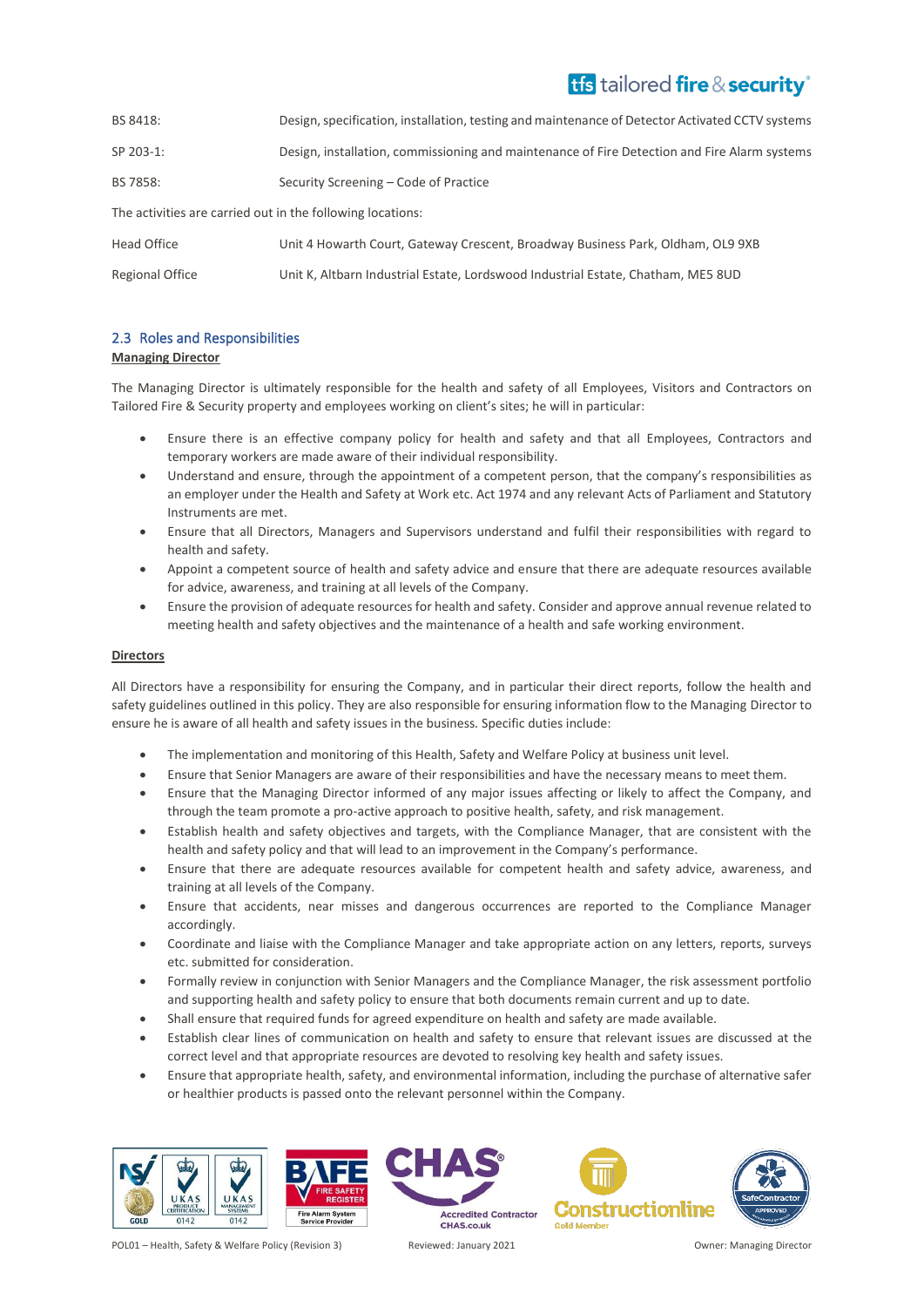- Undertake regular reviews and appraisals with Managers under their control to confirm that the arrangements set out within the policy are being effectively implemented and jobholders assigned specific duties are fulfilling these responsibilities.
- Review statistical and other relevant information e.g., audits, surveys etc. to decide the action necessary to prevent recurring problems.

### **Compliance Manager**

The Compliance Manager is responsible for ensuring that current statutory requirements are adhered to and the objectives contained within this policy are met. They will in particular:

- Act as a Competent Person in terms of providing competent health and safety advice and assistance.
- Give advice and help, where necessary, to ensure the policy and any supporting documentation and procedures are being properly implemented.
- Assist in the liaison with outside bodies including the HSE, Local Authorities, etc. to ensure that satisfactory remedial action is taken on any enforcement matters and all new developments are brought to the attention of relevant Company personnel.
- Evaluate and validate all risk assessments undertaken by the Company and ensure that they are suitable and sufficient and ensure that any significant risks are brought to the attention of Senior Management for action.
- Assist in the development of suitable safe systems of work, safe operating procedures, and method statements in co-operation with the Directors, Managers, Supervisors, and relevant personnel. Re-assess these procedures in the event of changes in processes, activities, or legislation.
- Carry out regular inspections of workplaces and give guidance and advise Managers and Supervisors on all aspects of health, safety, and welfare.
- Advise and assist the Company in its duties to comply with the requirements on the Control of Substances Hazardous to Health Regulations.
- Keep up to date with legal changes and ensure appropriate information is passed to key personnel and incorporate in the review of the Company policy and procedures.
- Assist in the development and implementation of communication programs to ensure that employees generally are made aware of duties and responsibilities under the various health and safety statutes.
- Analyse statistical incident report data and prepare summaries showing casual effect and recurring trends so that plans and policies can be altered accordingly, and proactive action taken.
- Monitor general compliance with statutory laws by regularly reviewing policies, procedures, and conditions to ensure they meet current standards.
- Ensure that all reportable accidents are notified to the appropriate enforcing authority within the prescribed time limit.
- Investigate more serious accidents/incidents and recommend action. Monitor that the reporting system works effectively and appropriate personnel receive the required information.
- Undertake regular safety audits of sites to ensure compliance with Company health and safety arrangements, procedures, and applicable legislation.

### **Managers**

Managers are responsible for ensuring that current statutory requirements are adhered to and the objectives contained within the health and safety policy are met. They will in particular:

- Fully familiarise themselves with the Company's safety policy and ensure it is brought to the attention of Managers and personnel under their control.
- Undertake regular reviews and appraisals with Managers under their control to confirm that the arrangements set out within the policy are being effectively implemented and jobholders assigned specific duties are fulfilling these responsibilities.
- Ensure the provision of adequate resources for health and safety when planning and/or tendering for new projects.
- Ensure that accidents and other incidents (including near misses) are fully investigated, and the necessary forms properly completed and contain all relevant facts and the action necessary to prevent a recurrence.





**Accredited Contractor** CHAS.co.uk



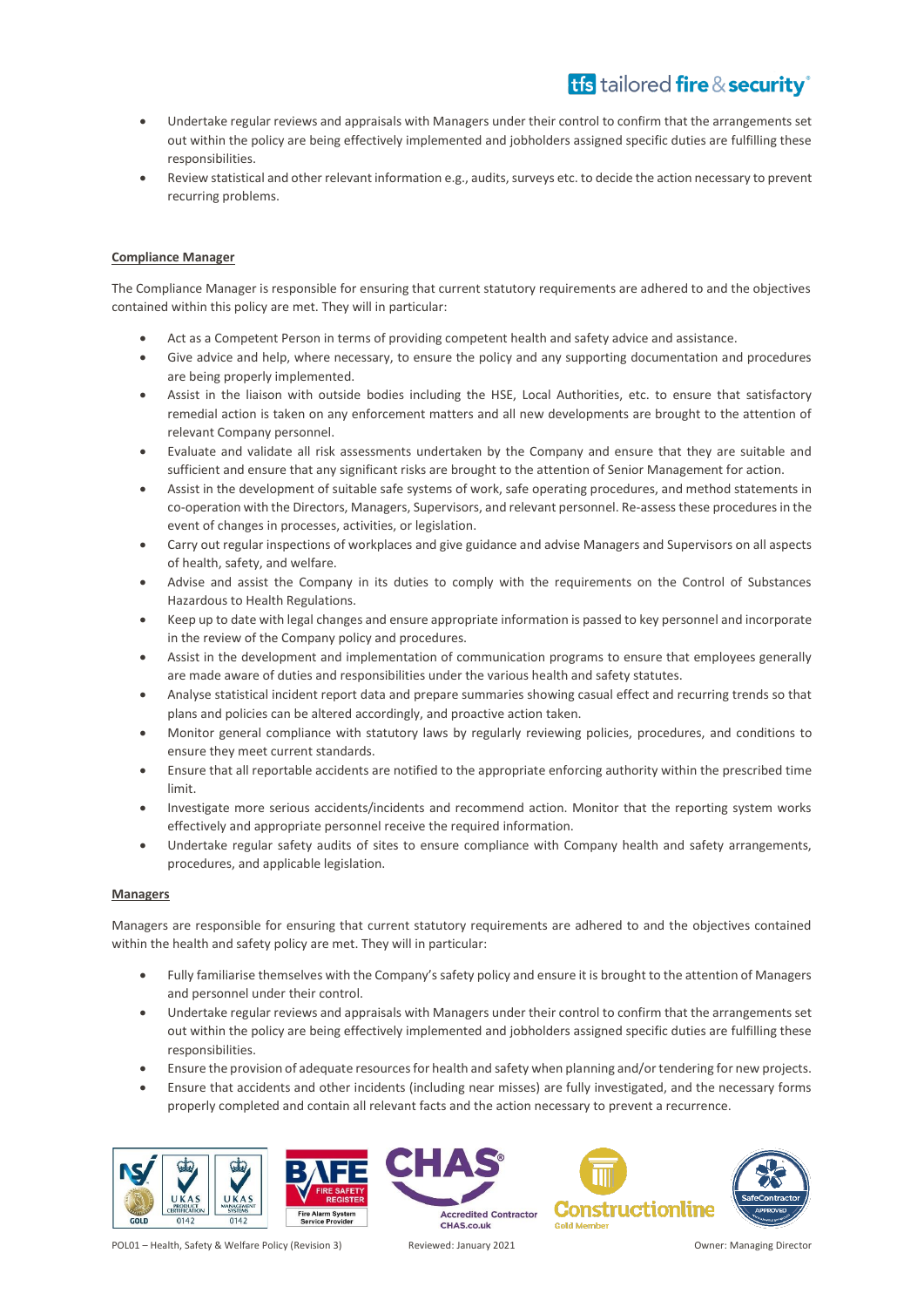- Ensure that the necessary risk assessments have been carried out and recorded and that employees and contractors are instructed on the information contained within the assessments.
- Assess the impact of significant changes to ensure that risks are reassessed, where appropriate, and control measures established to minimise risk.
- Assist in the development of emergency plans particularly in respect of fire in order to ensure procedures remain effective.
- Give personal leadership and carefully integrate safety with quality and cost.
- Ensure that appropriate disciplinary action is taken for breaches of health and safety ensuring that all employees are treated fairly and consistently when enforcing rules and regulations.
- Ensure that all accidents are notified to Directors and the Compliance Manager within the prescribed time limit.
- Establish a system for ensuring that unsafe of unhealthy conditions reported by employees are properly dealt with and that unresolved issues are speedily raised at the appropriate level for resolution.
- Review and approve safe operating procedures, safe systems of work and method statements for all off-site activities that have identified risks, and ensure they remain up to date.
- Regularly check that departmental safety procedures are working effectively and that these procedures are updated and extended where necessary.
- Ensure that areas under their control (including client's sites) are inspected regularly and that the results of these inspections are properly considered, and appropriate action taken to effectively deal with the matters raised. The Compliance Manager must be informed of any issues identified.
- Regularly review the provision and wearing of personal protective equipment to ensure it meets the relevant standards.
- Ensure that work equipment, such as calibration equipment, is tested and examined within prescribed periods and that any defects found are correctly prioritised, actioned, and completed.
- Ensure that work equipment is maintained so that its condition and performance is not impaired and so does not create a risk to the health and safety of personnel.
- Ensure all firefighting equipment (fire extinguishers) are maintained to the required standard and in compliance with current fire legislation.
- Ensure all hazardous substances used by personnel under their control have been assessed and control measures implemented to ensure it is safe to use.
- Undertake regular reviews to ensure that risk assessments are kept up to date and extended where appropriate.
- Ensure that resources provided for health and safety during a project are effectively utilised.
- Assist in the implementation of corrective and preventative measures identified through risk assessments, inspections, and audits.
- Must seriously consider any issues raised about safety and health by individual employees and where appropriate, implement actions.

### **Supervisors**

Supervisors are responsible for ensuring that current statutory requirements are adhered to and the objectives contained within the health and safety policy are met. They will in particular:

- Fully familiarise themselves with the Company's safety policy and ensure it is brought to the attention of all employees and contractors under their control.
- Ensure that all accidents and other incidents including near misses are properly recorded and reported, and that an investigation is carried out to determine casual factors and necessary action is taken to prevent recurrence.
- In consultation with employees, develop safe operating procedures and safety systems of work for all work activities that, by their nature, are inherently unsafe.
- Ensure that all safety procedures and safe systems of work are effectively communicated to all appropriate employees and contractors.
- Check that personnel have been issued with, and wear, suitable protective equipment, where appropriate, and take positive steps to stop any unsafe practices.
- Ensure that departmental safe working procedures are being adhered to and, where necessary, review procedures in light of changes to keep them up to date. Such reviews should be discussed with relevant personnel.
- Co-operate fully when necessary risk assessments are being carried out and that employees and contractors are instructed on the information contained within the assessments.

**Accredited Contractor** 









CHAS.co.uk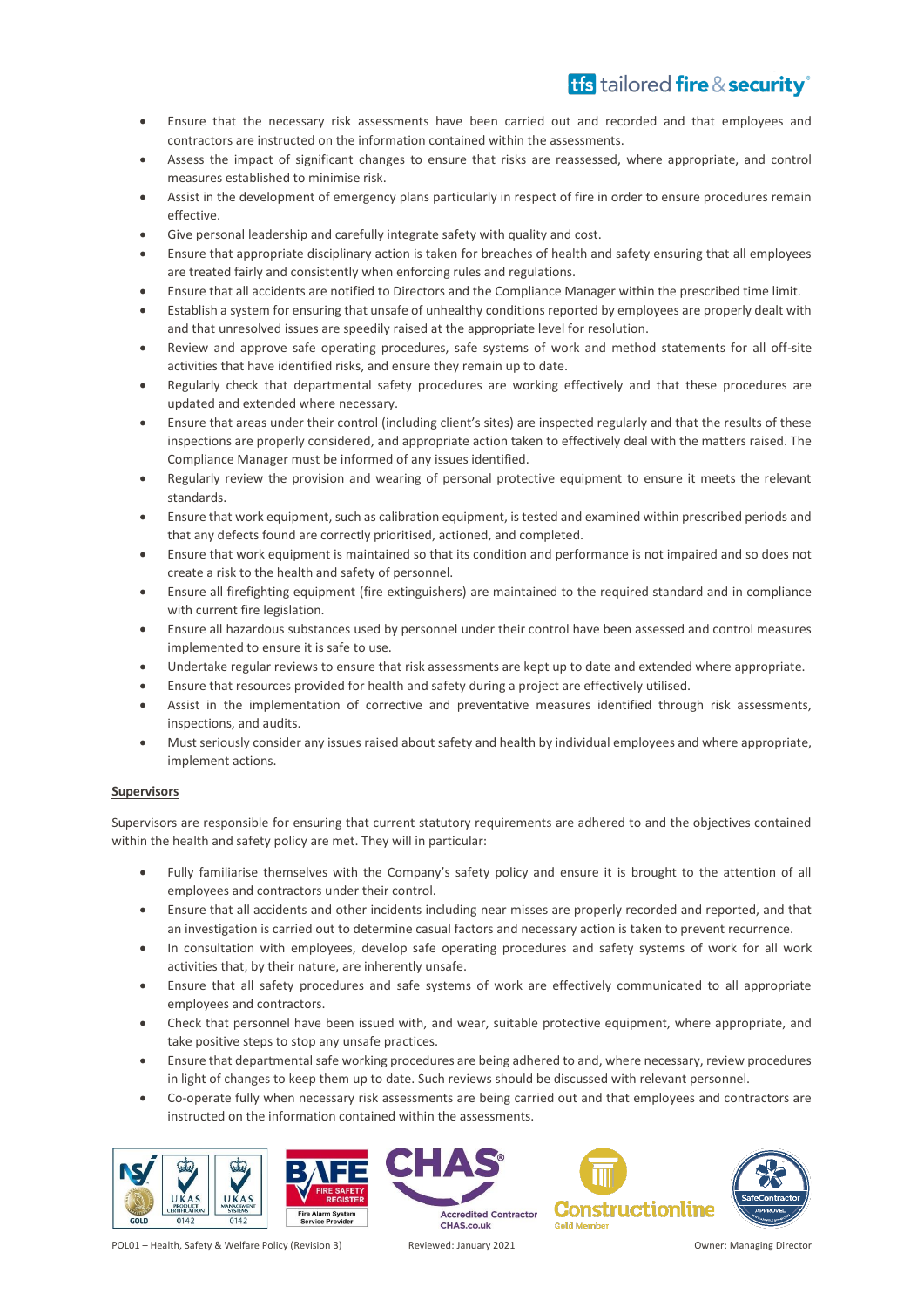- Check that employees have received appropriate training and reached a satisfactory standard to operate plant and equipment safely.
- Arrange for client's sites to be inspected regularly and that the results of these inspections are properly considered, and appropriate action taken to effectively deal with the matter raised.
- Lead by example by working safely and wearing personal protective equipment whenever appropriate.
- Ensure all person in their department know wat to do in case of fire and know the location of fire exits and assembly points.
- Shall maintain good housekeeping within their area of control at all times.
- Effectively action points detailed in health, safety, and environmental reports.
- Must seriously consider any issues raise about safety and health by individual employees and where appropriate, implement actions.

### **Employees**

All employees must co-operate with the Company to enable all statutory duties to be met. They will in particular:

- Fully families themselves with the Company safety policy.
- Take reasonable care of their own health and safety.
- Consider the safety of other persons who may be affected by what they do or may not do.
- Co-operate fully when risk assessments are being carried out and when instructed on the information contained within the assessments.
- Work in accordance with information, safe systems of work, safe operating procedures and training provided.
- Refrain from intentionally interfering with anything provided for health and safety reasons.
- Report all hazardous defects in plant and equipment or shortcomings in existing safety arrangements to Supervision without delay.
- Never undertake any task for which authorising and/or training has not been given.
- Report all accidents and other incidents including near misses to Supervision without delay.
- Wear appropriate personal protective equipment when provided and ensure all safety equipment and devices are used as instructed.

### **Contractors**

All contractors must co-operate with the Company to enable all statutory duties are met. They will in particular:

- Familiarise themselves with the Company safety policy.
- Ensure they meet all their own legal duties.
- Ensure that their employees are properly trained.
- Provide the appropriate personal protective equipment.
- Provide well maintained plant, tools, and equipment.
- Ensure that the appropriate insurance is maintained.
- Provide risk assessments and method statements for the work accepted.
- Inform the Company of any significant risks that have not been foreseen by the Company, so that the appropriate precautions can be taken.

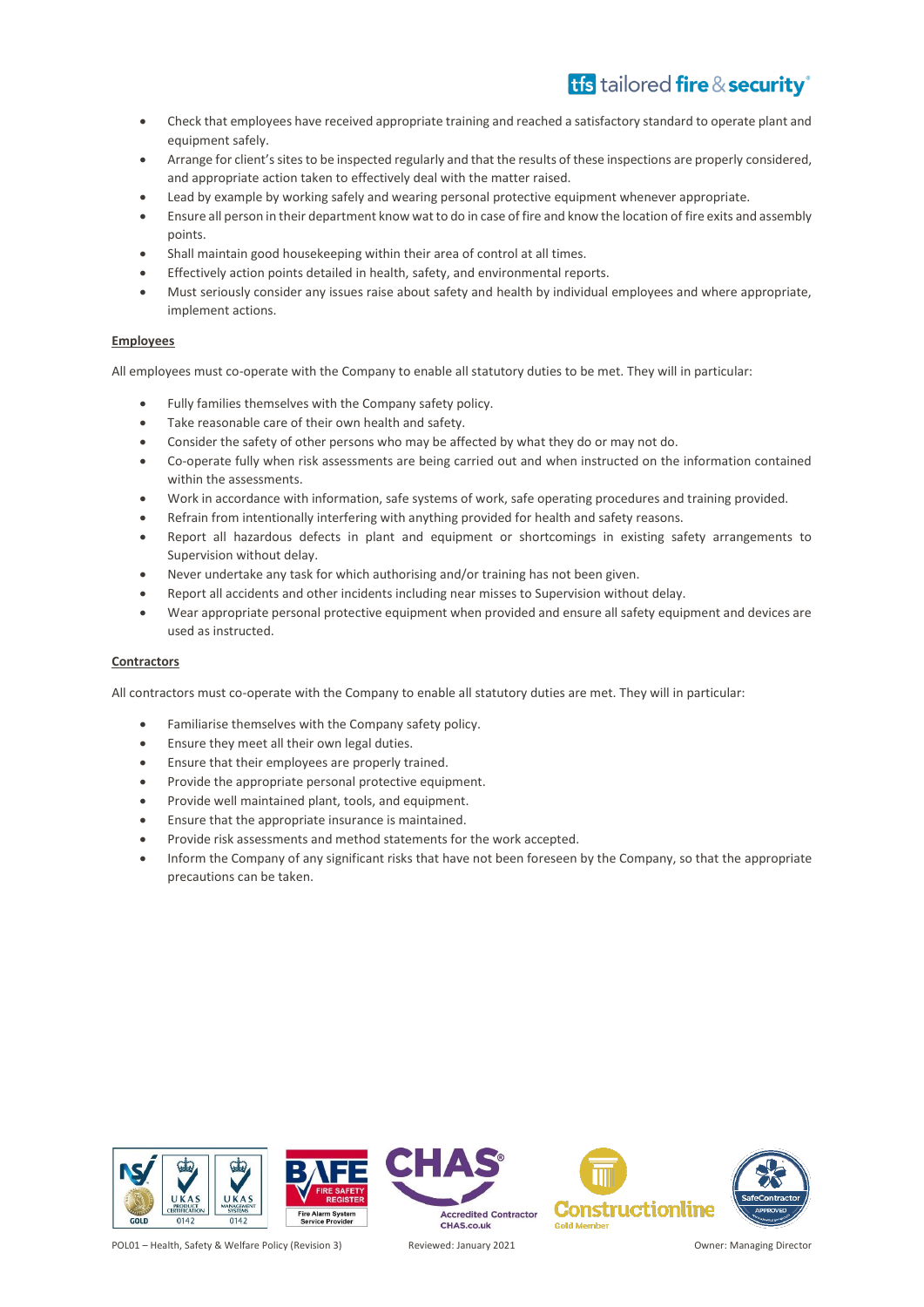### <span id="page-9-0"></span>**3.0 Health & Safety Arrangements**

### <span id="page-9-1"></span>3.1 Risk Assessment & Method Statements

It is a requirement of the Management of Health and Safety at Work Regulations 1999 (and any other category specific Regulations) for Tailored Fire & Security to carry out assessments of risks to health and safety to persons who may be affected by the hazards associated with the activities.

The Company will therefore undertake to make suitable and sufficient assessment of the risks to Employees and any others who may be affected by its undertakings and to record the significant findings of that assessment. This record should represent an effective statement of the hazards and risks, which then leads management to take the relevant actions to protect health and safety.

A risk assessment will be prepared and made available to the Employees concerned prior to the commencement of any work activity. This will involve:

- Identifying and prioritising the measures that need to be taken to comply with the relevant statutory provisions.
- Ensure that all relevant risks and hazards are addressed.
- Address what happens in the workplace or during the work activity.
- Ensure that all groups of Employees and others who might be affected are considered.
- Identify groups of workers who might be particularly at risk.
- Take account of existing preventative or precautionary measures.

Employees are encouraged to develop an understanding of the approach the Company takes to the management of this important area. Copies of the Company's risk assessments will be made available to all relevant employees.

On determining the hazard effect and probability, the risk level may be determined by cross-referencing the hazard effect and probability on the following matrix.

| Likelihood x Severity = Risk                                                                                                                                                                                                                                    |  |                            |                                                                                                                                                                                                                                                                                                                          | <b>Risk</b>       | <b>Action Required</b>                                                                                                       |  |                          |                                                                                                                                                |
|-----------------------------------------------------------------------------------------------------------------------------------------------------------------------------------------------------------------------------------------------------------------|--|----------------------------|--------------------------------------------------------------------------------------------------------------------------------------------------------------------------------------------------------------------------------------------------------------------------------------------------------------------------|-------------------|------------------------------------------------------------------------------------------------------------------------------|--|--------------------------|------------------------------------------------------------------------------------------------------------------------------------------------|
|                                                                                                                                                                                                                                                                 |  |                            |                                                                                                                                                                                                                                                                                                                          | $1 - 3$<br>V. Low | No additional controls are required monitoring is recommended to<br>ensure that the present control measures are maintained. |  |                          |                                                                                                                                                |
| 5<br>25<br>10<br>15<br>20<br>5<br>20<br>8<br>16<br>12<br>4<br>4<br>Likelihood<br>3<br>15<br>6<br>12<br>3<br>9<br>$\overline{2}$<br>$\overline{\phantom{a}}$<br>10<br>6<br>8<br>4<br>5.<br>$\overline{2}$<br>3<br>1<br>4<br>5.<br>3<br>っ<br>4<br><b>Severity</b> |  | $4 - 9$<br>Low             | Tolerable – monitor for improvements, where hazards have been<br>identified and the original solutions have not been effective, those<br>hazards must be revisited until they have either been eliminated or<br>controlled so far as reasonably practicable.                                                             |                   |                                                                                                                              |  |                          |                                                                                                                                                |
|                                                                                                                                                                                                                                                                 |  | $10 - 19$<br><b>Medium</b> | Potentially dangerous - look to improve within a defined time<br>scale, remedial action is to be taken until the risk has been reduced<br>to a level that is as low as is reasonably practicable. When a risk is<br>associated with an extremely harmful consequence, a further<br>detailed assessment may be necessary. |                   |                                                                                                                              |  |                          |                                                                                                                                                |
|                                                                                                                                                                                                                                                                 |  |                            |                                                                                                                                                                                                                                                                                                                          |                   |                                                                                                                              |  | $12 - 25$<br><b>High</b> | Major defect or unsafe condition $-$ stop the activity and make<br>immediate improvements until the risk has been reduced to a lower<br>level. |

It is important to remember that a risk assessment is nothing more than a careful examination of what, in our work, could cause harm to people, so that we can determine whether we have taken enough precautions, or should do more to prevent harm. The aim is to ensure that no one gets hurts or becomes ill.

Risk assessments will be carried out / reviewed periodically to ensure that the Company is continuing to do everything it can to minimise the risk of an incident occurring. If an incident is to occur between the review dates, the risk assessment will be reviewed to try and identify the root cause of the incident to prevent re-occurrence. All risk assessments will be carried out by a competent person.

Safe systems of works can also be known as a method statement within Tailored Fire & Security, but both are essentially the same in terms that they documents how a certain activity should be done so as to ensure the safety of all persons who may be affected by the work activity.



POL01 – Health, Safety & Welfare Policy (Revision 3) Reviewed: January 2021 Owner: Managing Director

**Accredited Contractor** CHAS.co.uk

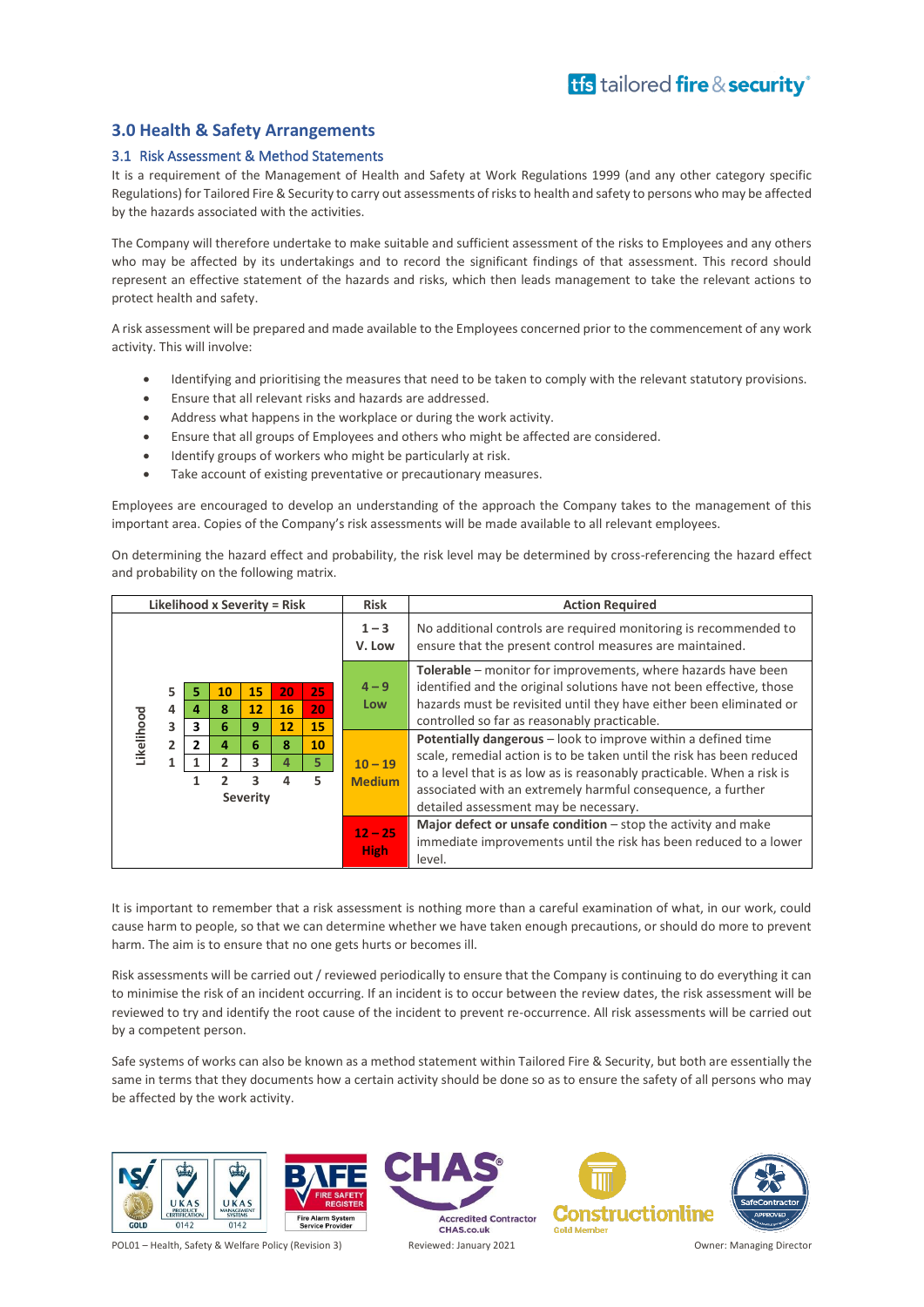Safe systems of work will be produced for all known activities undertaken by the Company regarding both the design, installation, commissioning, handover and maintenance of fire and security systems.

All safe systems of work will be accompanied by a set or either site specific or generic risk assessments and both will be completed by a competent person on behalf of Tailored Fire & Security.

Employees are required to read and carryout what is contained within a safe system of work. If unsure, Employees should speak to their Line Manager or the Compliance Manager for further guidance.

Safe systems of work / method statements will be reviewed on an annual basis. However, in an incident were to occur, the safe system of work will be reviewed to try and identify the root cause and to see if there is a failure within the safe system of work.

### <span id="page-10-0"></span>3.2 Consultation and Communication

Tailored Fire & Security will ensure that all Employees are consulted about all matters affecting their health and safety at work where required as required by statutory legislation identified in the Company's legal register. The Company takes a proactive approach to health and safety and recognises the benefits of Employees having a significant input into the Company's health and safety via communication and consultation.

Communication and consultation is a two-way process. It does not just entail the Company telling workers about health and safety. It required Employees to discuss these topics with the Company to ensure that any concerns or issues are addressed with everybody's input.

The Company has a health and safety committee with all key issues requiring consultation being discussed at this forum as well as the annual Management Review which is carried out between Senior Management.

Consultation / communication may occur in different formats, but the follow are used within the Company on a regular basis:

- Health and Safety Induction
- Monthly Toolbox Talks / Pre-Work Briefings
- Regular Memos and Bulletins
- Health and Safety Meetings
- Risk Assessments and Method Statements

Any Employee who is attending a toolbox talk must sign to evidence that they have been in receipt of said toolbox talk. This may be in the format of an electronic signature if done via technological means. By signing a toolbox talk, the Employee is agreeing that they have been provided the information, understood it and are happy that the Company has done its part in communicating the information accordingly. All site-based Employees are encouraged to bring any safety concerns to the attention of their Supervisor /or Line Manager at any time.

Some of the information that maybe communicated may include:

- Any changes which may substantially affect their health and safety at work.
- The Company's arrangements for getting competent people to help satisfy health and safety law.
- The information that Employees must be given on the likely risks and dangers arising from their work, measures to reduce or get rid of these risks and what they should do if they have to deal with a risk or danger.
- The planning of health and safety training. The health and safety consequences of introducing new technology.

To fulfil our responsibilities, the Company will:

- Effectively communicate and consult with our employees (or their safety representatives if appointed) on all health and safety matters affecting them.
- Develop general health and safety promotional programmes.
- Hold specific health and safety meetings or ensure that health and safety is a main topic on meeting agendas. All such meetings shall be recorded.
- Ensure that external communication with interested parties is carried out, where appropriate, and in a timely fashion.



**Accredited Contractor** 

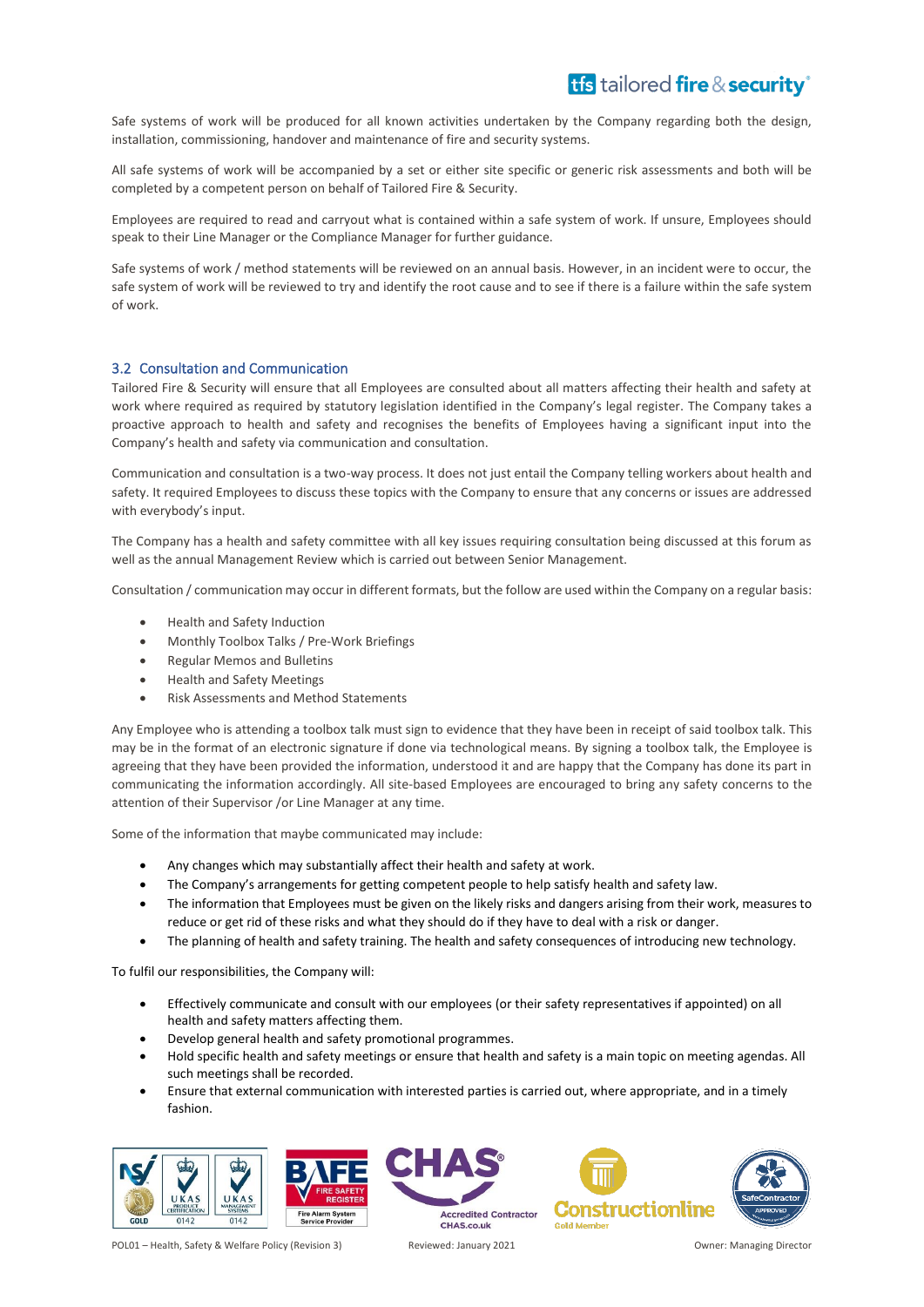- Ensure that all relevant written or verbal communications are recorded and retained for future reference.
- Provide facilities and assistance for employee representatives or Safety Representatives, if appointed to enable them to reasonably carry out their roles.
- Establish a Health and Safety Committee if at least two appointed employee representatives request this, in writing. A committee shall be set up within three months of any written request.
- Ensure the membership of the Health and Safety Committee (if established) consists of management and employee representatives and is chaired by a person with authority.

### <span id="page-11-0"></span>3.3 Training

It is a requirement of health and safety law the Employees are provided with health and safety training whenever they are exposed to new or increased risks. All Employees, upon starting with Tailored Fire & Security will undergo a health and safety induction as a form of health and safety training. The health and safety induction will be provided by the Compliance Manager or a member of the HR Department. Records will be kept regarding who was provided an induction.

Employees are not allowed to undertake tasks unless they have been trained and authorised to do so. Managers and other Employees responsible for allocating work must ensure that they do not allocate tasks for which the Employee has not been authorised. They should give particular consideration for the special circumstances of new and young employees.

The contents of the health and safety induction includes:

| First Aid              | <b>Risk Assessments</b> |
|------------------------|-------------------------|
| <b>Manual Handling</b> | Safe Systems of Work    |
| <b>Near Misses</b>     | Safety Signs & Notices  |
| Noise & Vibration      | Vehicle Safety          |
| Hygiene                | Welfare                 |
| <b>PPF</b>             | Working at Height       |
| Plant & Equipment      |                         |
|                        |                         |

The Company's HR system allows Employees to formally request training to their Line Manager, who will then consult with the Compliance and HR departments to identify if the training is required and if it is required to the wider Employees.

Further training will be identified depending upon the Employee's role and responsibility. This will be reviewed annually during employee appraisals.

It is recognised that Managers and Supervisors on site will require health and safety training to enable them to undertake their duties effectively. For this reason, Employees who undertake this activity will be provided suitable health and safety training for Managers e.g., SMSTS / SSSTS course.

### <span id="page-11-1"></span>3.4 Emergency Procedures

Tailored Fire & Security has an obligation to establish procedures to be followed in the event of serious and imminent danger. The Company will establish a fire evacuation procedure for its premises and appropriate emergency procedures for any other location for which it has overall responsibility. Such procedures will comprise written instructions and where practicable, plans indicating safe routes and assembly points.

The emergency procedures will be posted clearly for Employees, Contractors and Visitors to review. Adequate arrangements will also be made to both contact the emergency services via mobile telephone or landline telephone, ensuring clear and unobstructed direct access to the premises as far as possible.

All Employees will families themselves with the emergency procedures for any location which they may have cause to visit during their work.

Annual tests of the emergency procedures will be carried out to confirm understanding.



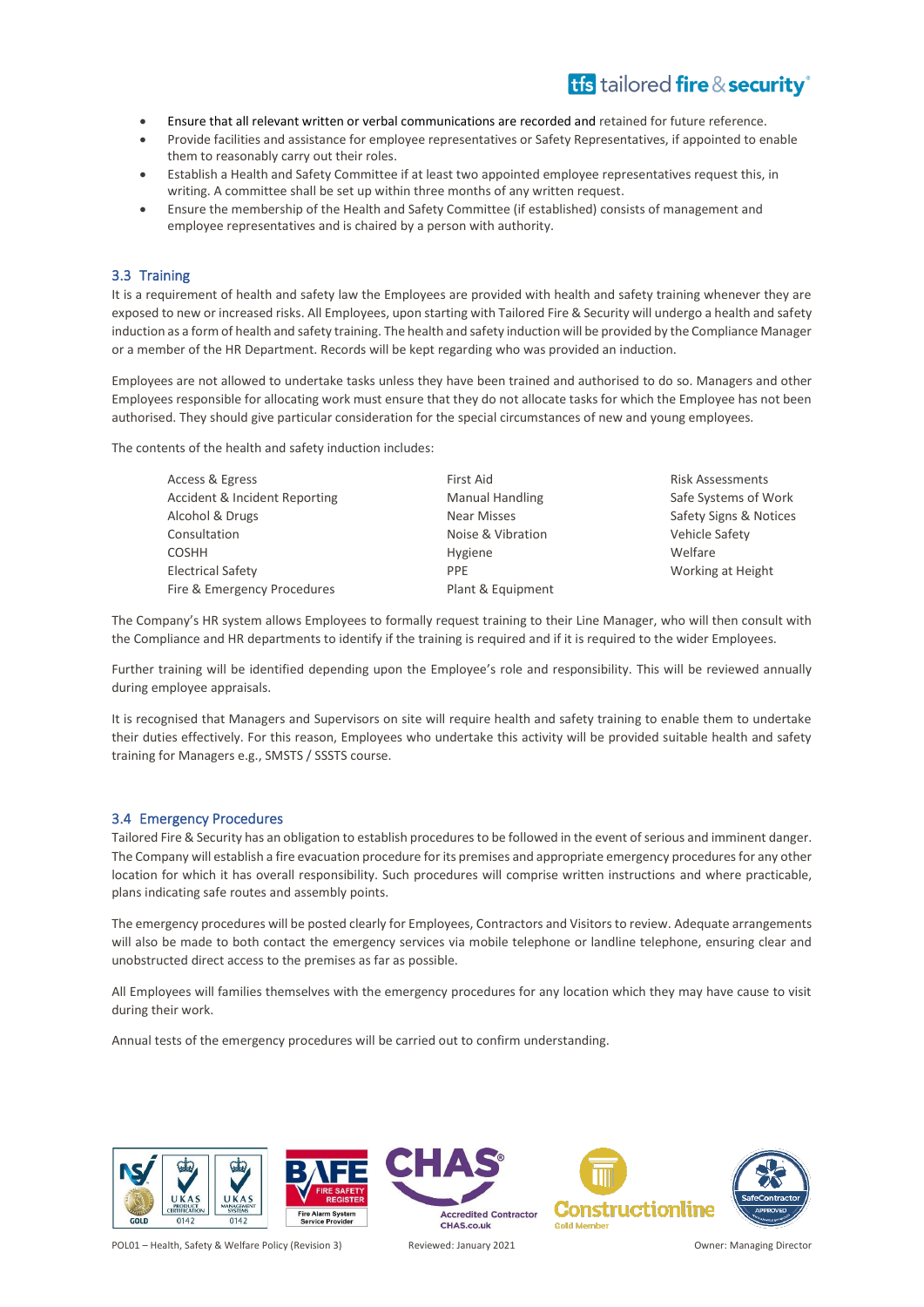### <span id="page-12-0"></span>3.5 Fire Safety

To ensure the safety of all Employees and any person who may visit a location under control of Tailored Fire & Security, the Company will ensure a fire risk assessment is undertaken in line with statutory legislation. A fire risk assessment will be undertaken by a competent person.

The fire risk assessment will be communicated to the required personnel within the Company, any external auditors and the emergency services where required. Any risks identified will be discussed with Senior Management and an action plan will be put in place to tackle the hazards identified to reduce the likelihood of a fire occurring.

Most sites contain combustible materials which can, in the presence of heat, burn or contain highly flammable substances which can very easily ignite. Most sites will also contain sources of heat, capable of igniting the combustible materials. The basic principle is to separate such sources of heat from combustible materials.

Other control measures will include the appoint of Fire Wardens who will undergo suitable and sufficient training and will work alongside the Compliance Manager to ensure the compliance to the statutory legislation, to ensure the workplace is free of fire risks and to assist with the emergency evacuation of the premises when required.

In terms of firefighting equipment, the appropriate fire extinguishers will be provided to all sites controlled by Tailored Fire & Security. These fire extinguishers will be maintained on a yearly basis to ensure they are readily available if needed to tackle a fire. In addition to annual maintenance, fire extinguishers must be checked on a monthly basis to look for signs of damage, use or non-compliance. Fire extinguishers are not to be used to prop any doors open. Firefighting equipment must only be used by trained personnel and only when it is appropriate to do so.

### <span id="page-12-1"></span>3.6 First Aid

The Company will ensure that all Employees have readily available access to adequate and appropriate first aid facilities and competent first aid treatment by suitably trained personnel. Each First Aider must hold a valid first aid certificate. To ensure the necessary first aid requirements are met, the Compliance Manager will carry out a review to identify the required number of First Aiders and what the required first aid facilities may be. This will involve the nature of work, history and consequences of accidents, nature and distribution of work force and the needs of travelling.

Responsibilities of First Aiders

- Be readily available.
- Follow the principle and practices as laid down by the first aid course and manuals.
- Comply with the aims of first aid:
	- o To preserve life.
	- o To prevent the condition from worsening.
	- o To promote recovery.
- Quickly and accurately assess the situation.
- Identify the disease or condition from which the casualty is suffering; but not to treat any illness or injury that is beyond your capability.
- Give immediate, appropriate, and adequate treatment, bearing in mind that a casualty may have more than one injury and that some casualties will require more urgent attention than others.
- Arrange, without delay, for the transfer of a casualty (should it be required) to their GP, hospital accident emergency unit or home, according to the seriousness of the condition.
- Stay with the casualty until they are handed over to the care of a Doctor, Paramedic, the hospital accident emergency unit, or other appropriate person.
- Not to ignore accidents or illnesses under any circumstances, or to refuse to give treatment and assistance if required to do so.
- Not to undress any patient unnecessarily.
- Safeguard the patient's clothing and possessions.
- Respect the patient's confidentiality at all times, and not to discuss the patient's condition with anyone other than the HR Department, Compliance Department, or the Emergency Services.
- Maintain the highest practicable level of cleanliness whenever treating a patient.





**Constructionline Accredited Contractor** 



CHAS.co.uk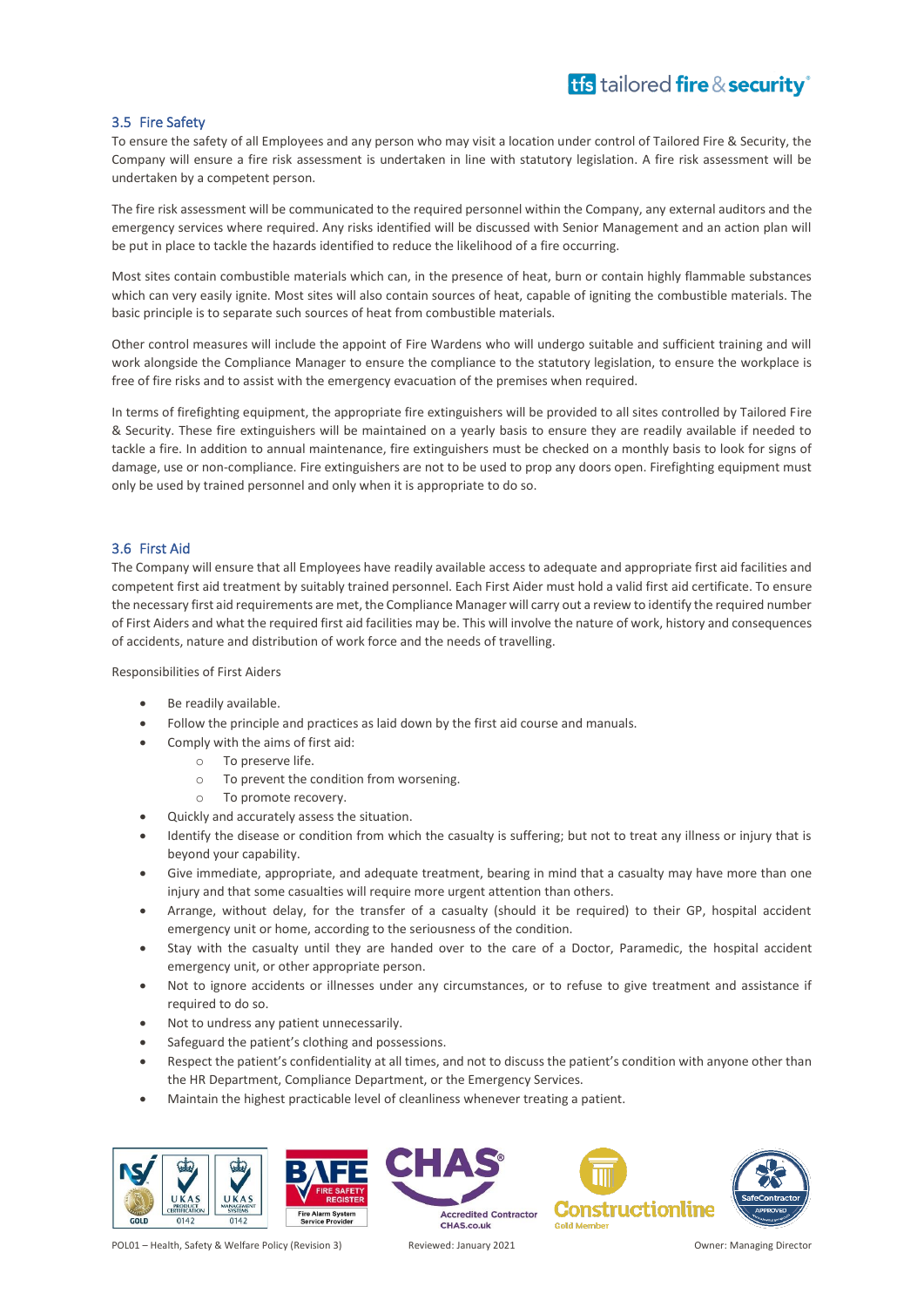- Maintain a record of all patients treated, no matter how trivial, and to submit such records in line with the Company policy.
- Ensure that if a casualty needs to be taken home that they are accompanied by a First Aider.
- Manager the content of the first aid kit and perform monthly checks.

First Aid boxes are provided in each premises controlled by Tailored Fire & Security. Each first aid kit is suitable for the number of personnel and work activities being undertaken within the premises. Engineers and any personnel who travel as part of their job role will be provided a travel first aid kit as well. Each first aid kit will comply with BS 8599 in terms of equipment provided.

### <span id="page-13-0"></span>3.7 Incident Reporting

The term 'incident' include accidents resulting in injury or damage, diseases related to work activities, dangerous occurrences and near miss events. All incidents involving Company Employees, persons on our premises, persons conducting operations for us on our behalf and member of the public must be reported using the Company's incident reporting procedure. This is by way of the Company's accident / incident reporting forms. The Company's accident / incident reporting forms are used to record any incident and also to capture all relevant information and circumstances relating to any incident. Completed accident / incident forms will be used to highlight any information to the appropriate person for investigation. The incident shall be recorded along with actions taken as a result. The report shall identify the nature and severity of any injury, damage, disease, or dangerous occurrence.

- **Accident** is defined as any unplanned event that has resulted in injury or ill health of people, or damage or loss to property, plant materials or the environment or a loss of business opportunity.
- **Near Miss** is defined as an unplanned event that did not result in injury, ill health, or damage but had the potential to do so.
- **Dangerous Occurrence** is defined as an incident that has a high potential to cause death or serious injury, but which happen relatively frequently.
- **Occupational Illness** is defined as a condition that results from exposure in a workplace to a physical, chemical, or biological agent to the extent that normal physiological mechanisms are affected, and the health of the worker is impaired.

RIDDOR (The Reporting of Injuries, Diseases and Dangerous Occurrences Regulations 2013) requires the Company to report some work-related accidents, diseases, and dangerous occurrences to the Health Safety Executive (HSE). Under this legislation, the following must be reported:

- The death of any person.
- All deaths to workers and non-workers, with the exception of suicides, must be reported if they arise from a workrelated accident, including an act of physical violence to a worker.
- Fracture other than to fingers, thumbs or toes.
- Amputation of an arm, hand, finger, thumb, leg, foot, or toe.
- Any injury likely to lead to permanent loss of sight or reduction in sight in one or both eyes.
- Any crush injury to the head or torso, causing damage to the brain or internal organs.
- Any burn injury (including scalding):
	- o Which covers more than 10% of the whole body's total surface area or causes significant damage to the eyes, respiratory system, or other vital organs.
	- Any degree of scalping requiring hospital treatment.
- Any loss of consciousness caused by head injury or asphyxia.
- Any other injury arising from working in an enclosed space which:
	- o Leads to hypothermia or heat-induced illness or,
	- o Requires resuscitation or admittance to hospital for more than 24 hours.
- Over seven-day incapacitation of a worker.



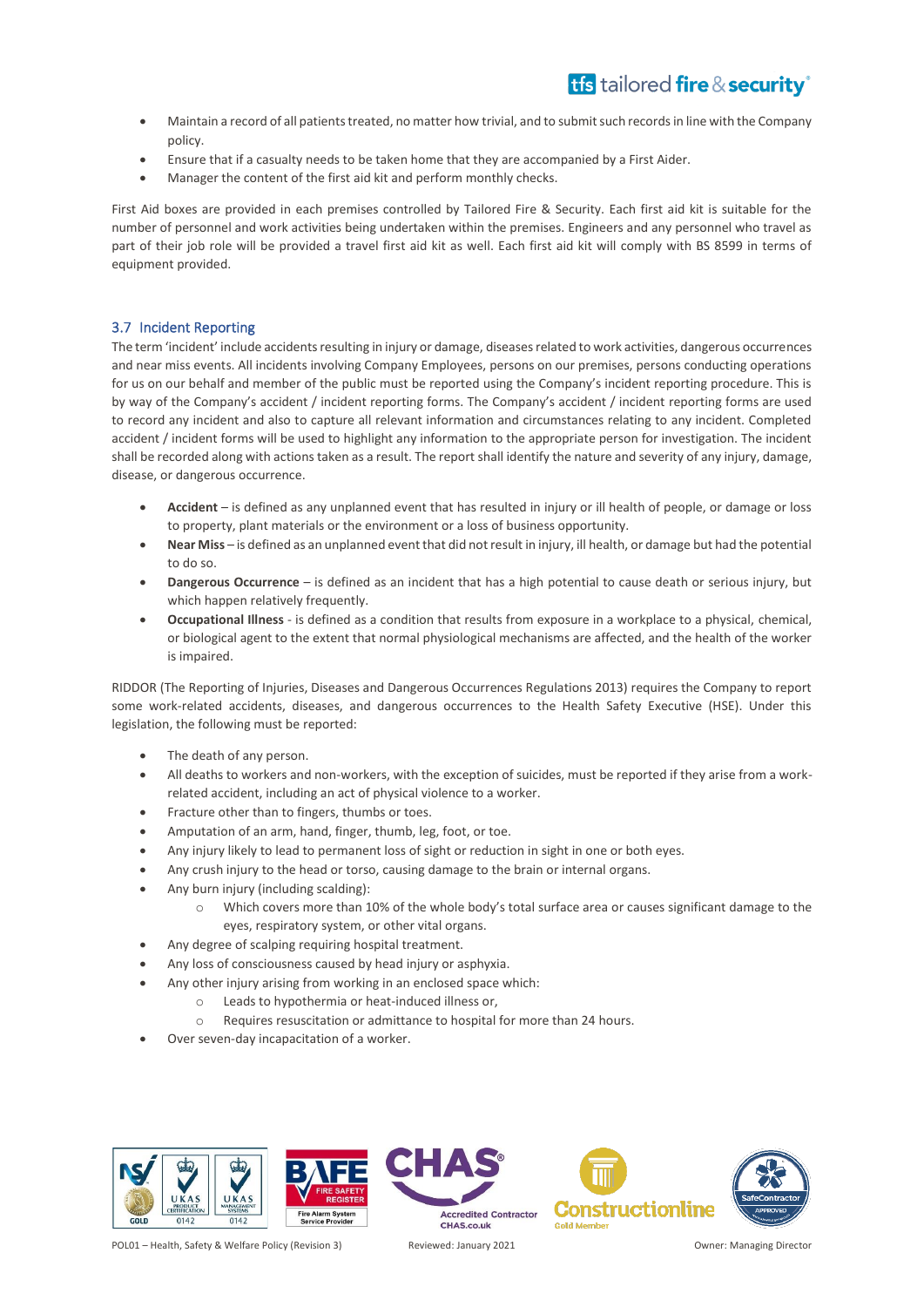### <span id="page-14-0"></span>3.8 Incident Investigation

Each accident and incident form completed will be sent to the Compliance Manager as soon as the Line Manager has finalised their section of the form. All Employees must complete their relevant section of the accident and incident form within a reasonable time frame, normally 24 hours. However, due to the nature of the business and geographical area of operation, it is appreciated that this may not be possible.

The Compliance Department will manage Health Safety Executive reporting and provide Senior Management of any / all information to be able to notify the appropriate insurance body. It will be the Compliance Department's responsibility to ensure that any investigation or Company forms are completed with enough information as to allow for further reporting.

In terms of carrying out the official investigation, this must be done by a competent person, someone who has had sufficient health and safety training as well as familiarisation of the task in hand. Any communication to Clients must be done so by the Compliance Manager / Company Directors / Account Manager.

No other person is to contact the Health Safety Execrative regarding accidents unless given permission to do so by the Compliance Manager or a Company Director.

Any investigations carried out as a result of an incident shall be carried out in accordance with the Company's incident investigation procedure. The Compliance Manager shall maintain records of all incidents and associated documentation.

The following headings prove a guide to the steps taken when investigation an incident:

- Notify appropriate authorities.
- Investigate promptly.
- Record evidence.
- Identify types of evidence, e.g., factual, or corroborative.
- Interview the injured person if possible.
- Question the person in charge and other Supervisors.
- Obtain details of the injured person's job and what they usually do.
- Interview witnesses.
- Inspect plant for signs of misuse of defects.
- Establish the full sequence of events.
- Ascertain the nature and extent of the injuries or damage.
- Complete the accident report form.

### <span id="page-14-1"></span>3.9 Visitors

Visitors to the Company's sites represent a class of person who is particularly at risk. Visitors may well be unfamiliar with the risks associated with their new location and are also likely to be unfamiliar with standard health and safety procedures. The following procedures to control the health and safety of visitors are the responsibility of the member of employees receiving the visitor(s):

- Visitors will be required to sign in at the reception area and record their arrival and departure in the Visitors Book.
- Visitors should read the information provided at reception detailing the health and safety guidelines they must follow.
- Visitors who are required to work unaccompanied should be provided with basic health and safety instruction by the Manager / Supervisor and bring with them suitable risk assessments / safe systems of work.
- Special safety equipment will be maintained for visitors and will be issued by the Manager / Supervisor as appropriate.
- In the event of an emergency, the Visitors Book should be taken to the assembly point.

### <span id="page-14-2"></span>3.10 Noise

The Company shall so far as is reasonably practicable ensure that no Employee is subject to levels of noise whilst at work that may cause damage to their hearing. Noise assessments of all activities that create or involve noise will be carried out on a regular basis and the results provided to the relevant Managers.





**Accredited Contractor** CHAS.co.uk



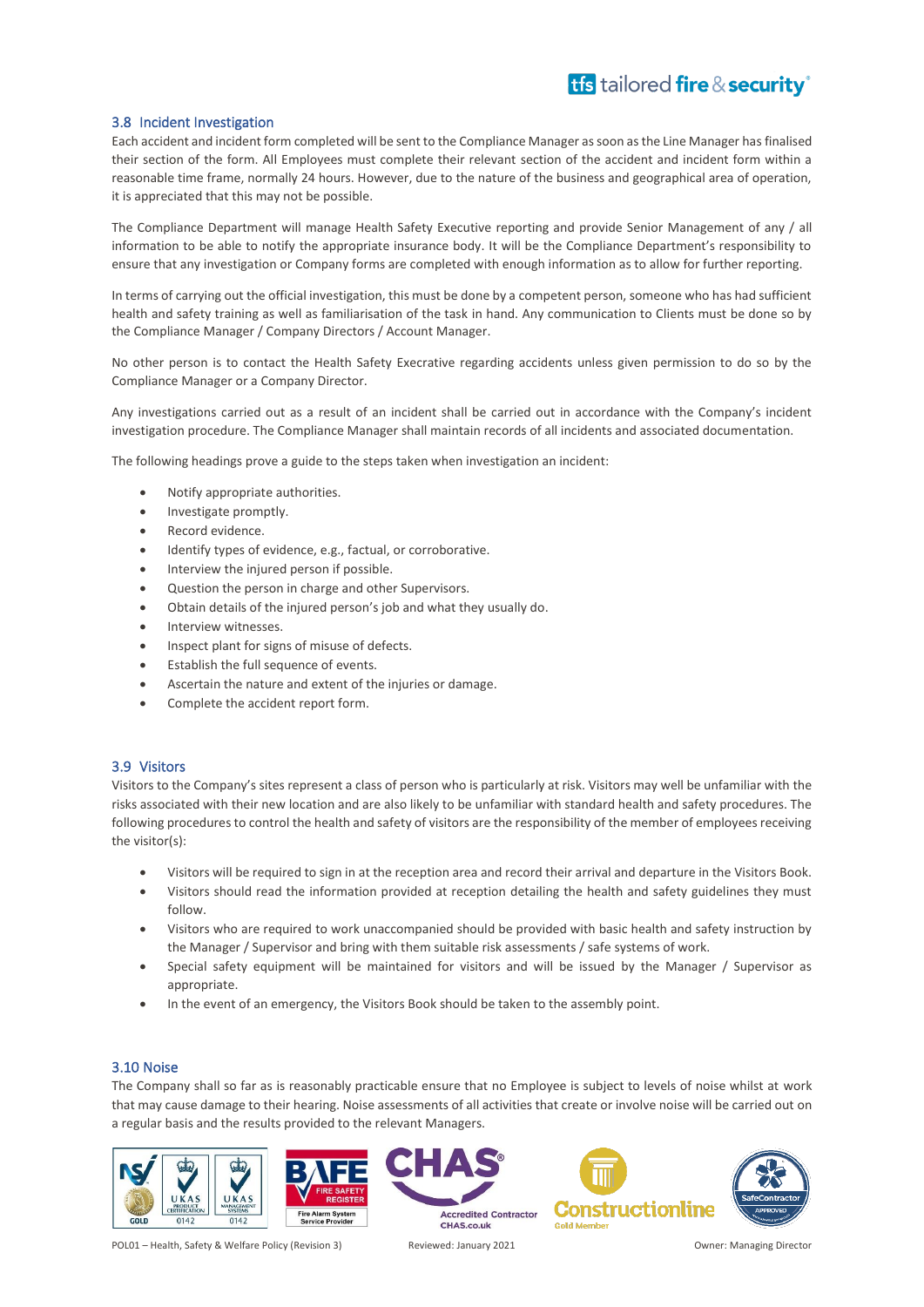Tailored Fire & Security will always aim to reduce noise levels to those of the HSE Action Levels at source by re-designing the task, rather than to rely on PPE at the first instance.

Where the noise is at a level requiring decibel reduction, the Company will always prioritise tackling the problem at source. Where this is not possible, it is the responsibility of the Manager or Supervisor, so far as is reasonably practicable, to ensure that suitable and sufficient hearing protection is provided to relevant Employees in line with current legislation and that equipment is worn in appropriate risk situations.

If the noise assessments indicate that there is a risk to the health and Employees who are, or are liable to be exposed to noise, the Compliance Manager will recommend to the Company of the need for the individuals to be placed under suitable health surveillance, which shall include testing of their hearing.

Employees experiencing difficulty in wearing assigned hearing protection are advised to report this to the Line Manager immediately and make arrangements to go to their GP for evaluation as soon as possible.

### <span id="page-15-0"></span>3.11 Vibration

A range of equipment used by the Company during its activities creates vibration which has the potential to cause serious health problems. The seriousness of the situation depends largely on how frequently and for how long vibrating tools and equipment are used.

Vibrating tools transmit hand-arm vibration (HAV). When used incorrectly or excessively they can cause disabling diseases such as vibration white finger or carpal tunnel syndrome which are collectively known as hand-arm vibration syndrome (HAVS). The type of tool commonly used by the Company which can cause HAVS are percussion drills.

For hand-arm vibration, the daily exposure action value is 2.5m/s<sup>2</sup> A(8). The daily exposure limit value is 5m/s<sup>2</sup> A(8). Note: A(8) indicates exposure is 'time weighted' over an 8-hour period.

Tailored Fire & Security will avoid or minimise the use of vibrating power tools where possible. The Company will ensure that Employees are not exposed to vibration above the exposure limit value (ELV) or, if they are, immediately:

- Reduce exposure to below the exposure limit value.
- Identify the reason for the exposure limit value being exceeded.
- Take appropriate actions to prevent it occurring again.

A vibration risk assessment will be carried out on all equipment which creates vibration during its use. Tailored Fire & Security do not use any equipment which exceeds the exposure limit.

### <span id="page-15-1"></span>3.12 Young People

Young people are defined as those between the ages of 16 and 18. Persons under the minimum school leaving age are prohibited from any form of work for the Company except under work experience placement. Such placements must be approved by a Director.

The Company has an obligation to undertake risk assessments of the particular risks to young people. It is the responsibility of the Managers to identify young people working in the Company. The Manager directly responsible for a young person is responsible for ensuring that the young person is authorised to undertake only tasks where the risk assessment has been performed with particular reference to the risk to young people and where the young person has received appropriate training and information.

In undertaking such assessments, the following issues will be addressed:

- The inexperience or immaturity of young people.
- Their lack of awareness of risks to their health and safety.
- The layout of their work area.
- The nature of equipment and processes.
- The nature, degree, and duration of exposure to chemical of physical agents.
- The nature and extent of any training that should be provided.





**Gold Memb**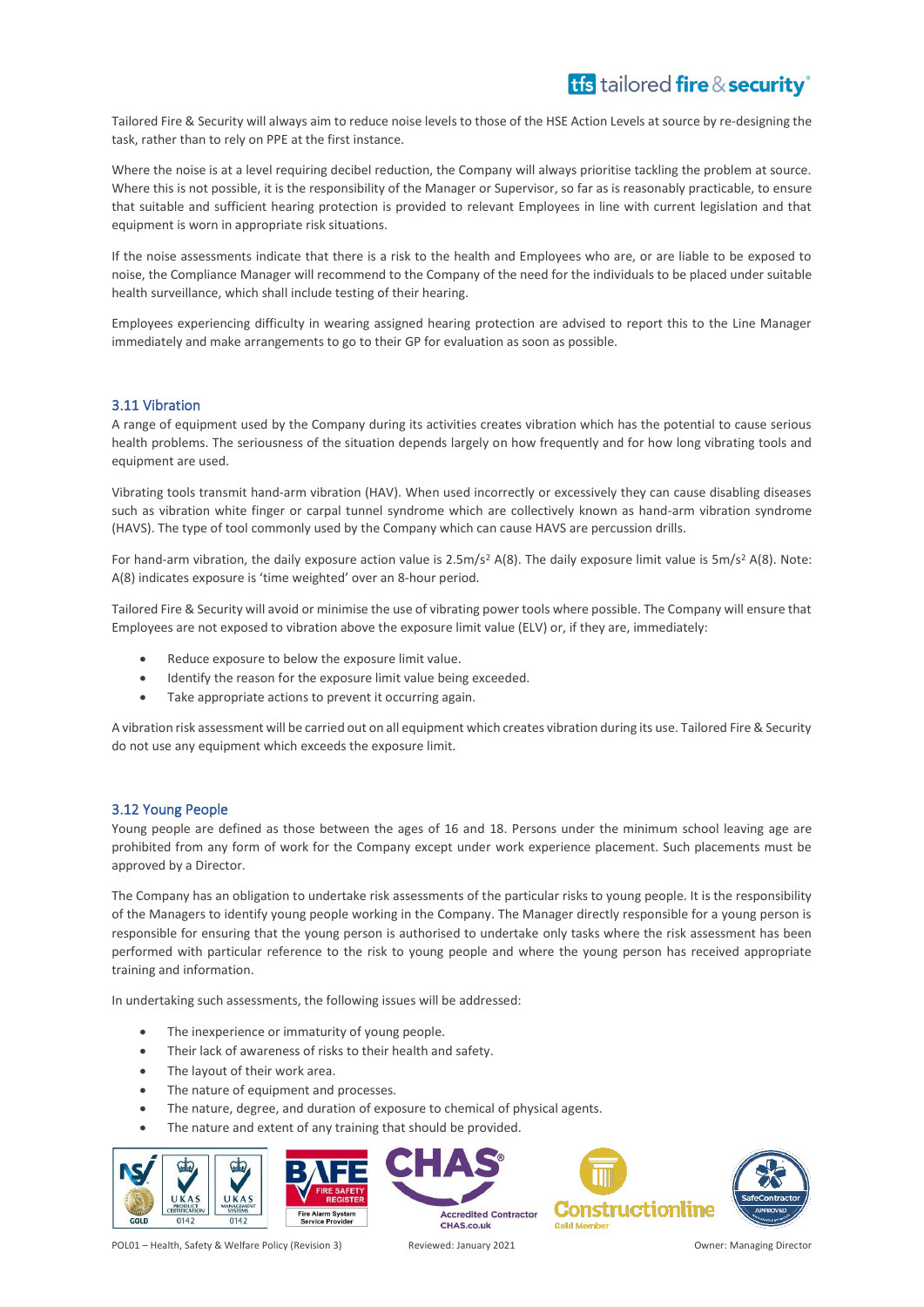The Company will not permit young people to undertake night work or any tasks where a high degree of risk has been established.

Copies of risk assessments will not automatically be issued to young persons or their parents. Young people should be advised that they and their parents have the right to request copies of the relevant documents.

### <span id="page-16-0"></span>3.13 Display Screen Equipment (DSE)

The Company recognises that the use of display screen equipment (DSE), also known as visual display units (VDU), can carry risks to health if considerations are not given to the ergonomics of the workstation and the quality and type of the display itself.

Tailored Fire & Security will undertake assessments of display screen equipment / workstations in order to minimise health risks associated with their use.

Employees who are a display screen user should ensure that they:

- Are satisfactorily trained to understand and minimise the risks associated with the use of display screens.
- Are satisfactorily trained to use the adjustment devices on their workstations and screen and that the adjustments are sufficient to allow them to be comfortable at the workstation.
- Are given, or adopt, a pattern of work which allows them breaks from working at the screen which they consider to be adequate (the Company recommend at least 10 minutes every hour).
- Request periodic eyesight tests and, where necessary, obtain corrective glasses in accordance with the Company's procedure.

To secure the health and safety of all Employees so far as reasonably practicable, the Company will ask DSE users to carry out a self-assessment of their workstation, taking account the display screen equipment, the furniture, the working environment, and the Employee themselves.

Where issues have been identified, the Company will review the assessment and then take all necessary measures to remedy any risks found as a result of the assessment.

Employees who are specifically users of display screen equipment are entitled to a free VDU eyesight test at regular intervals on request. This request must be made to the HR Department.

### <span id="page-16-1"></span>3.14 Manual Handling

Manual handling is the use of the body to lift, carry, push, or pull an object or person. To minimise the risk of injury due to manual handling, the Company undertakes assessments of manual handling operations which are common throughout the Company. All employees will receive some form of training on the correct manual handling procedure dependent on their job role.

Mechanical aids may be sourced to minimise the need for manual handling or to reduce the risk. If so, these will be appropriately sourced, maintained and the Employee will operate as intended.

There is no such thing as a completely 'safe' manual handling operation. But working within the following guidelines will cut the risk and reduce the need for a more detailed assessment.

Risk assessments will be carried out using the TILE methodology:

- 1. Task
	- a. Check items for hazards such as sharp edges.
	- b. Check items are safe to move, containers are fit for purpose.
	- c. Rehearse the lift if necessary.
	- d. Risk assess loose parts, irregular object, bulky or difficult to handle items.
- 2. Individual
	- a. Before using any mechanical aids, check training has been conducted and is up to date.
	- b. Ensure correct PPE is available and being worn.





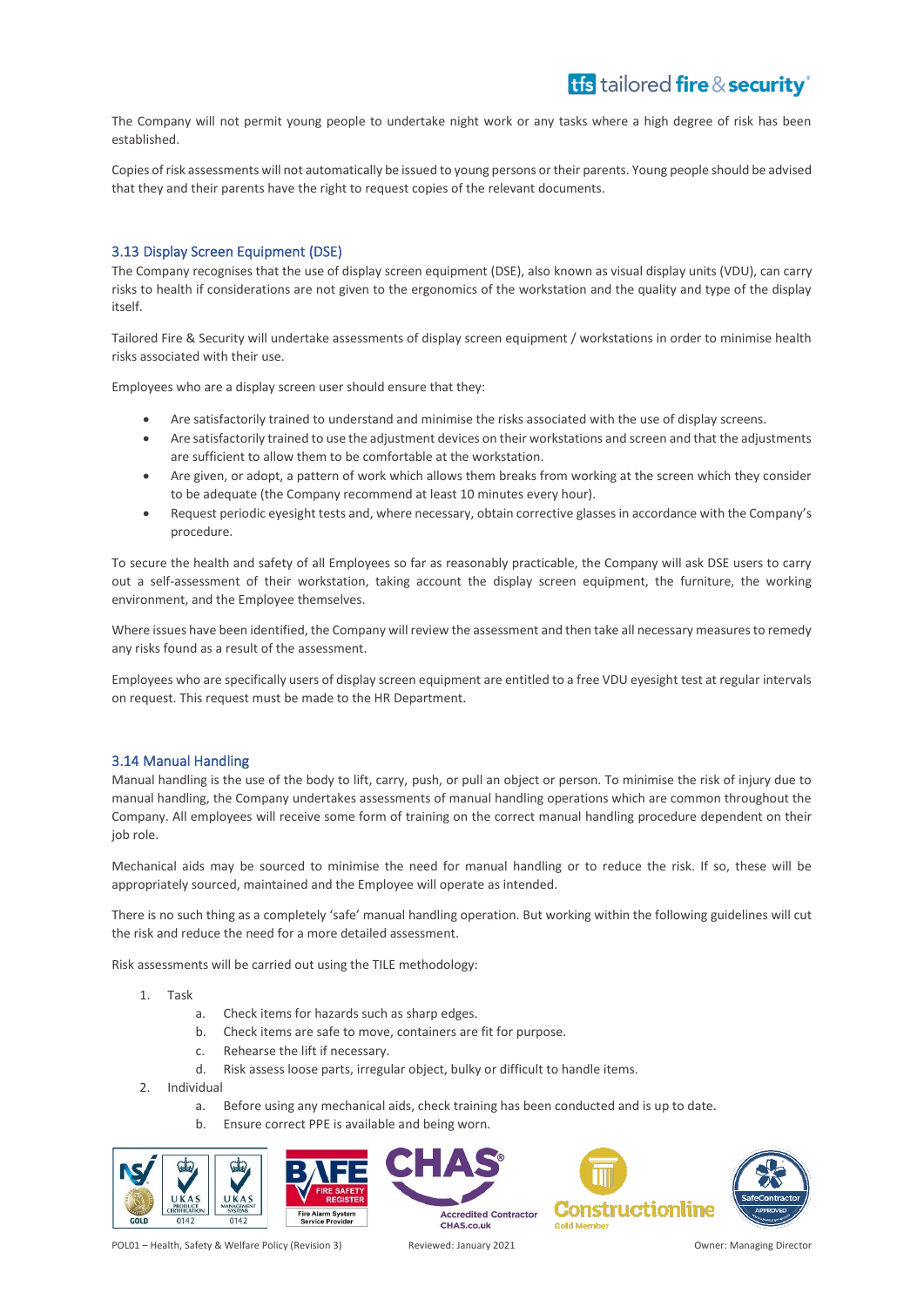- c. Ensure correct posture and technique used throughout the task.
- 3. Load
	- a. Ensure manual handling assessment has been carried out taking into consideration weight and size of load and frequency of operation.
	- b. Check condition of the load for hazards such as loose parts, irregular objects, bulky or difficult to handle.
	- c. Where practicable, use mechanical aid. Get assistance if required.
- 4. Environment
	- a. Ensure that adequate room is available to carry out and complete the task. Ensure route is unobstructed.
	- b. Check the floor surface is in good condition. Consider weather conditions for outdoor works, ensure lighting is adequate.

The regulations do not establish absolute limits on the maximum weights that can be lifted but do provide guidelines. These are 25kg for men and 16kg for women, where loads are waist height. At any position other than waist height, these limits are reduced progressively to 10kg for men and 7kg for women, at head of ankle height.

### <span id="page-17-0"></span>3.15 Personal Protective Equipment (PPE)

Personal protective equipment are designed to separate the individual from the risks that could not be eliminated or controlled via the control hierarchy. This include protective clothing (e.g., overalls, weatherproof clothing, gloves, and safety footwear) as well as equipment such as protective eyewear and safety harnesses.

PPE will be provided to all Employees (where required) free as charge as required by the regulations. PPE may be provided to contractors or visitors however, there is no formal requirement to do so unless deemed necessary under the Health and Safety at Work etc. Act 1974.

The use of PPE will be considered as a last resort for the control of risks, to be used only after all other practicable measures have been taken.

Some or all of the following will be taken into account:

- The risks in the workplace.
- The parts of the body which may be affected.
- The nature of the task.
- The degree of physical effort involved.
- Methods of work.
- How long PPE must be worn.
- Any special requirements e.g., ease of use with prescription spectacles, or with other PPE.

PPE will be chosen that gives:

- Adequate control of any risks identified, without itself adding to the risk.
- Combability with other items of PPE.
- Minimum discomfort.

More than one type or size of PPE is made available to Employees so as to maximise the chances of obtaining good fit and comfort. Should individuals feel that, on medical grounds, they have difficulty in using the PPE provided, they will be referred without delay to their Line Manager who will arrange for an early assessment of the problem.

Persons who are unable to wear PPE cannot work in areas where the Company requires its use.

It is the user's responsibility to ensure PPE is kept in good working order. Visual checks of PPE should be carried out before each use. Any defects should be reported immediately. Where the PPE does not provide adequate protection as a result of the visual check and no other PPE is available it may be necessary to cease works. Users should contact their Line Manager to confirm next steps to ensure the safety of themselves and others at all times.

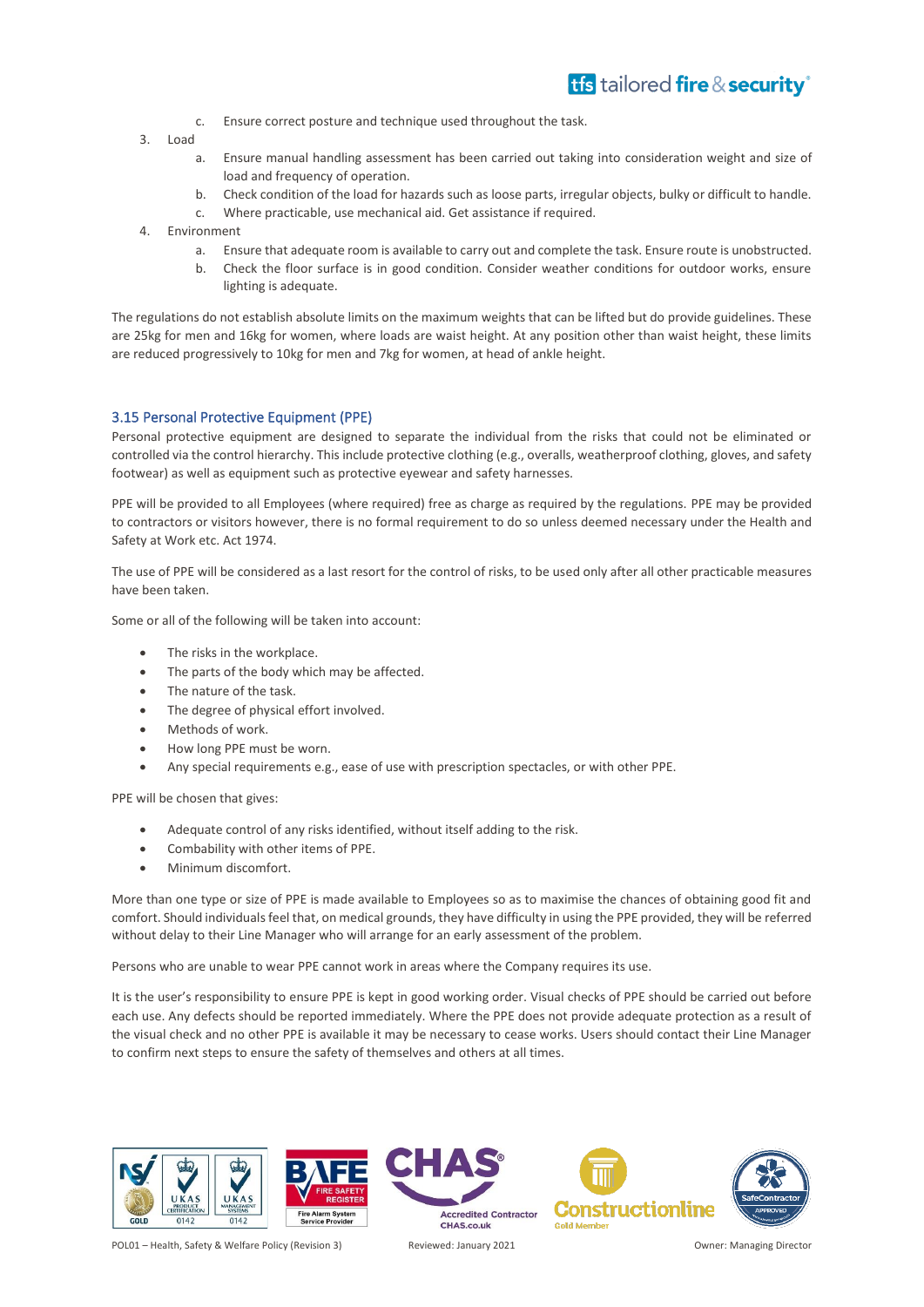### <span id="page-18-0"></span>3.16 Work Related Stress

It is the Company's policy to address all work-related illnesses and in particular stress, to control or eliminate it so far as is reasonably practicable. The HSE has defined health and safety as both the physical and mental wellbeing of all persons employed by the Company. Tailored Fire & Security recognises that personnel are the Company's most valuable assets and that any problem associated with work-related stress in a management duty to control as far as is reasonably practicable. A certain amount of stress provides high motivation, a positive outlook and good performance. However, it is when these personal levels are exceeded that detrimental health effects may appear.

Whilst stress-related problems of short duration often resolve themselves, it is the long-term stresses that the Company aims to address. Through the risk assessment process, the Company will continue to identify hazards and assess all mental and physical risks to health and safety with the objective of reducing them, as far as is reasonably practicable.

To help minimise stress on Employees, the Company takes the following action:

- Job descriptions are reviewed to ensure that the duties and responsibilities of individual roles are not excessive in the context of the status of the role within the organisaiton.
- All workplace stressors are identified, and a risk assessment conducted to eliminate stress or control the risks from stress. These risk assessments will be reviewed regularly.
- Provide training for Managers and Supervisors in good management practices.
- Provide confidential counselling for staff affected by stress caused by either work or external factors.

The following are performance related early indicators of stress:

- Increase in sickness absence.
- Hostility or aggression.
- Short temperedness.
- Working longer hours in an effort to cope.
- Cancelling holidays.
- Increased smoking breaks.
- Exaggerating problems.

Personal indicators of stress are as follows: abdominal pains, difficulty sleeping or winding down, loss of concentration and logical thinking, increase in smoking and drinking, lack of enthusiasm, giving up sports or leisure activities. Employees noticing any of these symptoms should discuss the problems immediately with their Line Manager.

Managers who notice these symptoms in any of their Employee shall also bring the matter to the attention of any Director. Directors are responsible for identifying the causes of the stress and establishing a plan, in conjunction with the Employee and his Manager, to address as many of these causes as practicable.

Tailored Fire & Security provide trained Mental First Aiders for any Employee wishing to discuss mental health welling during working hours.

### <span id="page-18-1"></span>3.17 Lone Working

Lone workers are those who work by themselves without close to direct supervision and will include people who:

- Work on their own in a part of the rise that is otherwise occupied by other people.
- Have to work alone on site outside or normal hours.
- Work alone in Client's premises whilst the householder is not present.
- Site Managers working alone in site offices etc.

There is no ban on working alone. However, before it is permitted, the Company will assess the risks of a single worker carrying out the task. The findings of the risk assessment must demonstrate that the person will not be at a greater level of risk than if accompanied.

Before the job starts the following factor will be considered as part of assessing the risks of carrying out lone working:

Can the work be carried out safely by one person working alone?



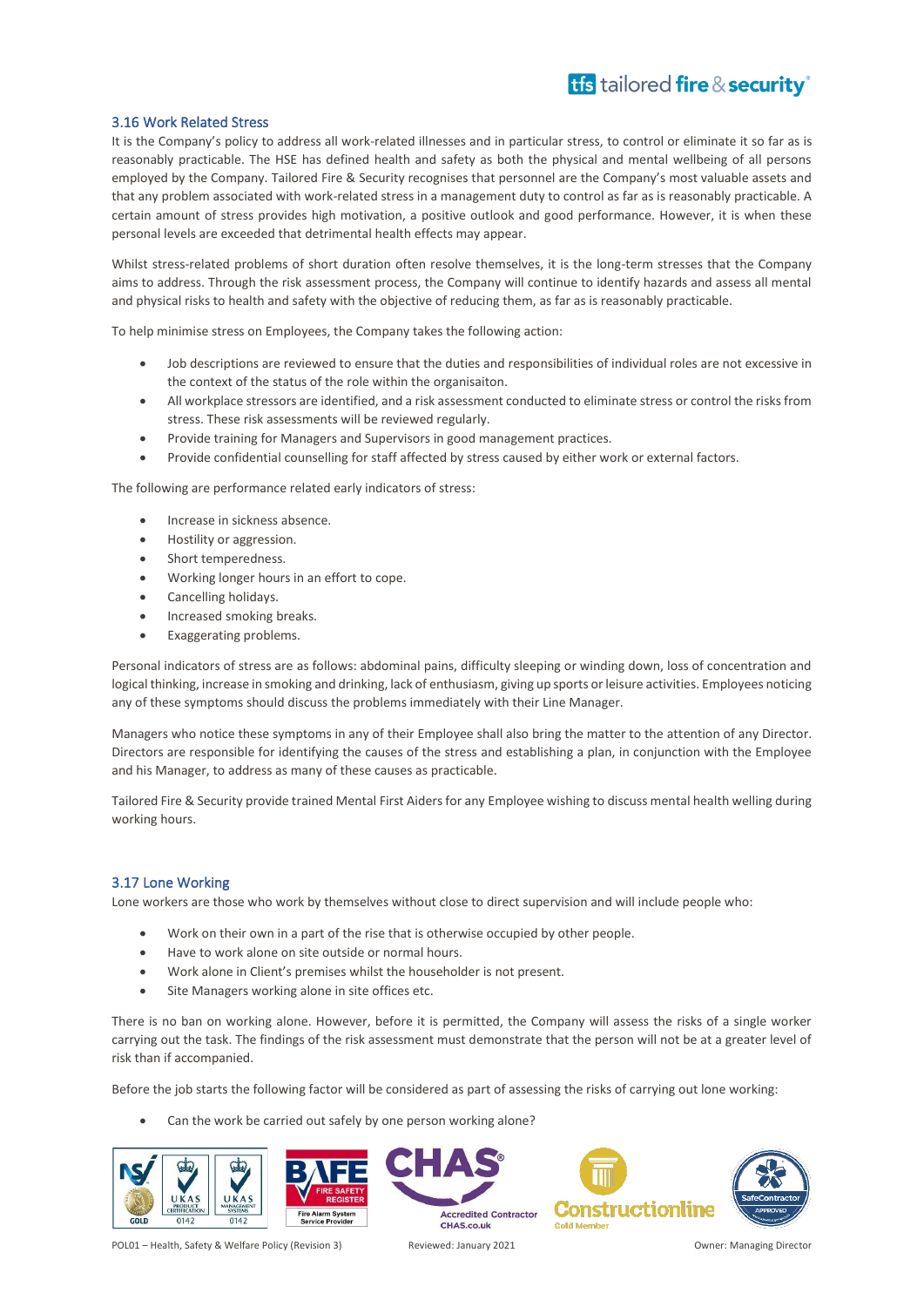- Can the lone worker enter and exit from the place of work safely, including exiting quickly and safely in an emergency?
- Can all equipment, plant and substances used, be handled safely by one person?
- Are there barriers to effective communication with lone workers?
- If something goes wrong, is a prompt and effective rescue a realistic possibility?
- Since there is no direct supervision, has the lone worker received adequate training and instruction to do the work safely?
- Does the person have sufficient experience to be able to recognise an unsafe situation developing which may require leaving the place of work?
- Does the person know how to inform others, and who to inform if an unsafe situation develops?
- Does the person have a medical condition that might make him unsuitable for lone working?
- Does the person require and possess a particular level of fitness to carry out the work?
- Is a young or female worker at a greater level of risk?

As a general rule the following common activities will not be permitted when working alone:

- Working in any area which could become a confined space.
- Working with, or close to, exposed live electrical cables and fittings.
- Working with, or close to, other sources of other potentially hazardous energy.
- Using substances that could deplete the level of oxygen or otherwise result in reduced awareness of loss of consciousness.
- Any hot works.
- Entering or working in a confined space.
- Working over or near water or other fluids in which a person could drown.

Note: The above list is not exhaustive, and a suitable sufficient risk assessment will be undertaken for all lone working activities.

The health and safety of anyone working alone will not be put at a higher level of risk than if working with other people. This may require extra control measures e.g.:

- Ensuring worker competence to carry out the work.
- Providing means of communication.
- Implementing a check-in system.
- Provision of a travelling first aid kit and possibly first aid training.
- Establish an emergency rescue procedure.
- Have the risks of lone working been assessed?
- Do the findings of the risk assessment show:
	- o That there are any particularly hazardous aspects of the job that might make it unsafe for lone working?
	- $\circ$  That lone working significantly increases the risks to the person doing the job?
	- o That particular skills, knowledge, training, or instruction are necessary?
	- o Will the lone worker be able to cope with all the physical aspects of the job without assistance?
	- o Do the physical characteristics of the place of work make it suitable for lone working and emergency evacuation?
	- o Are the levels of risk acceptable?
	- o Can the person selected for lone working follow a method statement when unsupervised?
	- o Is the lone worker competent to work without direct supervision?
	- o Will the lone worker be able to recognise an unsafe situation developing?
	- o Is a rescue plan necessary?
	- o Has sufficient instruction and training been provided?
	- o Will an effective method of communication between the lone worker and a Supervisor / Manager be established?
	- o Is a 'check-in' system required?
	- o Does the lone worker have a medical condition that might increase the risks to their health and safety?
	- o Does the lone worker require a 'travelling' first-aid kit and first aid training?
	- o Is there a need to isolate electrical supplies and other sources of energy?







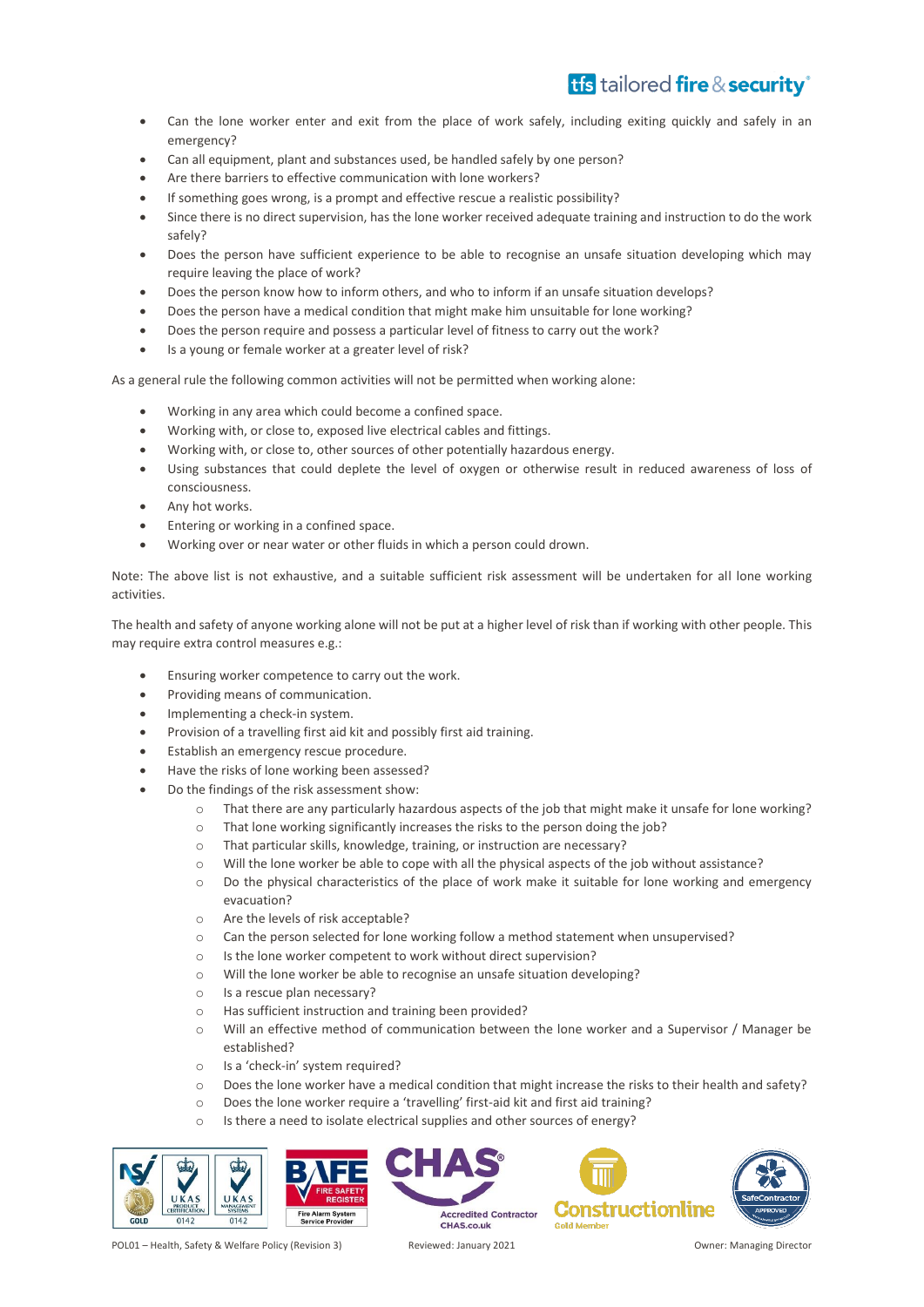### <span id="page-20-0"></span>3.18 Electrical Safety

Tailored Fire & Security will ensure the following arrangements are in place and monitored:

- All electrical installations and equipment are installed in accordance with the IEE Wiring Regulations.
- Inspection and testing of all portable electrical equipment as required, including visual only inspections.
- Promotion of a safe working culture for maintenance, testing and inspection,
- Ensure no work takes place on live plant unless it is absolutely necessary and then only when a permit to work has been issued and is in force.
- Ensure only trained and competent personnel carry out electrical work.
- Ensure all high voltage installations and / or maintenance work is carried out by an approved contractor.
- Ensure that all Contractors provide evidence of their competence to carry out the work safely.
- Ensure that all PPE provided is correct for the work in question and is maintained in good condition.
- Maintain detailed records of the above.

All faulty equipment must be reported immediately, and the equipment taken out of service. Under NO circumstances will repairs be carried out unless authorised.

Electric shock is a major hazard. The severity of the shock will depend on the level of electric current and the duration of contact. At low levels of current, about 1 milliamp, the effect may be only an unpleasant tingle but enough to cause loss of balance or a fall. An electric current of about 10 milliamps can cause muscular spasm and loss of control. High levels of electric current of 300 milliamps or above, for a period of about 1 second, can cause fibrillation of the heat. Which can be fatal.

Misuse or abuse of the electricity supply on site or in the office presents dangers of shock and burns. A serious electrical fault or shortage may cause fire and explosion. Because of exposure to possible wet conditions and the danger of damage, it is not practicable to achieve the required standard or protection for mains voltage on site and electrical supply on sites will be 110V.

The Company will ensure all electrical supplies are completed by a competent electrician appointed by the Client. As such, the Company do not provide any lock out kit to Engineers – work on the mains should not be carried out under any circumstances.

Fixed wire testing will be carried out as required and 100% of the system(s) will be inspected within the 5-year time period, unless required sooner for health and safety reasons. All records will be held by the Compliance Department / Office Manager.

All portable hand-held tools will be selected according to the principles of risk control. The Company policy is that battery powered tools will be used wherever possible to reduce the risk. Electrical tools can be dangerous if they are damaged, poorly maintained, or misused. The correct use of sound, properly maintained tools will reduce most accidents.

Double and all-insulated tools will be used wherever possible since these incorporate layers of protective insulation which prevent external metal parts from becoming live. If electrical tools or equipment are not double or all-insulated, metal parts must be correctly earthed.

Sub-contractor are responsible for the provision, maintenance and checking of any of their own equipment which they need to undertake their work.

Prior to using electrical equipment for the first rime each day, Employees will check that:

- The plug is undamaged.
- The outer sheath of the cable is secured at the point it enters the plug.
- The outer casing of the equipment is not damaged or there are no loose or missing screws.
- There is no damage to the cable.
- The equipment has not been subjected to unsuitable conditions.
- There is not any evidence of overheating.
- Ensure that equipment cable is unwound to prevent overheating.
- Only use the equipment for the purpose for which it was intended and in the environment for which it was designed and constructed for.

**Accredited Contractor** 







POL01 – Health, Safety & Welfare Policy (Revision 3) Reviewed: January 2021 Owner: Managing Director

CHAS.co.uk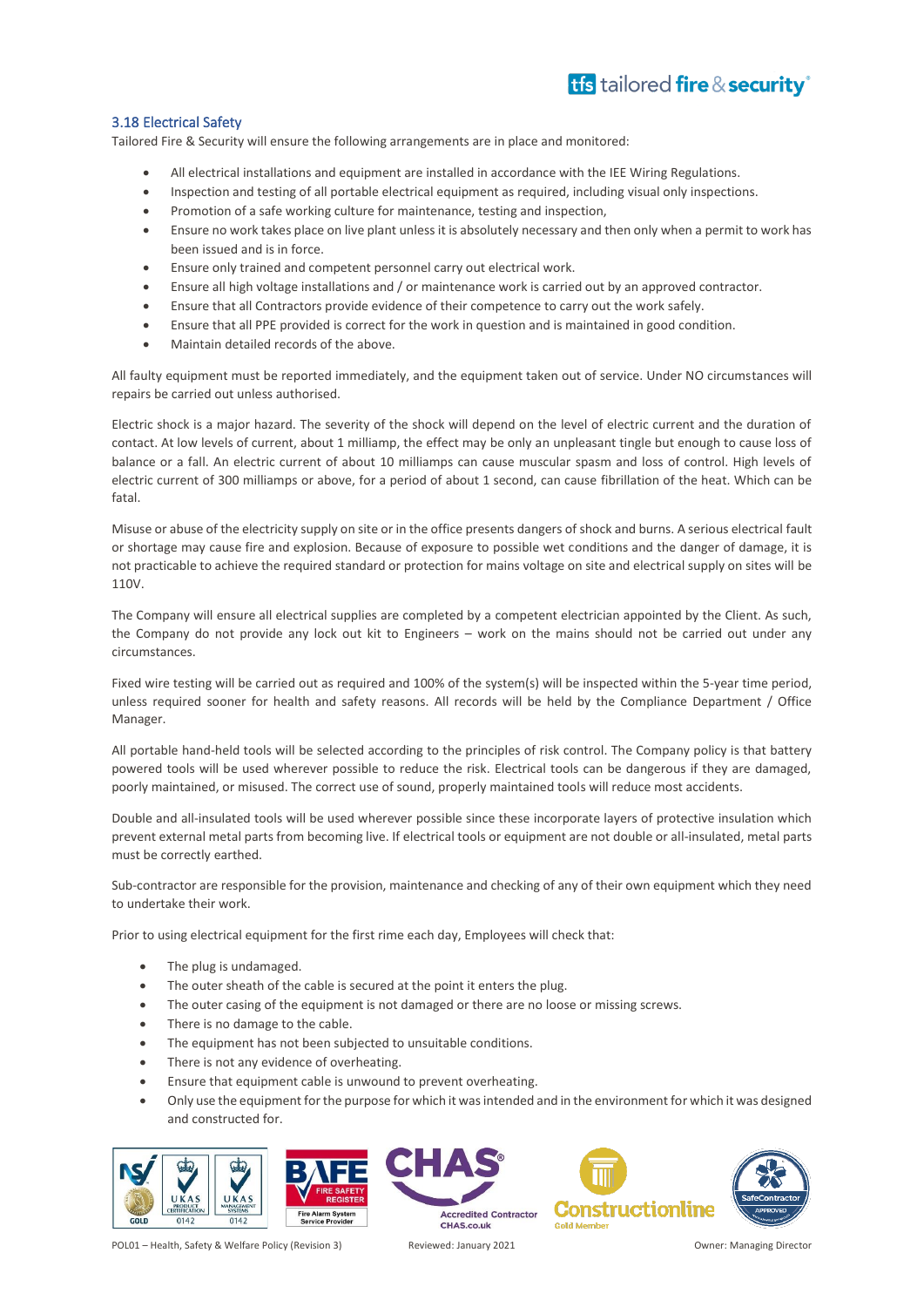- Report all damaged equipment to the person responsible for maintenance of the tool.
- Never overreach the capacity of the equipment.
- Never make any makeshift repairs to equipment.

All portable electrical equipment will be inspected in the means of a PAT test by a trained and competent person. Records of all equipment that have been PAT tested will be kept by the Compliance Manager / Office Manager.

Batteries present special risks including difficulty in controlling the output from the battery and the potential short circuit across the exposed terminals. Precautions should include:

- The fitting of protection devices as near to the battery as possible (e.g., fuses, current limiting resistors, circuit breakers etc.).
- Covering terminals so that a short circuit will not occur if objects fall across terminals.
- Not wearing watches or jewellery when working on or near batteries.
- Wearing of personal protective equipment in case of acid spill.
- The ventilation of the area in which the batteries are located.

### <span id="page-21-0"></span>3.19 Hazardous Substances

The few substances used by Tailored Fire & Security present a low risk to the health of Employees using them, but processes are still in place to reduce the risk of over exposure to substances hazardous to health.

The purpose of the Control of Substances Hazardous to Health Regulations 2002 (COSHH) is to safeguard the health of people sing or coming into contact with these substances.

The substances can be chemical or biological agents in solid, liquid, vapour, dust, fume, mist, smoke, and gas form. Substances hazardous to health, including biological agents, classified as one or more of the following will be covered by this procedure:

- **Carcinogenic**
- **Corrosive**
- Harmful
- **Irritant**
- **Mutagenic**
- Pesticides, Herbicides and Biocides
- Skin and Respiratory Sensitisers and Asthmagens
- Teratogenic or Harmful to Reproduction
- Toxic

A substance's potential health hazards can be found in safety data sheets which are provided by the manufacturer or supplier.

To comply with the regulations, Tailored Fire & Security maintains a COSHH register and safety data sheets for all hazardous substances in use. Where non-toxic substances can be used instead, they will be substituted.

COSHH assessments will be reviewed at least every two years. They will also be reviewed when:

- There is reason to suspect the assessment is no longer valid.
- There has been significant changes in the way the work is carried out.
- The monitoring results of Employee's exposure shows it to be necessary.
- The composition of ingredients of the substance has changed.

The following records will be kept for the stated period:

- COSHH Assessments 3 Years
- Medical and health surveillance records  $-40$  years from date of last entry



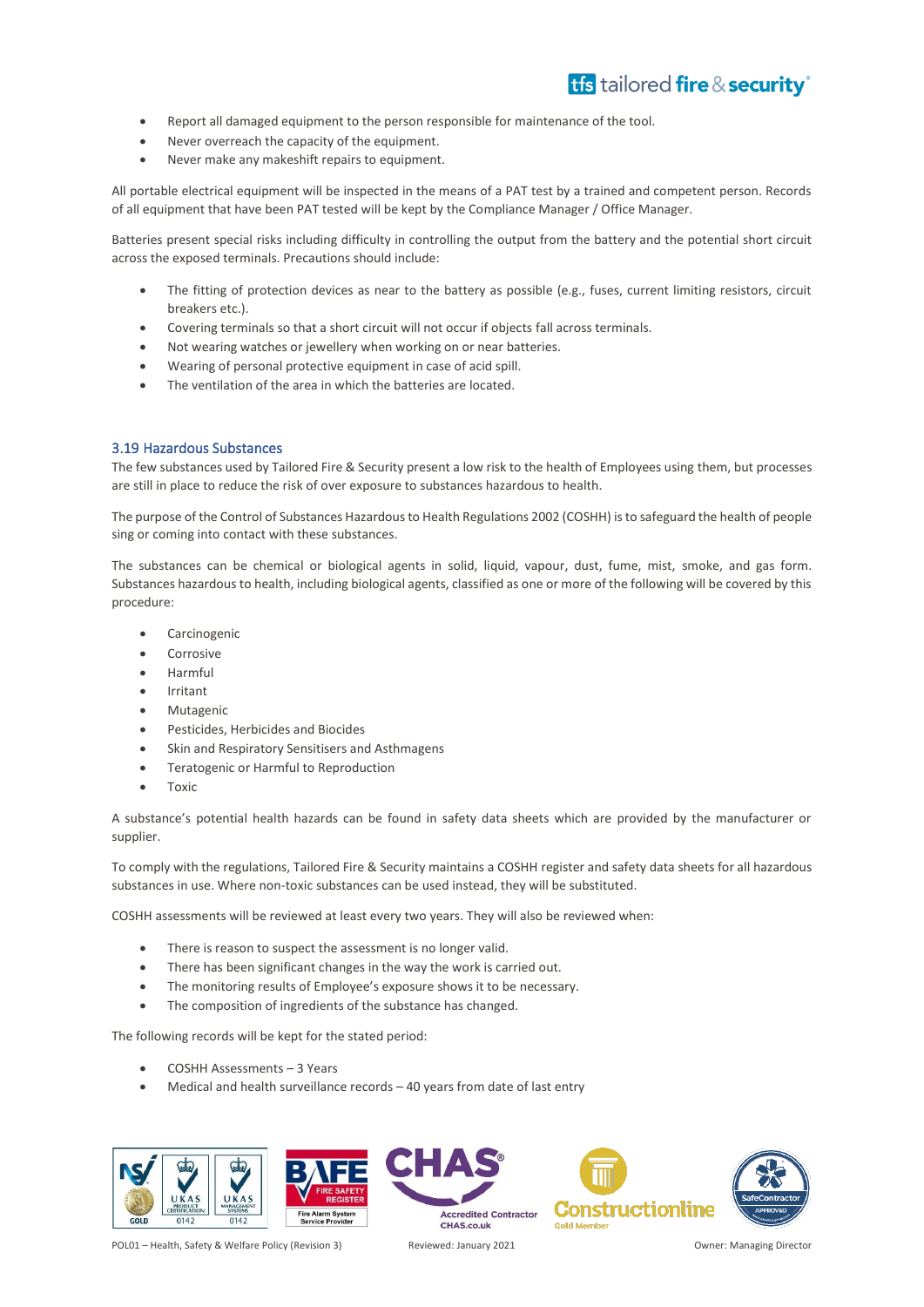### <span id="page-22-0"></span>3.20 Asbestos

This section applies to Engineers working on Client's sites and does not apply to the Company's head office in Oldham as it was built post 2000 and asbestos would not have been used in its construction and so Employees working at this location will not encounter asbestos.

Asbestos is a naturally occurring fibrous silicate mineral material, which does not burn and is resistant to most acids and alkalis. Three main types of asbestos have been used in the construction industry: Chrysotile (white, Amosite (brown) and Crocidolite (blue).

All asbestos containing material (ACM) is hazardous when airborne and dangerous when fibres are inhaled. Asbestos fibres are known to cause Asbestosis, asbestos cancer and Mesothelioma so work with asbestos is carefully controlled.

Asbestos that is in good condition, which is not damaged and is not likely to be worked on or otherwise disturbed, does not pose any immediate problem and the HSE advises that it is usually better to leave it in place (rather than remove it), and then to manage its presence on an ongoing basis.

The location of asbestos and its identification can be difficult, since its appearance may be changed by surface coatings, heat or simply by aging.

Past uses of asbestos include:

- Insulation and sprayed coatings using moulded or pre-formed lagging.
- Insulation boards.
- Asbestos cement.
- Vinyl or thermoplastic floor tiles.
- Textured coatings.
- Bakelite sanitaryware.

Whenever work being undertaken reveal any substance which is suspected to be asbestos, the work will be stopped, and the Project Manager informed immediately. Work will not be restarted until approval if given by the Company and, if the substance is proved to be asbestos, until the work area has been sealed and correct protective measures taken. As a general rule, Engineers and Sub-contractors will not work with asbestos.

Prior to work commencing, the Engineer will request sight of the premise's Asbestos Register. This should provide information regarding the location of any ACM on site.

If no register is available, then Tailored Fire & Security will request confirmation from the site management that the site does or does not contain ACM's. Even then, the project will assume that ACM's may be present and undertake a risk assessment for the type of work to be undertaken, particularly if the work involves demolition or modifications to the fabric of the buildings.

The Company will not undertake any licensable work. All such work will be subcontracted to a suitable qualified and experienced licenced company. All Employees who are liable to be exposed to asbestos will be provided with UKATA Asbestos Awareness training and will be renewed every year upon expiry.

### <span id="page-22-1"></span>3.21 Permits to Work (PTW)

A permit to work system is a formal safety control system designed to prevent accidents including injury to Employees, Contractors and third parties as well as to property. The permit sets out the work to be done and the precautions to be taken.

The company has introduced a permit to work system for certain high-risk activities that occur on its premises. The requirements of the Company's permit to work system must be adhered to at all times and are a minimum requirement to ensure safety of personnel. When Employees are working on Client's premises, the Client's permit to work procedures will be followed, but reference to Company procedures must also be considered.

The permit is to be complete by an Authorised person following discussion and liaison with the person or Contractor responsible for the task.





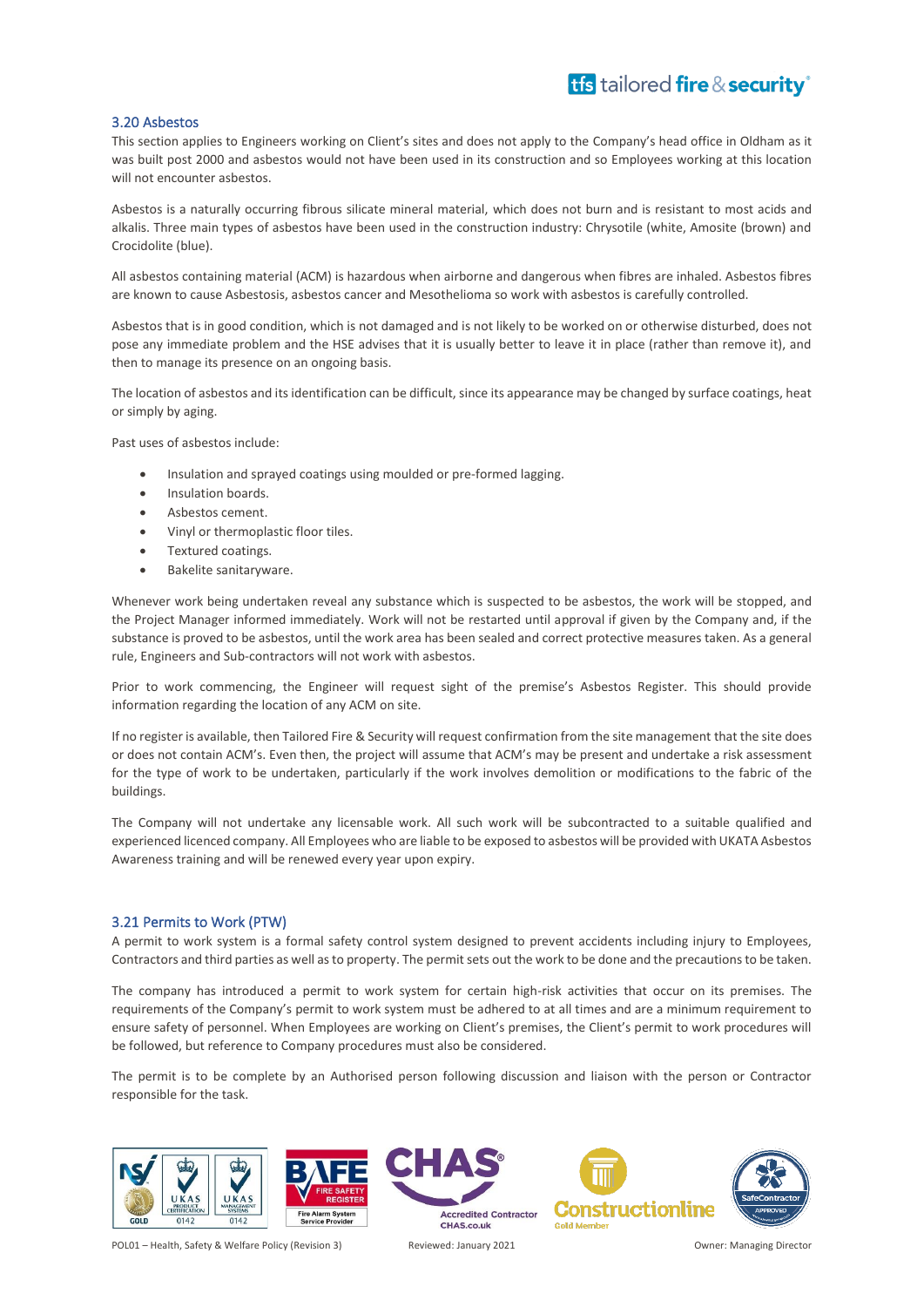Only persons competent to carry out work should be issued with a permit. All persons affected either directly or indirectly by the permit must be advised in advance of the works commencing. A permit issued to a specific person cannot be passed from one person to another. Where two permits are issued, the parties responsible must liaise with one another. Managers, Supervisors and Employees must not permit any Contractor to undertake work without evidence of the specific permit to work.

### <span id="page-23-0"></span>3.22 Health Surveillance

Health surveillance is a monitoring tool, which checks out the effectiveness of our health and safety control measures by detecting the early signs of work-related ill health amongst our Employees, who are exposed to certain types of risks. Where health surveillance has been identified as being required, then Employees will comply with the Company's procedures.

Health surveillance is about systematically identifying the early signs of work-related health in Employees exposed to certain health by implementing certain procedures. These procedures include:

- Providing guidance sheet detailing symptoms which workers should look out for. If these symptoms are identified, then the worker will then report them to their Line Manager.
- Self-examination after appropriate training, such as looking for skin damage on hands from using certain chemicals.
- Specific health measurements, e.g., hearing tests.
- More detailed medical examinations by an Occupational Health Provider (OHP).

Where health surveillance is provided when there is concern an Employee has been exposed to a significant hazard or has exceed work exposure limits. Where health surveillance is required, the Employee will be referred to a suitable and competent Occupational Health Advisor who works independently to the Company. Any remedial actions will be considered and implemented where practicable. The safety of Employees is paramount.

### <span id="page-23-1"></span>3.23 New and Expectant Mothers

The Company does not equate pregnancy with ill health but regards it as part of everyday life and believes its health and safety implications can, in most cases, be adequately addressed by normal Company health and safety procedures.

Upon notification of an expectant mother, a risk assessment will be carried out as soon as practicable. Where risk assessment shows there to be significant risk to the health and safety of new or expectant mothers, the Company will take all necessary steps, so far as is reasonably practicable, to remove the hazard or prevent exposure to the risk. Where this is not feasible and normal control measures still leave a significant risk, the Company will take appropriate steps to protect the new or expectant mother by:

- Temporality adjusting her working conditions and/or hours of work. If this is not possible or would not avoid the risk.
- Offer her suitable alternative work if available. If this is not possible and there is still genuine concern for her child.
- Giver her paid leave for the period of time necessary to protect her or her child's safety and/or health whilst she is breastfeeding.

### <span id="page-23-2"></span>3.24 Legionnaire's Disease

Legionella and conditions favourable to bacterial growth, Legionaries Disease is most well-known and serious form of diseases known as Legionellosis. Legionnaires disease is a potentially fatal form of pneumonia caused by the legionella bacteria. Legionnaire disease is normally contracted by inhaling water droplets contaminated with legionella bacteria.

Legionella bacteria are common and can be found in environmental water sources. Provided with the ideal temperature of between 20°C - 45°C, legionella bacteria can multiple, posing a risk to Employees, Contractors and Visitors. The bacteria can survive in temperatures below 20°C, however it is deemed too cold for the bacteria to be able to grow and multiply. In addition, the bacteria cannot survive in temperatures maintained consistently at 60°C or above.

An assessment has been carried out where water is stored and used and where there is a means of creating and transmission water droplets that may be inhaled.





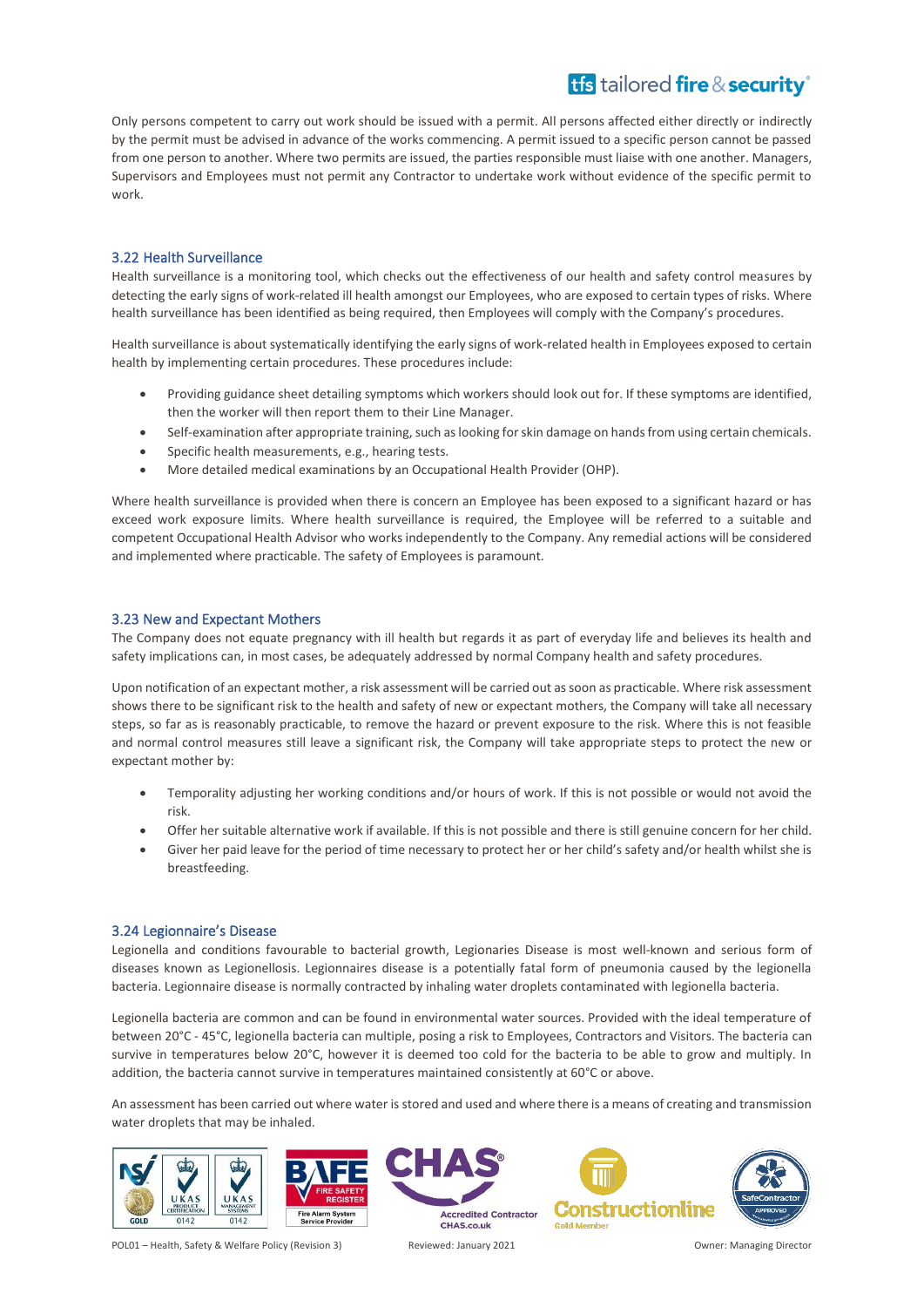The Company will take all reasonable steps to identify legionella hazards in the workplace and will endeavour to prevent or minimise the risk of exposure to such hazards. Where Employees are concerned about the risks of an outbreak, they should report their concerns to a Manager or Director so that the concern can be investigated appropriately.

To ensure that the risk is low, monthly, and 6-monthly temperature checks are carried out on all taps to ensure that the water either leaves the taps at or below 20°C or at or above 50°C. All records will be maintained by the Compliance Department / Office Manager.

### <span id="page-24-0"></span>3.25 Working in Occupied Premises

When the Company is working in occupied premises which are under the control of the Client or Landlord, the Company has a statutory duty to ensure, so far as is reasonably practicable, the health and safety of all Employees and also of others who work on or visit the premises.

A risk assessment will be carried out in all instances to ensure that its activities do not endanger the health and safety of the Client's employees or other persons.

All Company Employees will fully comply with site rules, and where required, attend any safety induction sessions as required by the site or premises.

The Company will notify premises representatives of any potential hazards associated with its activities during the course of the works and take all reasonable precautions to ensure the health and safety of all those persons under its control and to adequately safeguard Client employees and the general public.

The Company will, in all cases, agree in advance with the premises' representative how best to carry out the works in order to minimise the inconvenience cause to the Client and to manage the health and safety aspects of the work. In all cases, a Method Statement outlining the Company's management approach will be produced and agreed with the Site's representative, prior to the work commencing on site.

As well as taking normal precautions, during any visits to schools or public buildings, special care will be given as follows:

- All power tools will be isolated and safe when not in use.
- All tools will be kept in secure toolboxes and away from children and members of the public.
- All stepladders / ladders will be used safely and stored away from children when not in use.

When working on business premises, the Project Manager will establish at the planning stage if any special precautions have to be taken, or procedures to be followed. He will fully discuss the scope of the work with the person in charge of the premises and produce a risk assessment to reflect any special precautions to be taken.

The building occupier will advise the Company of any risks, which could affect the Company's activities or Employees. These will be brought to the attention of the Supervisor and all Operatives. In addition, the building occupier may have to amend his procedures if the work causes problems e.g., a fire exit route may be affected by the work, he will need to inform his staff.

In any occupied building, tidiness and good housekeeping is essential. The work area will be kept as compact and tidy as possible, with any waste being removed at frequent intervals. Whenever the work site if left unattended, all tools will be left safe, secure, and isolated.

Under major project circumstances, the entire site / building, or part of it, defined by a temporary screen or fence, will be handed over to the Company for the duration of the project. This area becomes the responsibility of the Company and is generally out of bounds to all but its workforce. Client staff may only enter the area with the permission of, and by prior arrangements with the Project Manager or Supervisor. Client staff will observe all the relevant regulations and rules.

As part of the briefing process for major projects, the Project Manager will consult with the Client's representative to ensure that any necessary safety precautions are identified in the safety plan, risk assessment and method statement. Additionally, before the work starts, the Client will arrange a pre-contract meeting, and subsequent site meetings between all interested parties to agree and monitor the practical arrangements to be followed whilst the work is in progress, health and safety issues being paramount.





CHAS.co.uk



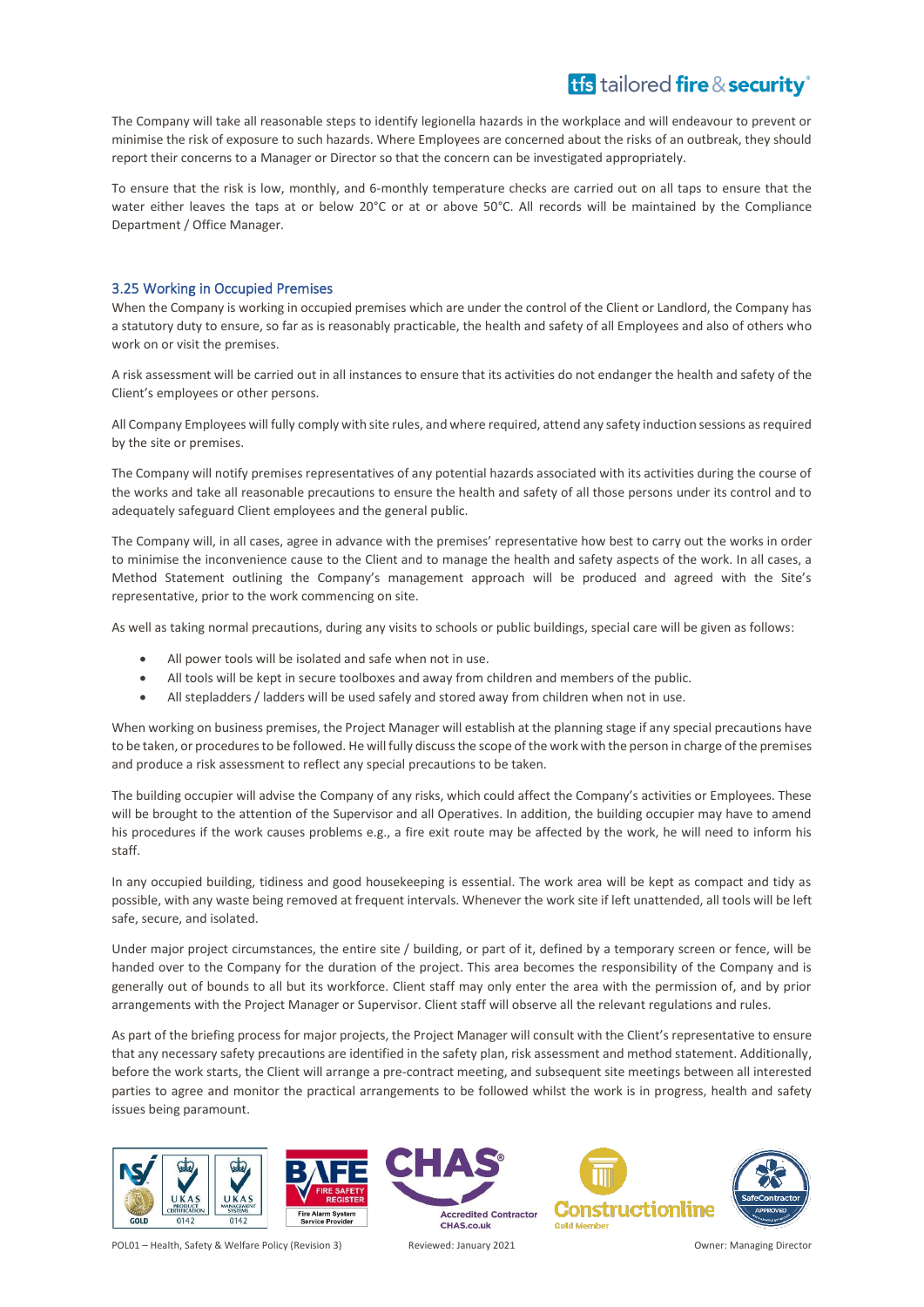Unforeseeable circumstances may make it necessary to change detailed arrangements when the work in under way. This will always be done in consultation with site or Client Managers and the health and safety implications of any changes will, in particular, be taken into account.

Before developing the program of work, the Project Manager will visit the premises, explain the scope, nature, and implications of the proposed works to the site contact, and agree on any necessary safety precautions to be included in the contract. The maximum practicable notice of starting work and/or any temporary interruption of services will be given.

Where only part of the site/building will be handed over to the Company, Client staff will have no right of entry to the area retained for Company use, except by prior agreement.

Every Employee who enters Client's premises to carry out work on behalf of the Company will report to the Cite Contact and the scope, nature and estimated duration of the works confirmed. Implications of carrying out the work, for both the Occupier and the Employee will be assessed and any necessary safety precautions agreed and implemented.

It must also be emphasised that all Company Employees, as well as sub-contractors, have a general duty under the Health and Safety at Work etc. Act 1974 to have regard not only for their own safety but also that of others. Ensuring that our work on Client's sites is carried out in a safe manner and with the minimum of risk is a matter for all concerned.

### <span id="page-25-0"></span>3.26 Travel

Many Employees daily duties involve travel in some formant. Tailored Fire & Security are committed in ensuring the safety of its Employees during this period and ensuring that excessive travel does not impact the health and wellbeing of any Employee.

Tailored Fire & Security have a legal obligation to ensure that all Employees driving a company vehicle in the course of their duties are legally eligible to drive. This include checking licences are valid on a regular basis. Any penalty notices must be reported to the Company at the earliest opportunity.

Any person who is required to drive as part of their employment, or as part of an approved activity, must declare to the Company any medical condition(s) which adversely affect their ability to drive safely.

Persons who use their own vehicles for business purposes on a casual basis or for convenience should ensure that their personal insurance policy states "for business use". Any person who uses their own vehicle for business use are to ensure that they are adequately insured.

The Company will ensure that vehicles owned or leased for use by Employees are properly serviced and maintained in accordance with the manufacturer's recommendations. However, because the law still holds the driver responsible for making sure that the vehicle is roadworthy, appropriate checks by the driver should be undertaken before the journey.

All company vehicle drivers will ensure they check the following prior to travelling:

- Tyre Tread
- Foot and Hand Break Operation
- Lights, Indicators and Hazard Warning Lights
- Horn
- Screen Wash and Wipers
- Seat Belts Fitted and Functioning
- Mirrors Adjusted / Adjustable
- Fluid Levels
- Tyre Pressure
- Locks and Security Functional
- Fuel Levels

It is not intended that checklists are provided or that records of pre-use checks are kept, as it remains the responsibility of any driver to ensure that a vehicle is roadworthy. Where Employees use their own vehicles, it is wholly their responsibility to ensure that the vehicle is roadworthy and where applicable, has a valid MOT certificate.





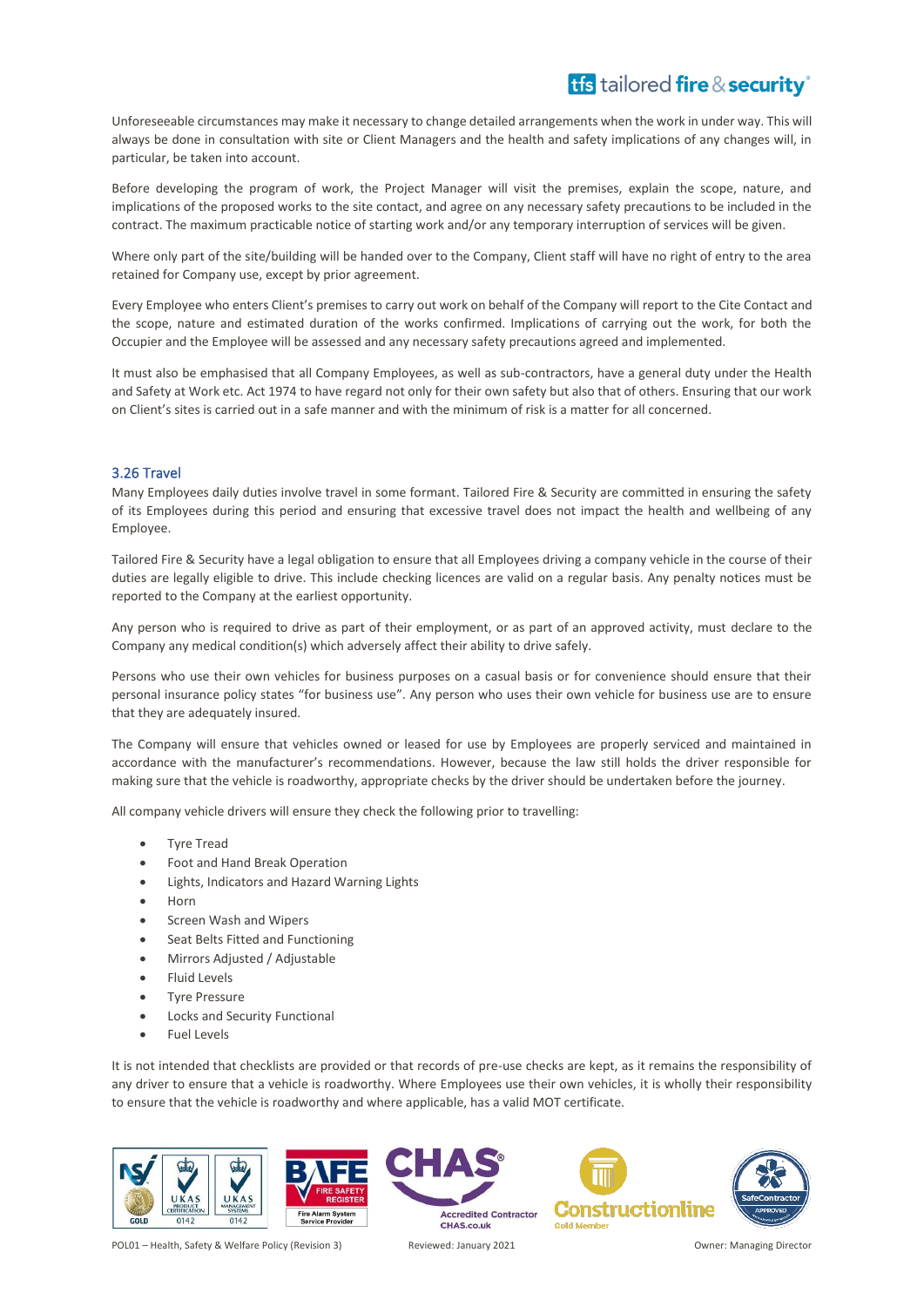Drivers must not drive under the influence of alcoholic drink, intoxicating drugs or other substances which are likely to impair judgement of their ability to react quickly and appropriately to road conditions or circumstances. Drivers who are taking prescription drugs which might adversely affect their ability to drive should inform their Manager in the first instance and co-operate fully in determining the most appropriate course of action.

The use of hand-held mobile phones whilst driving is not permitted. The use of hands-free is still recommended to be avoided unless in an emergency, however it is not illegal to do so. Directors and Managers are advised to refrain from making contact with Employee by mobile phones when they are known to be driving, even if hands-free devices are in use.

Employees are encouraged to make use of the voicemail facility on their mobile phone and make return calls when it is safe to do so.

Drivers of company owned, or leased vehicles involved in any form of road traffic collision must top to determine the extent of any injuries to individuals involved and damage to both vehicles.

Do not under any circumstance apologise, admit fault, or accept liability.

Employees are instructed to record, as far as are able, the details of the RTC and report to HR immediately.

The driver will complete the Claim Form, including all relevant information as soon as possible after the incident, and return the form to the office.

Employees who drive company owned or leased vehicles as an essential part of their employment are duty bound to inform the Company immediately of disqualification from driving. That person will be relieved of all driving duties with immediate effect and in consultation with the individual Employee, the most appropriate course of action determined. Each case will be dealt with on its own merits.

### <span id="page-26-0"></span>3.27 Confined Spaces

A confined space is defined as either:

- A place which is substantially, though not always, entirely enclosed, or
- A place where there is a reasonably foreseeable risk of serious injury from hazardous substances or conditions within the space or nearby.

The air that we breathe contains around 21% oxygen and, at that level, people can work without difficulty. A falling level of oxygen will create an increasingly serious situation if breathing apparatus is not worn. The following symptoms are experienced at the corresponding level of oxygen depletion:

- 19% = Tiredness
- 17% = Judgment is Affected
- 12% = Respiration if affected, fatigue experienced, flames are extinguished.
- 10% = Light-headedness, increasingly difficult respiration.
- 8% = Nausea, possible collapse.
- 6% = Respiration stops, death in minutes.

Oxygen depletion may be the result of:

- The displacement of oxygen by gas leaking from elsewhere, or by the deliberate introduction of purge gas.
- The displacement of oxygen by a naturally occurring gas, such as methane.
- Oxidisation, rusting, or bacterial growth using up the oxygen in the air.
- Oxygen being consumed by people working and breathing, or by any process of combustion.
- Welding or other 'hot works'.
- The prior discharge of a fire extinguisher containing carbon dioxide or other asphyxiating gas.

However, much oxygen is present in the atmosphere, if there is also toxic gas present in sufficient quantity, it will create a hazard. Some of the many toxic gases which may be encountered include:







**Accredited Contractor** 



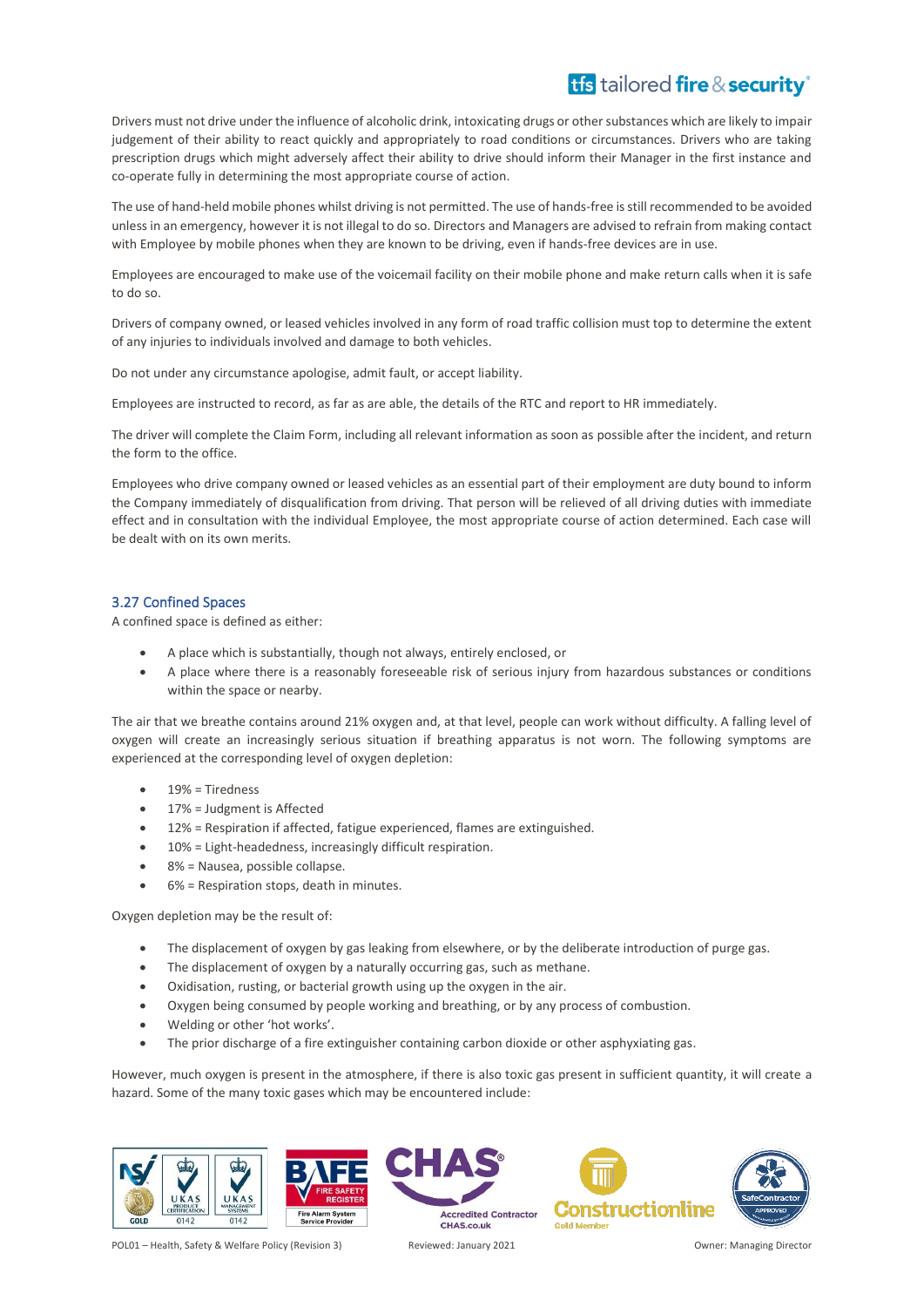- Carbon Monoxide from internal combustion engines, or any incomplete combustion, especially of liquified petroleum gases (LPG).
- Carbon dioxide from any fermentation or naturally evolved in soil and rocks or coming from the combustion of LPG.
- Fumes and vapours from chemicals such as ammonia, chlorine, sodium, and from petrol and solvents

The use of any form of internal combustion engine within a confined space is strictly prohibited, unless a specifically dedicated exhaust extraction system is operational.

Some gases need only be present in very small quantities to create a hazard. A few major sources of explosive and flammable hazards are:

- Petrol or LPG, propane, butane, and acetylene. These are explosive in the range of 3% in air upwards. Normally created by a spillage or leakage.
- Methane and hydrogen sulphide, which are naturally evolved from sewage or decaying organic matter. These are explosive in the range of 4% in air upwards.
- Solvents, acetone, toluene, white spirit, alcohol, benzene, thinners etc. These are explosive in the range of 2% in air upwards.
- Hydrogen and other gases evolved from processes such as battery charging.

Dangers may arise from electrical and mechanical equipment, form chemicals, process gas and liquids, dust, paint fumes, welding and cutting flames.

Extremes of temperature can have adverse effects and may be intensified in a confined space. Consideration will be given to the timing of what would otherwise be considered 'standard' work. During hot weather, roof spaces and other types of confined spaces may reach temperatures which will lead to a dangerous increase in body temperature.

Training will be provided for all Employees who are required to enter and work inside confined spaces. The type and level of training will vary according to circumstances and the type of space being entered. Training will involve demonstration and practical exercises. It is important that trainees are familiar with both equipment and procedure before working for the first time in confined spaces.

No Employee or Contractor will enter a confined space unless they are trained and competent to do so safely.

No Employee will be required to enter or work inside a confined space if breathing equipment is required. Either the space is made safe or an alternative method of undertaking the work will be found, that voids entry into the confined space.

Employees and Sub-Contractors will not be allowed to work in confined spaces until a safe system of work has been approved by the Company's Project Manager and Compliance Manager.

### <span id="page-27-0"></span>3.28 Welfare

It is Company policy to provide good welfare facilities for our Employees. To this end the follow standard will be followed.

Adequate arrangements will be made to keep workplaces in a clean, orderly, and safe condition. Walkways, gangways, and roads to be clearly marked as appropriate.

At all workplaces, safe means of access to and egress from all working areas are to be provided and maintained.

On Client's sites, welfare facilities will already be in place, as the Principal Contractor has a duty to provide these, and it will be agreed before work commences on site that our Employees can use these facilities.

The Company is responsible for ensuring that the workplace that we control complies with the regulations and that the facilities required are provided. Arrangements can be made to use facilities provided by another person e.g., Client, but we remain responsible for ensuring compliance with the Regulations.

Where Employees work at Client's sites which are not under the control of the Company, we will take any steps necessary to ensure that sanitary conveniences and washing facilities will be available.





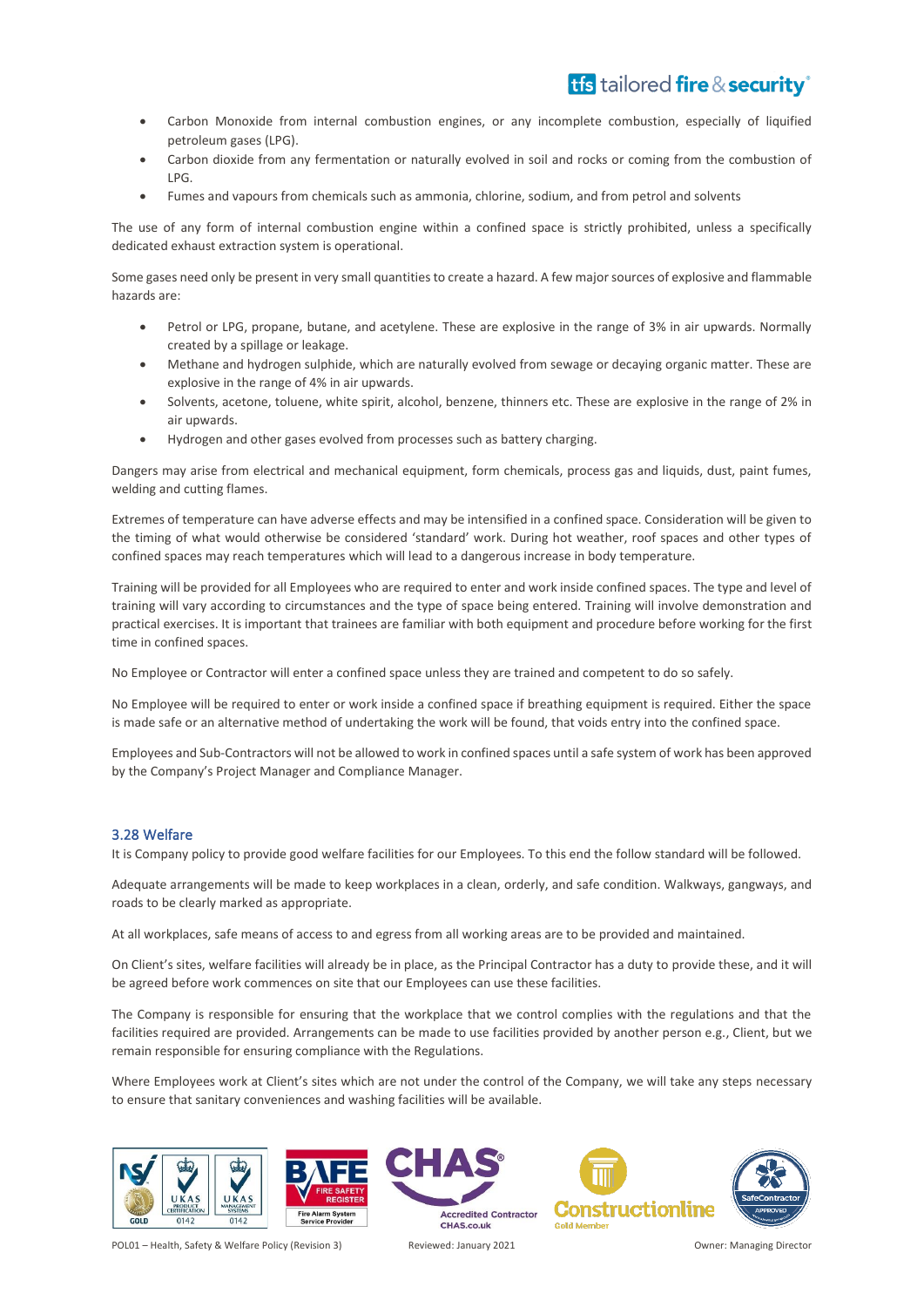The Company will ensure that, at all of the sites in our control, the physical welfare of personnel is promoted by:

- Provision of adequate washing, cleaning, and sanitary facilities.
- Provision of fresh drinking water.
- Provision for the heating of food and drink and an area to eat and drink free from contamination from work processes.
- Provision of a working environment which, so far as is reasonably practicably, is comfortable in relation to lighting, luminance and temperature.

#### <span id="page-28-0"></span>3.29 Construction (Design and Management) – CDM

The Construction (Design and Management) Regulations is a key set of regulations that applies to all construction activities. The regulations lay down legal requirements for ensuring that health, safety, and welfare is an integral part of the project design, planning and construction.

The regulations place strict duties on the 'Client' – i.e., whoever is paying the bills. The Client must take a degree of responsibility for the health and safety risk that is created by the construction work.

Under the CDM regulations, every construction project, no matter how small comes under the regulations and that the requirement for competence extends to everyone who will work in any capacity on a construction project.

The Company has the competence to accept an appointment as Principal Contractor and to undertake whatever is require of it. However, it is not it is not typical for Tailored Fire & Security to act as Principal Contractor. If the circumstance does arise, this will be addressed on a case-by-case circumstance.

As a Designer, the Company will consider foreseeable risk that may occur during the construction phase when preparing or modifying designs. The designer also provides information to other members of the project team to help them fulfil their duties and coordination with other designers involved in the project.

As a Contractor, the Company will ensure:

- To plan, manage, and monitor construction work under our control so that it is carried out, so far as is reasonably practicable, without risks to health and safety.
- Ensure the competence of all personnel we appoint.
- Provide information and instruction to our Employees.
- Co-ordinate with other Contractors, Principal Contractor, Designers and Principal Designer. Also, to ensure compliance with the relevant parts of the Construction Phase Plan.
- Not commence work until satisfied that the Client is aware of their duties under CDM 2015.
- Ensure that welfare facilities are provided for our Employees and that reasonable steps have been taken to secure the site from unauthorised entry.
- Take on the domestic Client's health and safety duties unless the Client has made other arrangements.

All CDM projects undertaken by the Company, whether as Principal Contractor or as Contractor will be managed by an appointed Project Manager to ensure the appropriate level of supervision and control is applied and the correct level of expertise is available.

In the event that Tailored Fire & Security act as Principal Contractor, it is the Company's responsibility to ensure that a suitable and sufficient Construction Phase Plan (CPP) is created and communicated to all involved within the project.

A CCP is a document that must record the health and safety arrangements for the construction phase, site rules and where relevant, specific measures concerning work that falls within one or more of the categories listed in CDM Regulations 12 (2).

The plan must record the arrangements for managing the significant health and safety risks associated with the construction phase of a project and communicated.



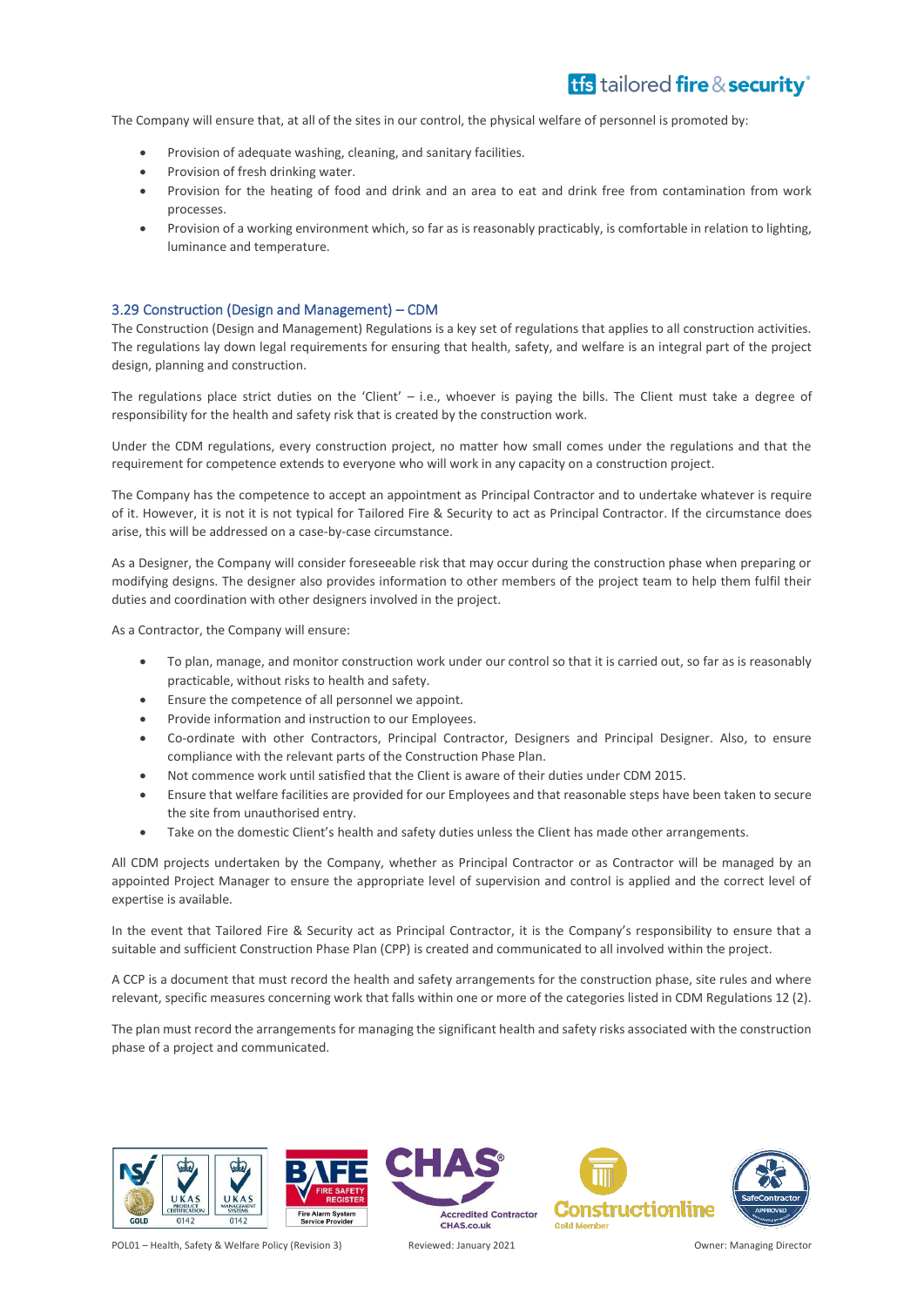### <span id="page-29-0"></span>3.30 Working at Height

Working at height means working in any place, including a place at or below ground level or when a person is accessing or exiting from such a place (except via a staircase in a permanent workplace) where if regulatory measures are not taken, a person could fall a distance likely to cause personal injury.

Falls from height represent a significant risk. This procedure is for the guidance of management and Employees who become involved in the selection of methods of access to height. In addition, any Employee working at height will be fit and able to do so.

The Company will do all that is reasonably practicable to prevent anyone falling. The hierarchy for managing work at height is as follows:

- Avoid work at height where possible.
- Use work equipment or other measures to prevent falls where working at height cannot be avoided.
- Where the risk of falling cannot be eliminated, use work equipment or other measures to minimise the distance and consequences of any fall.

Tailored Fire & Security's approach is that if the task can be done from ground level, then it is to be done without using any working at height equipment.

The Company will ensure that all work at height is properly planned, appropriately supervised, and carried out in a safe manner, taking into account adverse weather conditions that could jeopardise the health and safety of Employees.

Planning will include the selection of appropriate work equipment and planning for any emergencies or any rescue.

A risk assessment will be completed before carrying out any work at height. Each assessment will be proportionate to the risk involved, taking into account the environmental and conditions of the work area, the task to be performed, the people involved and the work equipment and/or other structures to be used.

Unless the outcome of the risk assessment establishes an alternative safe work practice, fall protection will be provided for all persons exposed to a fall where they may be injured.

In undertaking the risk assessment, the standard hierarchy of measures applies:

- Avoid work at height where possible.
- Avoid falls by using collective fall prevention methods such as working platforms with guardrails and platforms.
- Fall arrest systems.

The risk assessment will identify a safe system of work detailed in a method statement being specific and relevant to the work to be undertaken. The risk assessment and method statement will be signed by the competent person and communicated to all those involved in the working at height activity.

The choice of equipment will depend on the risk assessment. Different types of equipment will have advantages and disadvantages depending on the task and the environment in which the work is to be performed. Whatever equipment is selected, it will be of sound construction in suitable material, be of adequate strength and free from obvious defects.

Equipment will be selected from reputable, approved suppliers and test records may be checked.

If anyone is unsure of the correct equipment to use, advice can be obtained from the Compliance Manager.

The Company's policy is that the use of ladders is limited to gaining access to and egress from a place of work, for inspection purposes, or for short duration work. The use of chairs, tables, cupboards, or any other inappropriate form of gaining height is strictly forbidden.

All work equipment must be visually checked before each use.

Tailored Fire & Security Employees may have to use the following equipment to work from height:

- Ladders / Stepladders
- Podium Steps



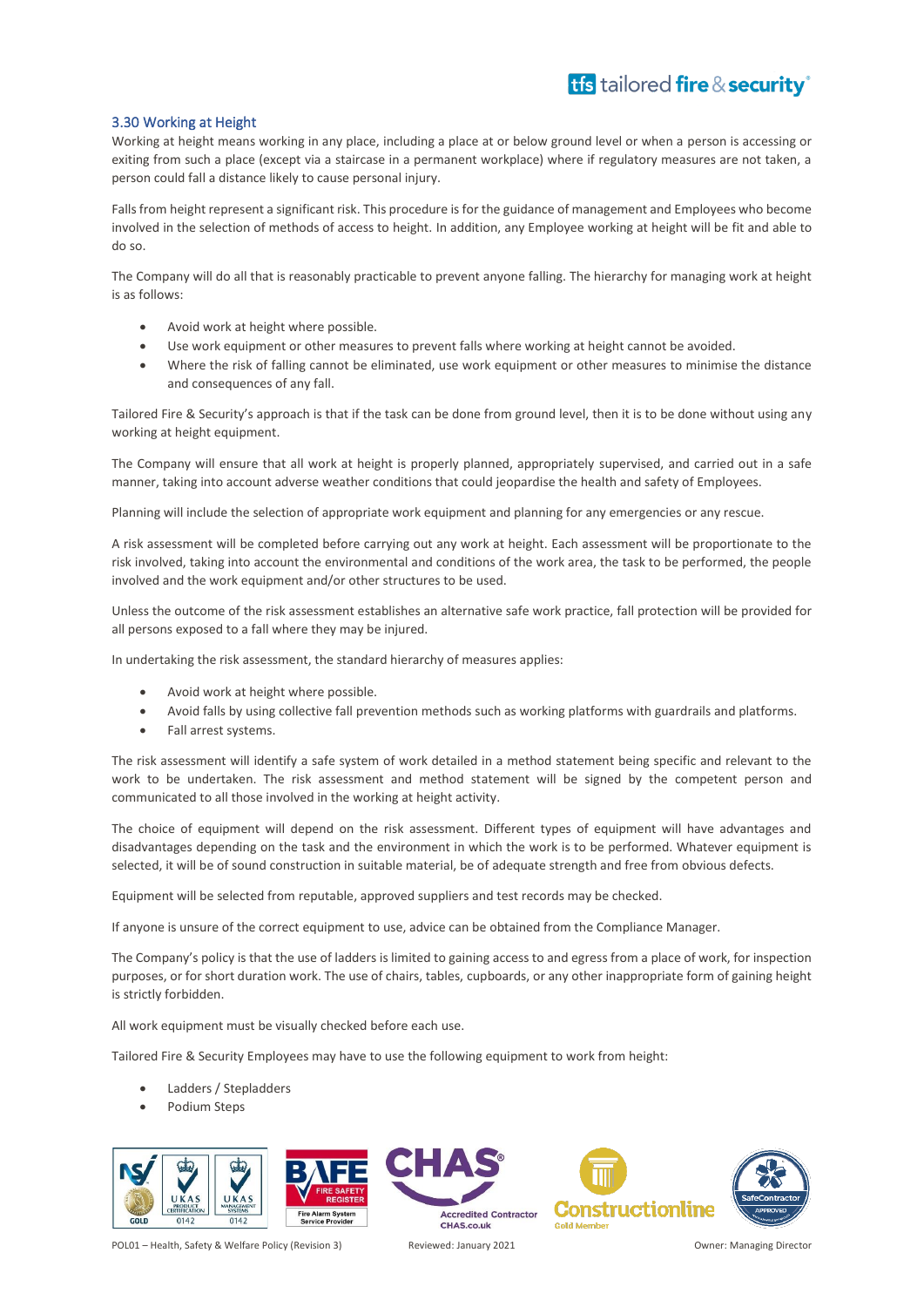- Mobile Tower
- Mobile Elevating Work Platform (MEWP)
- Lightweight Staging and Trestle Scaffolds

#### **Ladders & Stepladders**

When ladders are used, they must be used in conjunction with the issued method of stabilisation. Ladders must be inspected visually before each use for defects. Any damage of faults must be reported to your Manager. On all occasions, any observed damage to the ladders must be dealt with immediately and must be replaced or repaired by a competent person and not used until the fault has been rectified, if possible.

Under no circumstances must domestic ladders be used.

In all circumstances, the ladder must be secured with Company approved equipment and methods. Information should be sought from the Compliance Department.

When using a set of stepladders, a visual inspection should be completed by the user to ensure that there is no damage to any part of the steps.

Before use, the stepladders should be placed on level ground and locked firmly in place. Any person using the stepladders should not stand on the top step as this cause the stepladders to become unbalanced.

A second person is required to hold the steps when:

- The work necessitates standing on the stepladder at a height of two meters or above.
- At a lower height, if both hands are required to carry out the work and additional support to the body is required.
- Where the work is in excess of a minor repair and a more substantial platform must be used.

During transportation, all ladders and stepladders are to be attached to the vehicle with ladder clamps.

When using ladders and stepladders, the following protocol must be observed:

- Three points of contact or maintained when ascending / descending the ladder.
- Ladders are inspected before use for damage, general condition, rubber feet etc.
- Ladders are being used on level / stable ground.
- All locking and securing mechanisms are working and are activated.
- Suitable means of securing ladders (footing, tying off etc.) are utilised.
- Ladders to be set, as near as possible, at an angle of 75° (a ratio of 1 unit out to 4 units up).
- Only one person is permitted to use ladders / stepladders at any one time.

#### **Podium Steps**

The use of this type of equipment is preferred to stepladders as it provides a small but stable working platform, complete with guardrails. This type of access equipment has the advantages over a stepladder in that it allows the user to work safely facing any side of the working platform without it becoming unstable.

Podium steps and minitowers are lightweight in construction and some types will fold flat for transportation and are designed to be wheeled through a standard-size door.

#### **Mobile Towers**

The use of lightweight aluminium mobile towers is a popular alternative to the use of traditional tube and fitting scaffolds. However, these systems have some limitations and will only be used when they can satisfy both legislative and general site requirements.

Accidents are common and are usually cause by the tower being incorrectly erected or by overloading or other misuse. Tailored Fire & Security will use towers both for maintenance work and also for access. The Company will only hire towers from an approved supplier who can provide a manufacturer's guide to erection and safe us of the tower.

Towers will only be erected by personnel who have received appropriate training and been authorised by their Manager and a record kept.





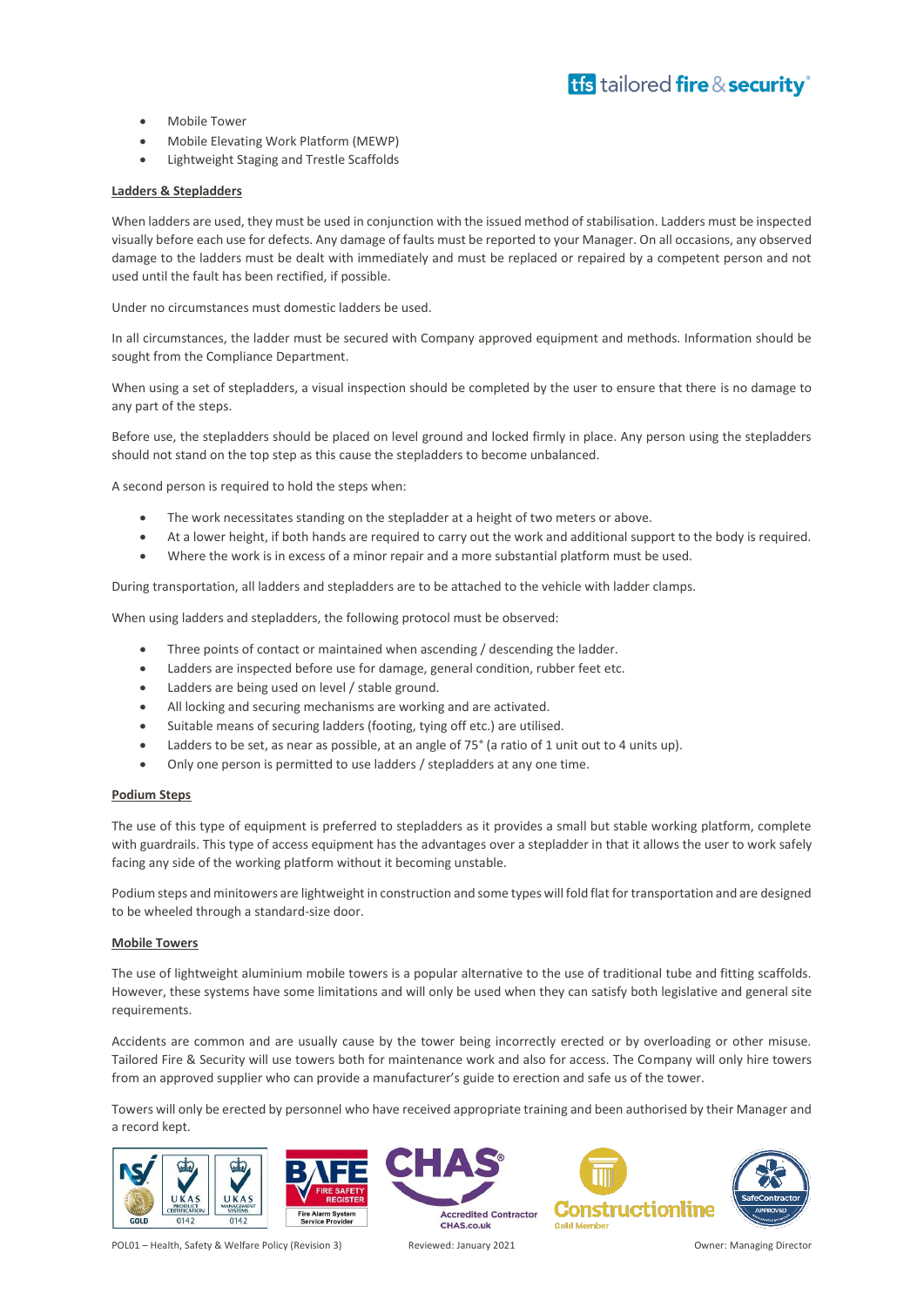The erecting of any tower will be done inline with the manufacturer's instruction and will be checked before use.

There will always be a safe access to towers. It is not permissible to climb the end frame of the tower unless the tower is fitted with an integral ladder or if a purpose made ladder has been fitted in accordance with the manufacturer's advice.

Any Employee involved in the construction and use of a mobile tower will have PASMA training.

#### **Mobile Elevating Working Platform (MEWPs)**

Mobile elevated working platforms which include Scissor Lifts, Boom Lifts and Cherry Pickers will:

- Only be used on a solid level surface that has been checked to make sure that there are no penetrations or obstructions that could cause uncontrolled movement or overturning of the platform.
- Be clearly marked with the safe working load limit. This limit will never be exceeded.
- Be used for lifting plant, equipment, or materials, unless proper provision has been made to do so.
- When using oxy-acetylene cylinders in Scissor Lifts, the bottles will be secured in the upright position at the opposite end from the platform controls. A fire extinguisher will be in the scissor lift at all times when undertaking hot work.
- Elevating platforms will not be used in areas where debris may fall upon them. Persons will remain in the platform while working in an elevated position. A safety harness will be worn and suitably attached when working in the MEWP.

All persons using elevating working platforms will be fully trained and certified in their use.

#### **Lightweight Staging and Trestle Scaffolds**

Split head trestles and frames are now unacceptable in most circumstances because of the inability to fix guardrails or toe boards to the working platform and the tripping hazard caused by the boards that overlap.

Modern trestles are similar in many ways to system scaffolding, including the fact that guardrails and toe boards are an integral part of the working platform.

- Guidelines are as follows:
- Trestles will be set on a firm, level base.
- Only one working platform is installed.
- Guardrails, barriers, and toe boards are required where a fall would cause injury.
- Where fitted, guardrails will conform to the standard as with other scaffold systems.
- If a guardrail is removed, the guardrail will be replaced as soon as possible.
- Scaffold boards used on trestles to form a platform will be of a consistent length and of equal thickness.
- The trestle assembly will be completely stable when in use.
- A safe means of access will be provided, properly positioned, and securely lashed.

### **Falling Material**

Housekeeping is of paramount importance and can prevent material accumulating with the potential to fall and cause injury. Nothing will ever be thrown from a height and waste material will either be lowered to the ground in a controlled manner or dropped down an enclosed rubbish chute.

Access to areas underneath or adjacent to work at heigh will be prevented. Where this cannot be reasonably maintained debris netting, fans, covered walkways, or similar safeguards to stop falling material causing injury will be used.

Particular case is needed where there is general pedestrian access close to working at height. If possible, the Company will try to arrange for work to be carried out when numbers of pedestrians will be minimal.

#### **Weather Conditions**

Adverse weather conditions will need to be anticipated and suitable precautions planned for all external working at height. Work platforms will always be inspected prior to work at height commencing, to determine whether conditions have changed and the enable safe working. When deciding whether to continue of suspend work, consideration will be given to wind speed, control already in place, position / height of working platform(s) and the work being undertaken.







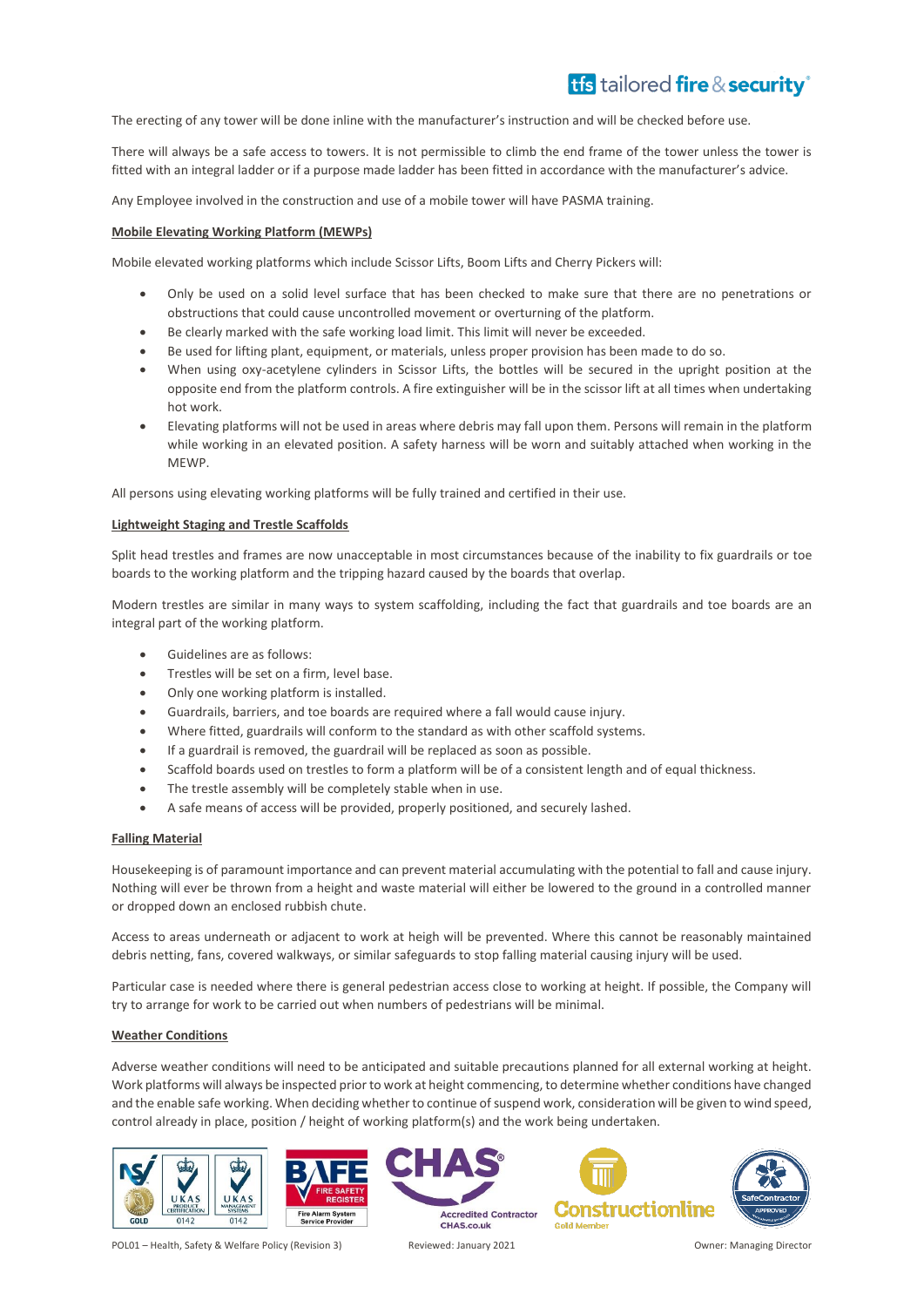Employees or Contractors will not work at height when the weather conditions jeopardise the health and safety of persons involved in the work.

### **Roof Work**

Where it is not practicable to undertake work on the roof using work platforms, then consideration will be given to the most suitable method of protection for Employees engaged in the work. Protection will be provided for all persons that are required to work on roofs where there is a danger of persons falling, including:

- Through the roofing material.
- From the edge of the roof.
- Where roofing has been removed.
- Through skylights or penetrations.
- While accessing the roof.

Methods of protection available include:

Scaffolding, guardrails combined with existing safety mesh where the safety mesh is in sound condition, purpose-built purlin platforms or trolleys, purpose-built roof ladders, safety nets, catch platforms. Where none of the above systems are practicable, work must not commence.

### **Fragile Surfaces**

At no time may anyone work on, from or pass over fragile material, unless platforms, coverings or other similar safe means are provided that adequately support and protect the individual.

Support platforms will be at least 600mm wide and of greater width if the work requires it. Platforms will be long enough to provide adequate support to do the work safely. Precautions are required to prevent people and materials falling from the platform. Edge protection comprising of a top rail, intermediate rail and toe boards is required.

Designed boundaries can be established that are useful in identifying safe work areas and / or routes to and from there. If these are used:

- The boundary will be at least two meters from the fragile material.
- The boundary does not need to comply with the full edge protection standard, but there will be a physical barrier.

All persons will receive appropriate information, instruction, and training.

### **Work Restraint Equipment**

The main feature of work restraint equipment is that a shorter lanyard is used which restricts the Engineer's limit of travel to the confines of a basket or platform. Lanyards will be carefully selected, taking into account the features of the place or machine on which they are to be used, to ensure that the user cannot get into a situation where a fall could occur.

Work restraint equipment is not intended to arrest a fall.

Whist work restraint equipment might seem to provide a safe method of working, familiarity breeds contempt and accidents through misuse are common. Failure to clip on is a typical cause.

It is the responsibility of the Supervisors and Managers to ensure that work restraint equipment is used only where they represent the best methods of fall protection under the circumstances. The reasons for, and the correct use of fall restraint equipment will be written into the risk assessment and method statement.

The risk assessment will include procedures for rescue and retrieval of Engineers.

Only those Employees or Sub-Contractors who are over 18, who have received appropriate training and been authorised by management will be permitted to use work restraint equipment.

### **Training**

Persons undertaking work at height will have the appropriate knowledge, information, instruction, skills, training, and experience to work safely, or be under the supervision of a designated competent person.







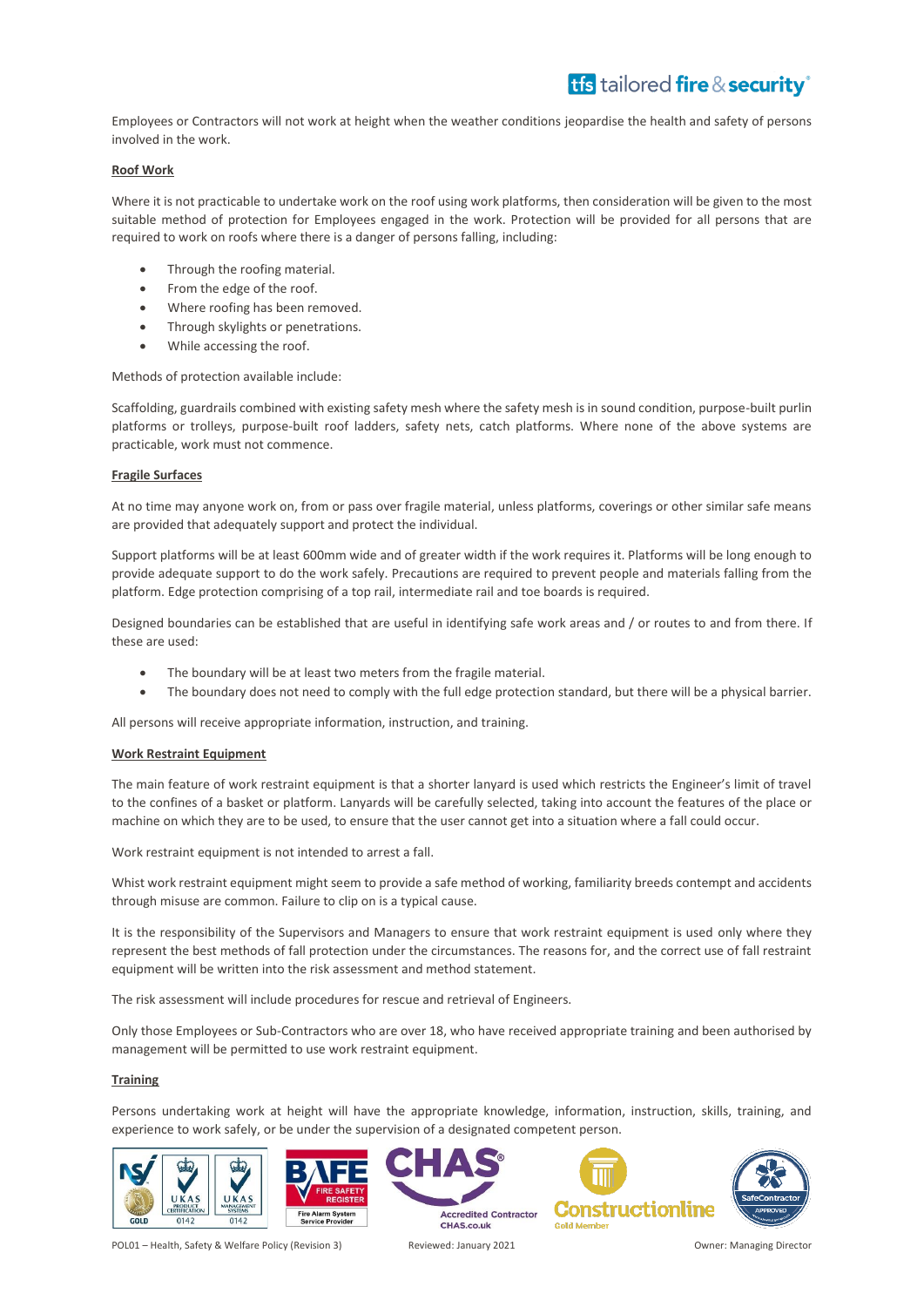### <span id="page-33-0"></span>3.31 Contractor Management

Where Contractors carry out work on Client's sites on behalf of the Company, Tailored Fire & Security is responsible for ensuring, so far as reasonably practicable the health, safety, and welfare of those carrying out work and all those affected by the work.

The purpose of contract management is to ensure the delivery of cost effective and reliable safe services. Once the successful supplier has been confirmed, proactive contract management practices will ensure:

- Service delivery is in compliance with agreed contact conditions and standards.
- Ensure value for money through performance monitoring of the Contractor against contract requirements.
- Potential service difficulties are identified, and alternative strategies are devised.
- Costs are monitored and kept within budget.
- Identify service improvement opportunities.
- Meets both party's business requirements and manage all necessary service charges.
- Manage and control all the necessary service charges.
- Constant communication to ensure the successful co-ordination of the contract through documentation and evaluation of agreed processes.

#### **Contract Specification**

The contract specification represents an important first stage in which the Company can specify health and safety requirements for works. By ensuring that health and safety requirements are clearly identified in specification documents, several key messages are conveyed:

- Tailored Fire & Security considers health and safety as an important priority in the way it conducts its business, including contractors engaged by the Company.
- The Company understands and recognises its health and safety legal obligations regarding Contractors and associated systems are developed to manage the process.
- Contractors are required to demonstrate that they have an appropriate health and safety management system and can verify its implementation in practice.
- Contractors are required to comply with contract specific health and safety requirements.

The specification is important from a legal perspective and provides the Company with the opportunity to ensure health and safety issues are considered in the early stages of letting a contract.

#### **Tender Evaluation**

The tender evaluation stage allows the Company to verify tenderer compliance with specification requirements, including health and safety aspects. This process is critical. It ensures that the Company establishes that tenderers have adequate health and safety management systems and have considered health and safety issues in relation to the contract works.

The tender evaluation process typically involves the following tasks:

- Examination of tenderer's health and safety management system documentation.
- Verification of the operation of the health and safety management system.
- Evaluation of reports on the tenderer's health and safety performance.
- Undertaking interviews or discussions with tenderers to confirm their understanding of contract health and safety requirements, specific health and safety issues related to the contract and their ability to respond accordingly.

The capacity and performance of tenderers with regard to health and safety will be an important aspect in the overall tender evaluation process. Tenderers who cannot demonstrate that they can adequately meet the health and safety requirements of the specification will not be considered in the selection process.

If a company has a SSIP registration or are accredited to ISO 45001, then the Company will consider whether the company can forego the need to submit all of the above information.



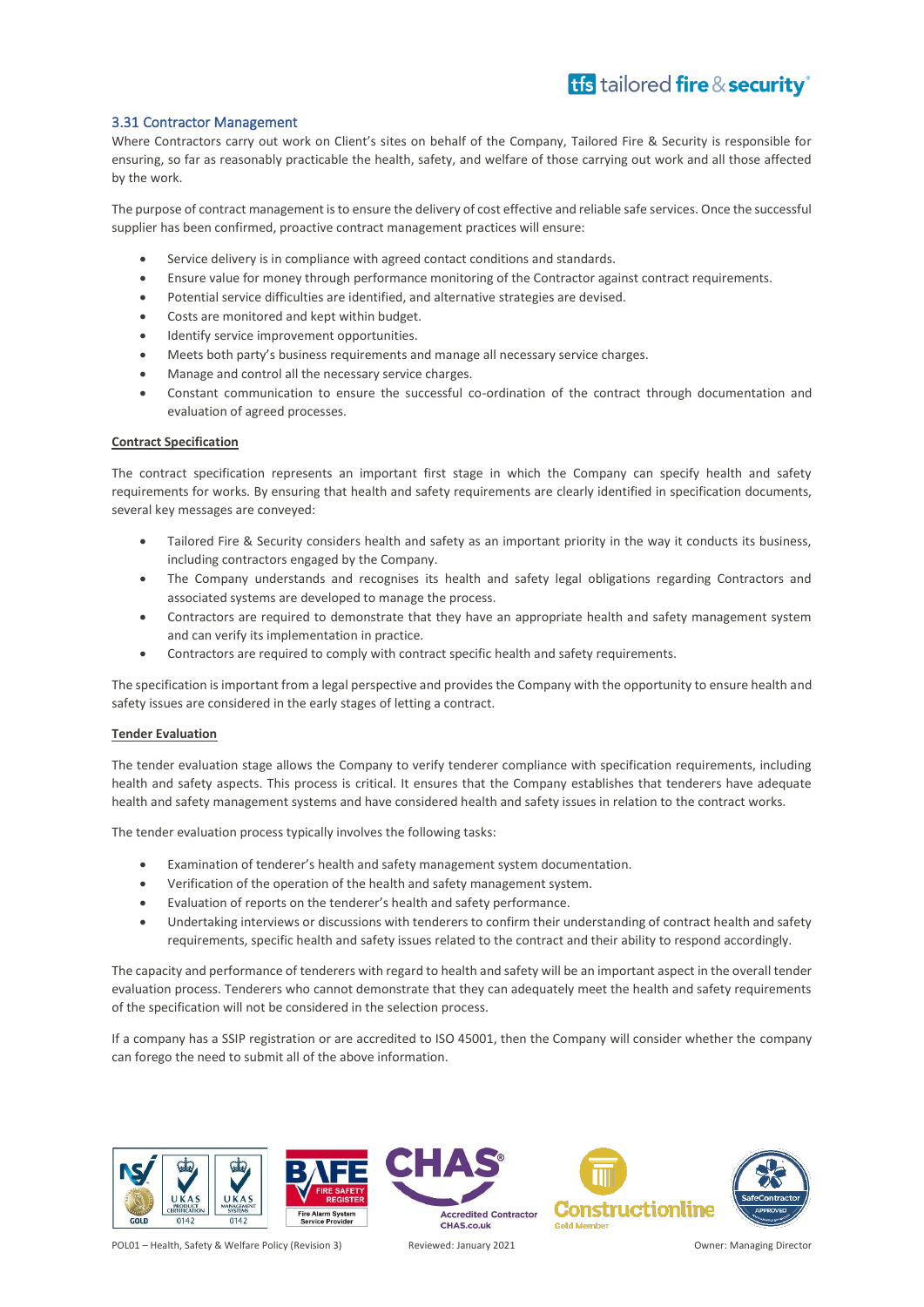#### **Contractor Evaluation (Health and Safety)**

All Contractors will be assessed for competency by the Company before entering into a contract or placing an order. This forms part of the approved supplier process at Tailored Fire & Security.

Contractors employing less than 5 employees may not have documented procedures. In these cases, a decision will be made as to their competence following an interview by the Service Director / Compliance Manager taking account of the work involved and associated risks.

Contractors as a minimum will be requested to provide the following:

- Details of health and safety training provided for operational employees.
- Accident figures for the last three years indicating total employees, fatalities, and reportable and non-reportable accidents.
- Details of any prosecutions, enforcement, or improvement notices for breaches of health and safety legislation over the last three years.
- Public liability insurance.

Contractors employing more than 5 employees must have a health and safety management system in place; this will consist of as a minimum:

- Health and safety policy statement.
- Organisation details and roles and responsibilities identified for all staff and employees.
- Arrangements for the successful management of health and safety within the business.

This health and safety policy will be evaluated by the Company by arranging for the Contractor to complete a more detailed questionnaire and providing information to demonstrate that their health and safety management system is robust and effective.

If a company has a SSIP registration or are accredited to ISO 45001, then the Company will consider whether the Contractor can forego the need to submit all of the above information.

#### **Contract Management**

While in no way reducing Contractor's responsibility or liability as an employer for the health and safety of their employees, the Company will ensure that they meet their employer duty of car obligations to all employees working on their behalf. To meet these obligations, the Company will undertake adequate monitoring and supervision of Contractors, even at locations not controlled by the Company.

Requirements of the Contractor should be clearly identified in the contract documentation. Appropriate records of activities related to monitoring and supervision of Contractor operations clearly demonstrate the Company's commitment to meeting health and safety legal obligations.

Site Contractors will be advised of all significant hazards or any other factors that are associated with the works they have been contracted to carry out including all Tailored Fire & Security health and safety standards and permits to work etc.

The Project Manager is responsible for the work shall be responsible for ensuring that the work is monitored to ensure the health and safety standards are maintained.

Contractors who consistently fail to maintain adequate health and safety performance will be reported to Senior Management and may be terminated.